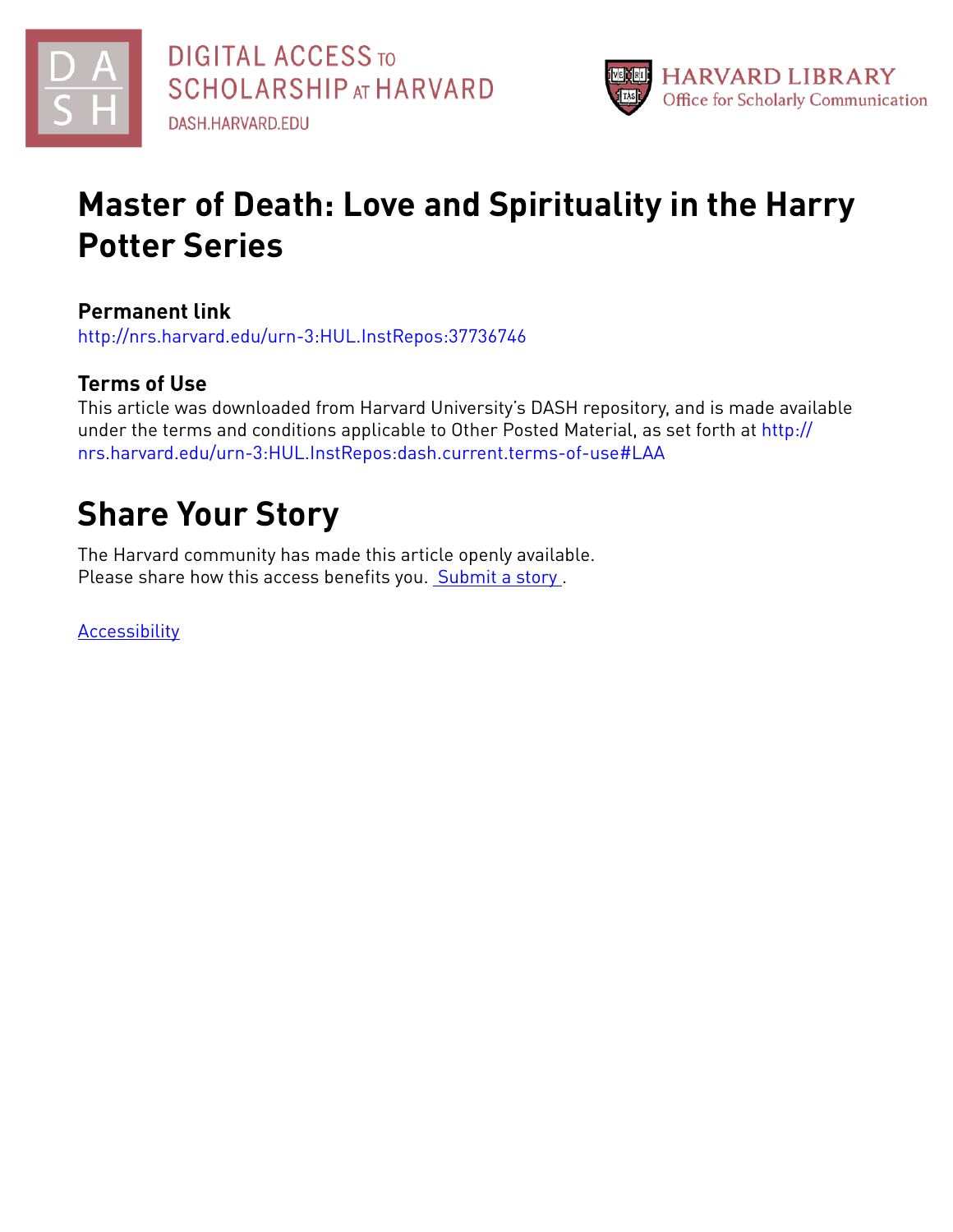Master of Death:

Love and Spirituality in the *Harry Potter* Series

Johannah Katherine Park

A Thesis in the Field of English

for the Degree of Master of Liberal Arts in Extension Studies

Harvard University

November 2017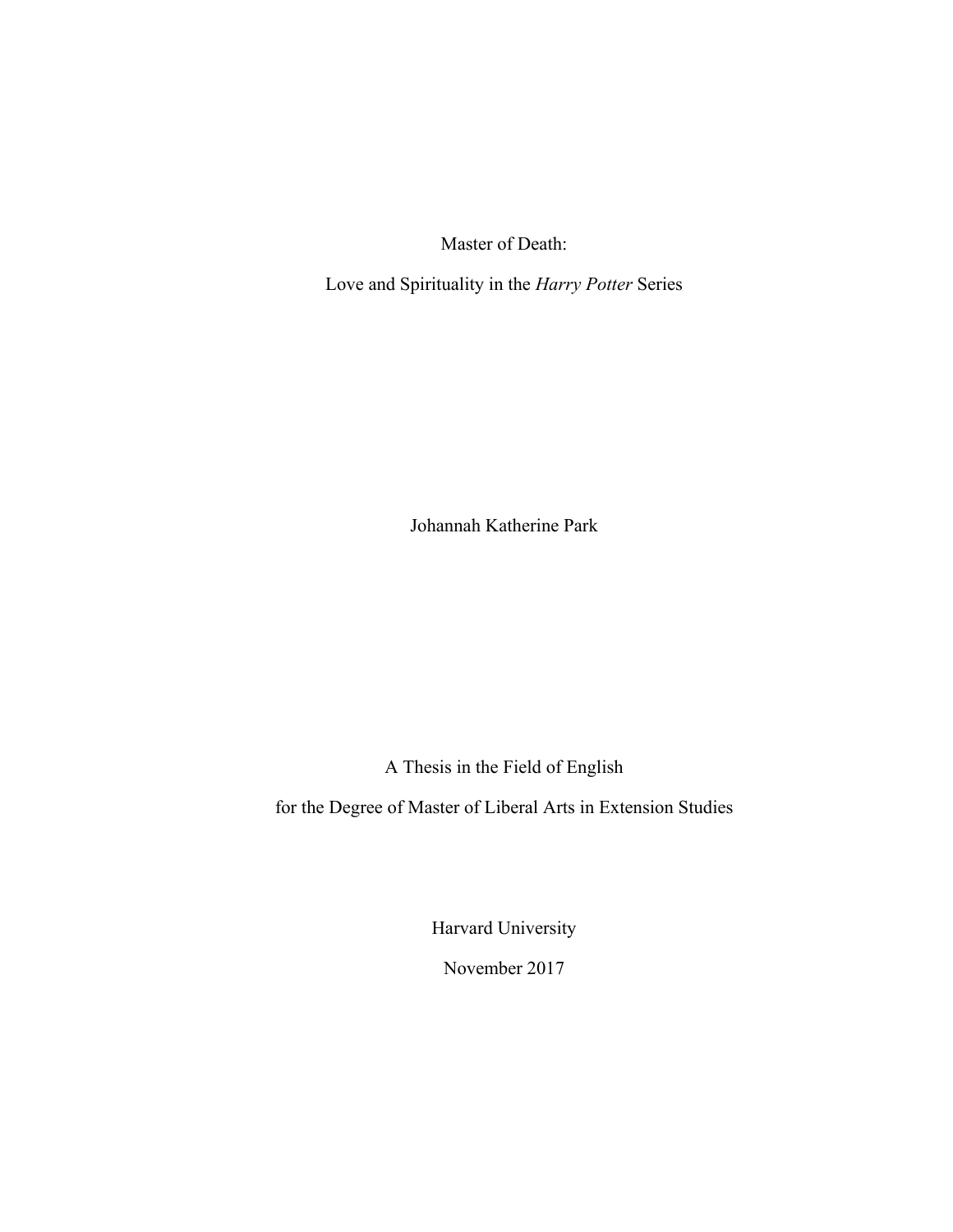Copyright 2017 Johannah Katherine Park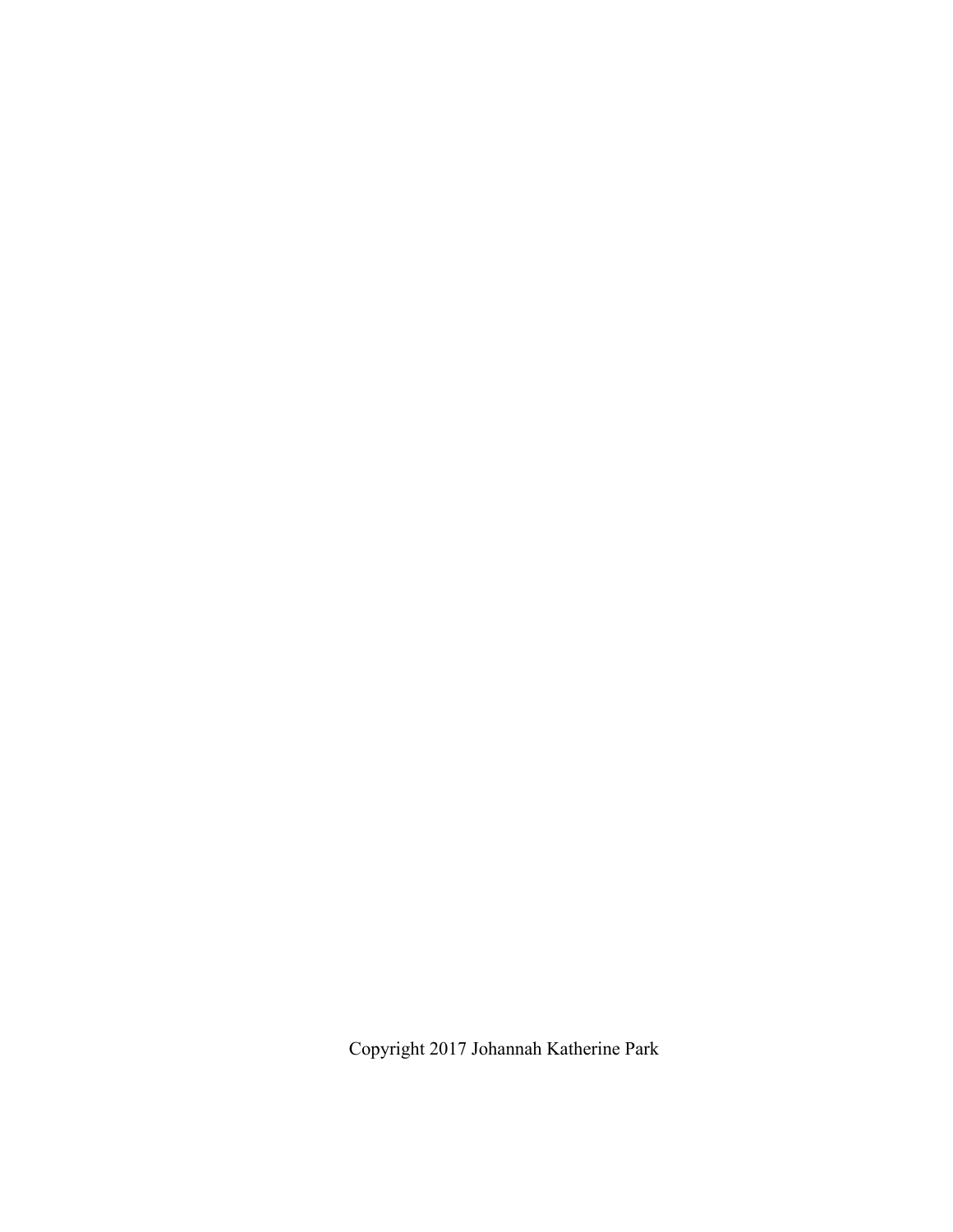Abstract

J. K. Rowling creates a world in which there is no religion and no god, but in which there is still a great sense of morality and love. In her seven-book *Harry Potter* series, Rowling shows that life is not about avoiding death, but rather about following the journey and living fully through love. Rowling presents the reader with a world in which life and death occupy a liminal space. Throughout the series, she shows the reader how the lines between life and death are blurred, and how human souls are the connection and gateway to the afterlife. This is a unique view in young adult literature, and a compelling one in today's society. Rowling presents the reader with a clear idea about what happens to the soul after death: morally good souls have a chance to go on to another space after death, while souls mutilated by evil simply cease to be. This is a compelling thought, especially in the twenty-first century as many people are moving away from organized religion, but still want to believe in a sense of life after death. Rowling is not limited to a traditional Christian framework, and is therefore able to investigate her own ideas of morality and the afterlife in a unique way. Ultimately, she reveals the world of the dead is connected to the world of the living in a wonderful way: death is not something to be feared, but rather we should fear a life lived without love.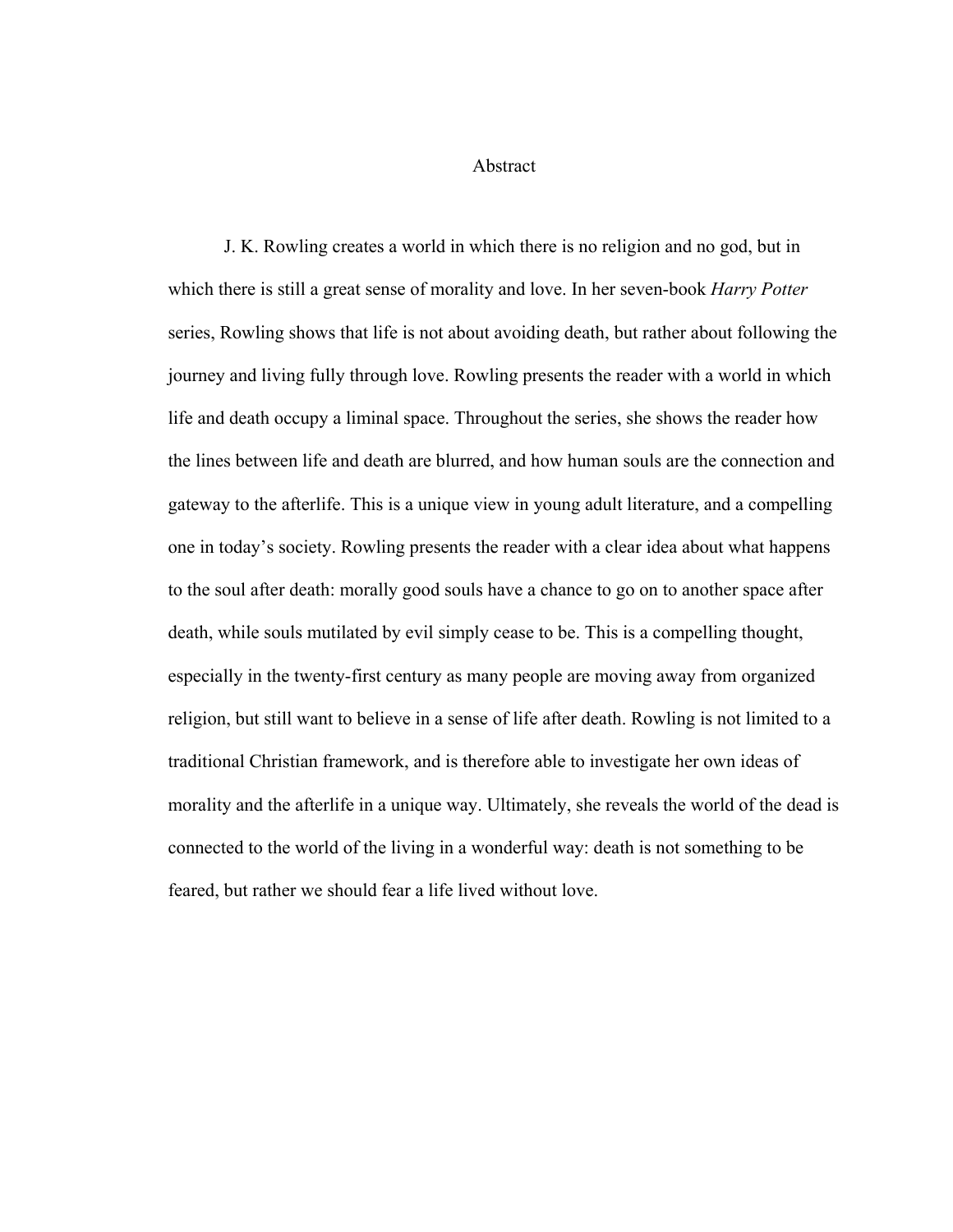#### Acknowledgements

I want to thank Nick for always enthusiastically supporting me, listening to me talk about this project (especially when I was talking about it instead of actually *doing* it), and shouting "*Expelliarmus*!" at me more times than I can count.

Momma, you were reading *Harry Potter* before I even knew what it was, and Dad, reading the *The Hobbit* and so many more books out loud when I was a child will always stay with me – thank you both for your constant support, encouragement, and inspiration!

Talaya Delaney, I came to you with a dream of writing my thesis about Harry Potter, thinking it was a long shot. Maria Tatar, I couldn't have done this without your genius and tireless reading of my many drafts. Thank you both for your enthusiasm and help to make this project a reality!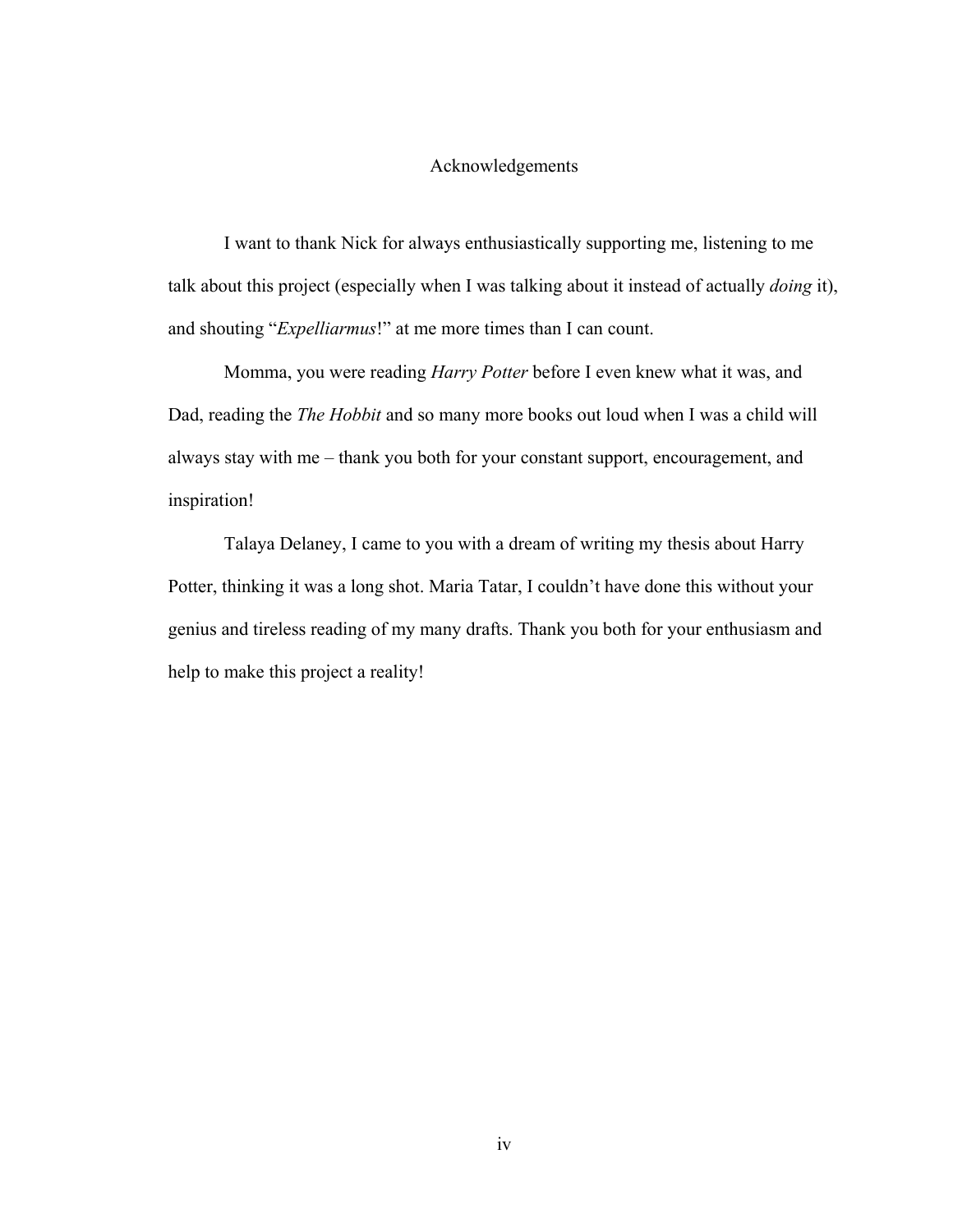#### Table of Contents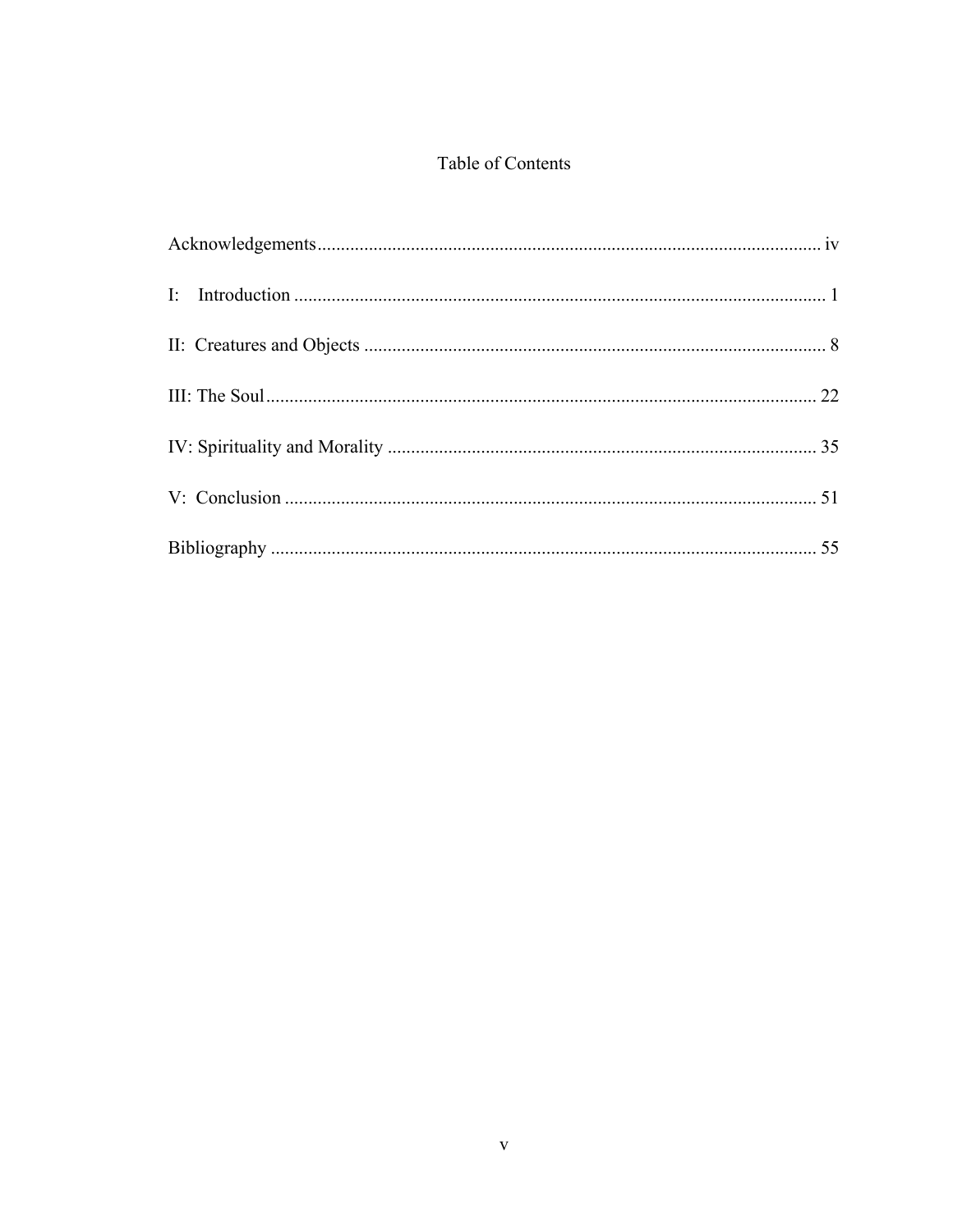#### Chapter I

#### **Introduction**

In the late eighteenth century into the nineteenth century, children's literature consisted of cautionary tales and stories of exemplary behavior, both of which had the intention of teaching children to be good and to obey their parents. During that time, death and violence were prevalent in the stories, but mostly used as grisly punishments to scare children. Children's literature in the twentieth century pushed death and violence into the margins, and these themes were, for the most part, avoided (Maria Tatar OWTH 7-8). The *Harry Potter* books, by J. K. Rowling, mark a return to discussing death and violence openly, but in a different way than the earlier literature.

The *Harry Potter* book series by J. K. Rowling has been immensely popular since the first *Harry Potter* novel, *The Philosopher's Stone*, came out in 1997, and has only gained popularity over the years. The first movie based on the books came out in 2001, only four years after the first book. The books are about a boy named Harry Potter, who attends a wizarding school, learns magic, and has a mortal enemy named Voldemort. Harry and his friends are all flawed characters, growing up in a magical world in which they use spells, charms, and potions, as well as a world in which they have evil and lethal enemies. The international phenomenon of the *Harry Potter* books has provided food for thought about adolescent literature and what makes it interesting to children and teenagers.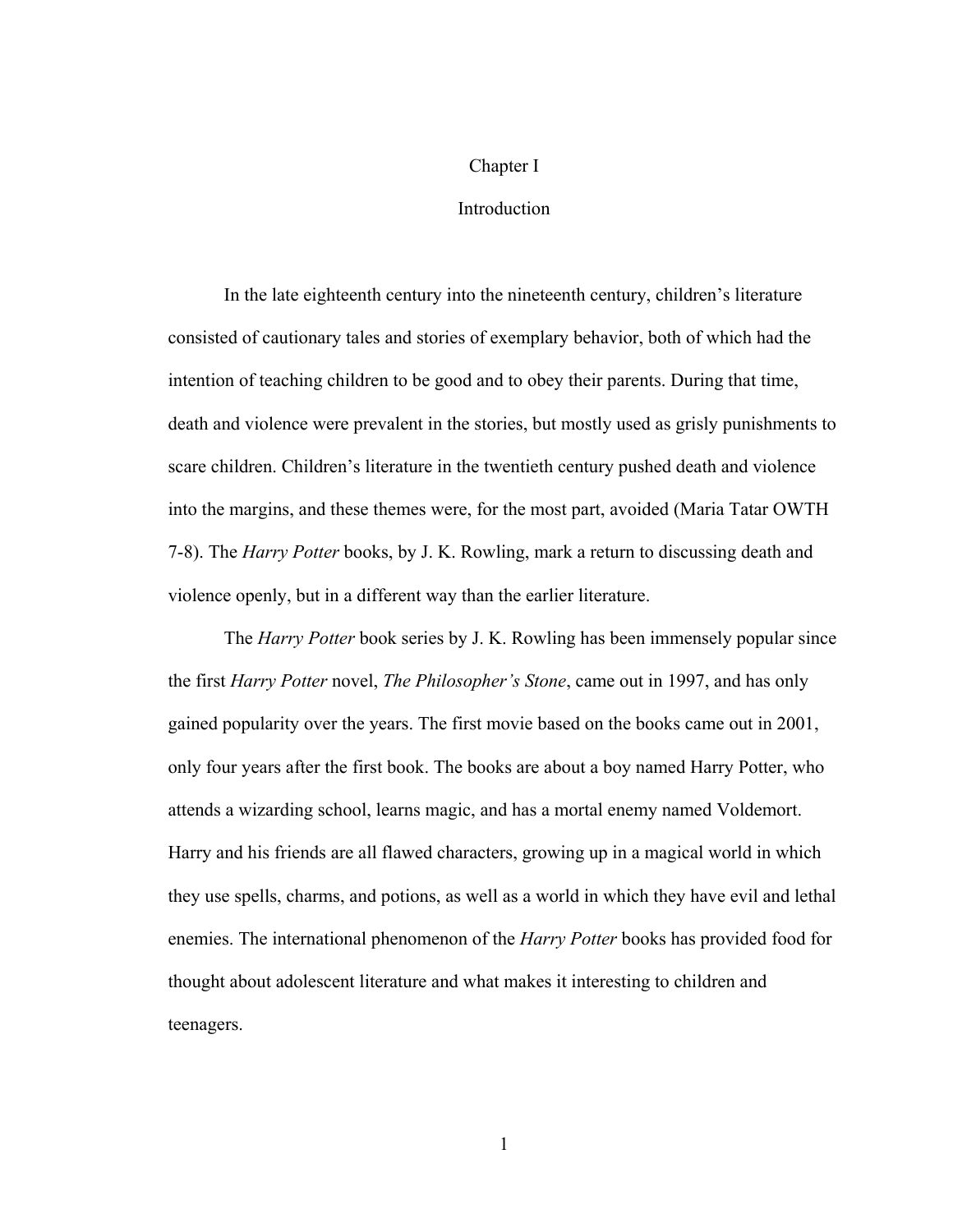The *Harry Potter* series includes many elements that children can relate to. The trio of Harry, Ron, and Hermione is easy to identify with, especially pitted against the rival group of Draco, Crabbe, and Goyle. What child does not want to believe in a paracosm where magic exists, and where children find out they are actually witches and wizards, and are able to take a scarlet steam engine to school in a castle? In addition, Rowling gives Harry and his friends complete agency: they are able to actually change the world. Throughout his school days, when Harry has a mystery to solve, the teachers and authorities do not always help or believe him. But he is able, with his friends, to solve those mysteries, and ultimately the children are the ones who succeed at thwarting Voldemort. Harry, a boy, is able to fight the forces of evil, and with Hermione's brilliance and Ron's loyalty, is able to set the world to rights.

Children today are being brought up to think more independently, to have freedom to believe in what they choose, and the world is becoming a place where young adults need to answer hard questions about morality, death, and the soul, often without religion or God. The *Harry Potter* series openly discusses death, the soul, and morality, but does not use religion to do so. It is neither a cautionary tale telling children to listen to their parents, nor is it a story that avoids dark or difficult subjects. Children have always been intrigued by the hard facts of life, and these harsh realities of disease, mortality, and violence were used in early children's literature to serve the purpose of organized religion. In the  $20<sup>th</sup>$  century, there is an effort to operate without a religious or behavioral agenda, though there are undoubtedly other agendas at work. Many stories, like *Harry Potter*, help today's children navigate their own moral compass.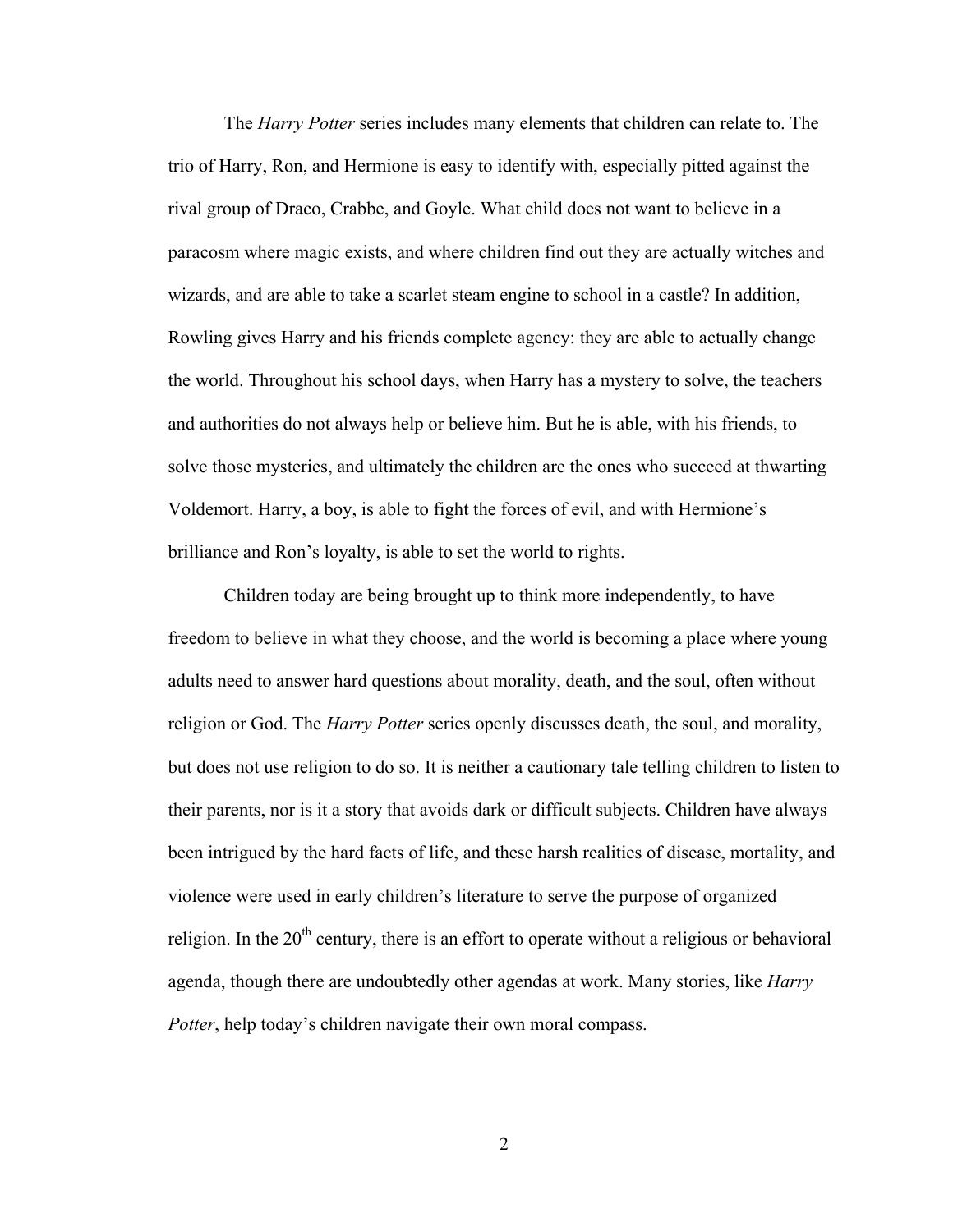In *His Dark Materials*, another series for young adults, Philip Pullman also discusses death, the soul, and religion. Little Lyra Belacqua is brave and strong, has a special skill in reading a truth-telling instrument, and goes to the end of world to keep a promise she made to a friend. She is able to see right from wrong in a universe where organized religion is evil and corrupt. In the series, "God" is not the Creator: he is the first angel, and he lied to all the angels who came after him. Every human being has a soul, and in Lyra's world, these souls are physically manifested as a "daemon." But the daemons are not affected by one's morality, nor do they have any effect on where one goes after they die. As opposed to Rowling's series about love and spirituality without religion, Pullman's series illustrates the evils of Christianity and organized religion, and the importance of fighting against those constructs. But both have a main character that is to be emulated: fallible, flawed, and yet through difficult times, remains strong and morally pure.

John Green's *The Fault in Our Stars* is a popular 21<sup>st</sup> century novel, and a very different one from the fantastical stories of Harry and Lyra. Green's hyperrealism is in stark contrast to the paracosms created by Rowling and Pullman. *The Fault in Our Stars* centers on teenagers with cancer, exploring and navigating the reality of a disability, as opposed to characters with magical abilities. Although Green also discusses death and dying, in *Harry Potter* the young adults are given agency, instead of incapacity. Realism is popular in young adult fiction today, and it could be argued that exploring real-life issues in teenage literature is much more important than escaping into a made-up world. However, Rowling's imaginary world makes it possible for her to talk about the soul and the afterlife in a completely unique way which would not be possible in a story that takes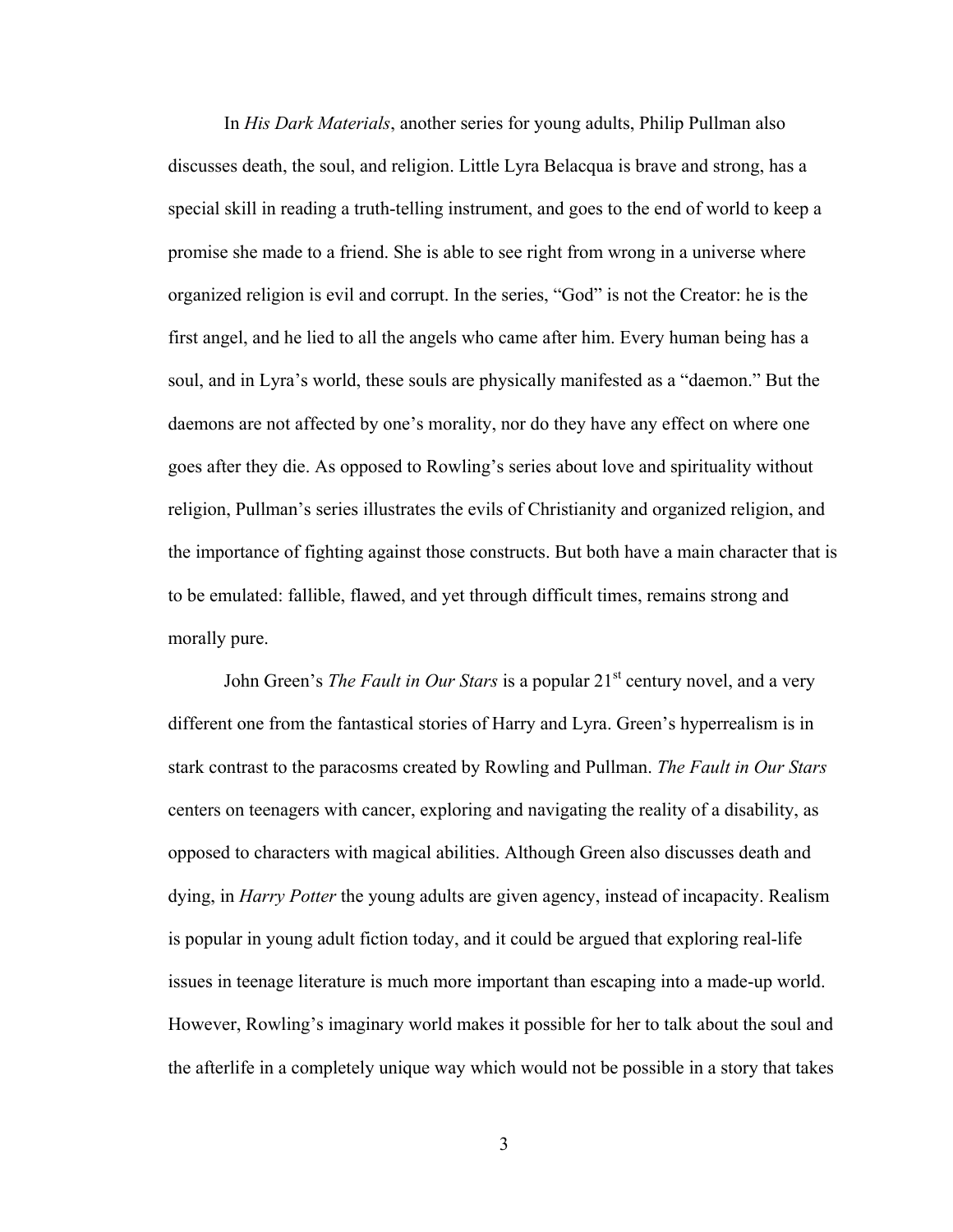place in the real world. In addition, it would be untrue to think that, just because Harry resides in a world where magic exists, that he is not facing many of the same issues that children face in our own society. Harry must deal with the death of his parents, a hard childhood, the stress of school, conflicts between friends, and the confusion and frustration that comes with being a teenager. True, most teenagers are not also pitted against the most powerful dark wizard of all time, but Rowling includes lessons within the fantasy that can be transposed to real-world situations.

Rowling presents the reader with a world in which life and death occupy a liminal space. Throughout the series, she shows the reader how the lines between life and death are blurred, and how human souls are the connection and gateway to the afterlife. Although discussing morality and the soul is not a new concept in children's literature, Rowling presents us with a unique view, and a compelling one in today's society. Children and young adults have always had to grapple with the dark subject of death, and as we grow away from organized religion, it is important for many to feel that we are still connected to our departed loved ones, and that we have the comfort of knowing that we will live on after death. As Harry's (and Voldemort's) journey shows, ancestors are integral to our own experience: we need to understand where we came from so that we know where we are headed.

There have been many different reactions to the series by people and communities, the most heated reaction coming from the Christian community. Interestingly, however, they are not all on the same page about how to react to Harry Potter and his story of finding out that he is a wizard and attending the Hogwarts School of Witchcraft and Wizardry, as well as how he gets into all sorts of adventures, battles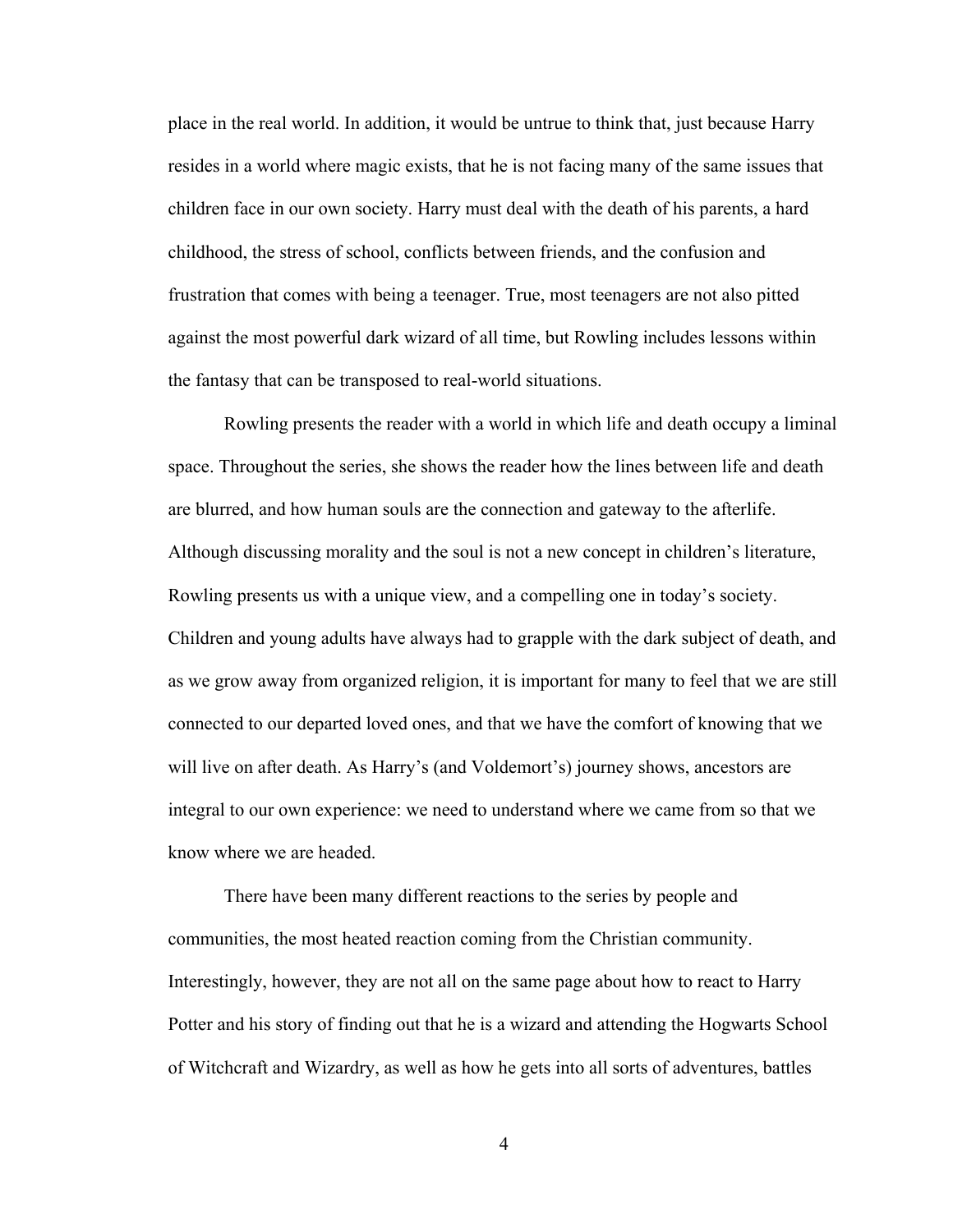and magical mayhem. Some Christians are trying to promote the story of Harry Potter as a Christian story, while others believe that the story is evil and corruptive and should be banned from schools and libraries. But regardless of what direction some Christians are trying to force Harry Potter into, Rowling's series of magical books has its own spiritual framework. It may have some similarities to structures in Christianity, but is absolutely its own entity. Rowling presents the reader with a clear idea about what happens to the soul after death: morally good souls have a chance to go on to another space after death, while souls mutilated by evil simply cease to be. This is a compelling thought, especially in the twenty-first century as many people are moving away from organized religion, but still want to believe in a sense of life after death. Rowling is not limited to a traditional Christian framework, and is therefore able to investigate her own ideas of morality and the afterlife in a unique way. Ultimately, she reveals the world of the dead is connected to the world of the living in a wonderful way: death is not something to be feared, but rather we should fear a life lived without love.

In an interview in 2007, Maria Tatar stated: "It's no accident that many children's books begin with bored children…How do you move from boredom to curiosity – how do you animate the child? My answer is: by using the shock value of beauty and horror, administering jolts and shimmers that flip a switch in the mind" (Craig Lambert 38). She explains that "the [fairy] tales not only have this magical, glittery sparkle, but also a dark, horrific side that stages our deepest anxieties and fears'" (Lambert 38). J. K. Rowling uses this same approach in the *Harry Potter* novels by creating a magical world of spells, castles, and adventures, but also including death like a dark ribbon running through the story. Rowling uses magic as a wonderful way to draw in her readers and create an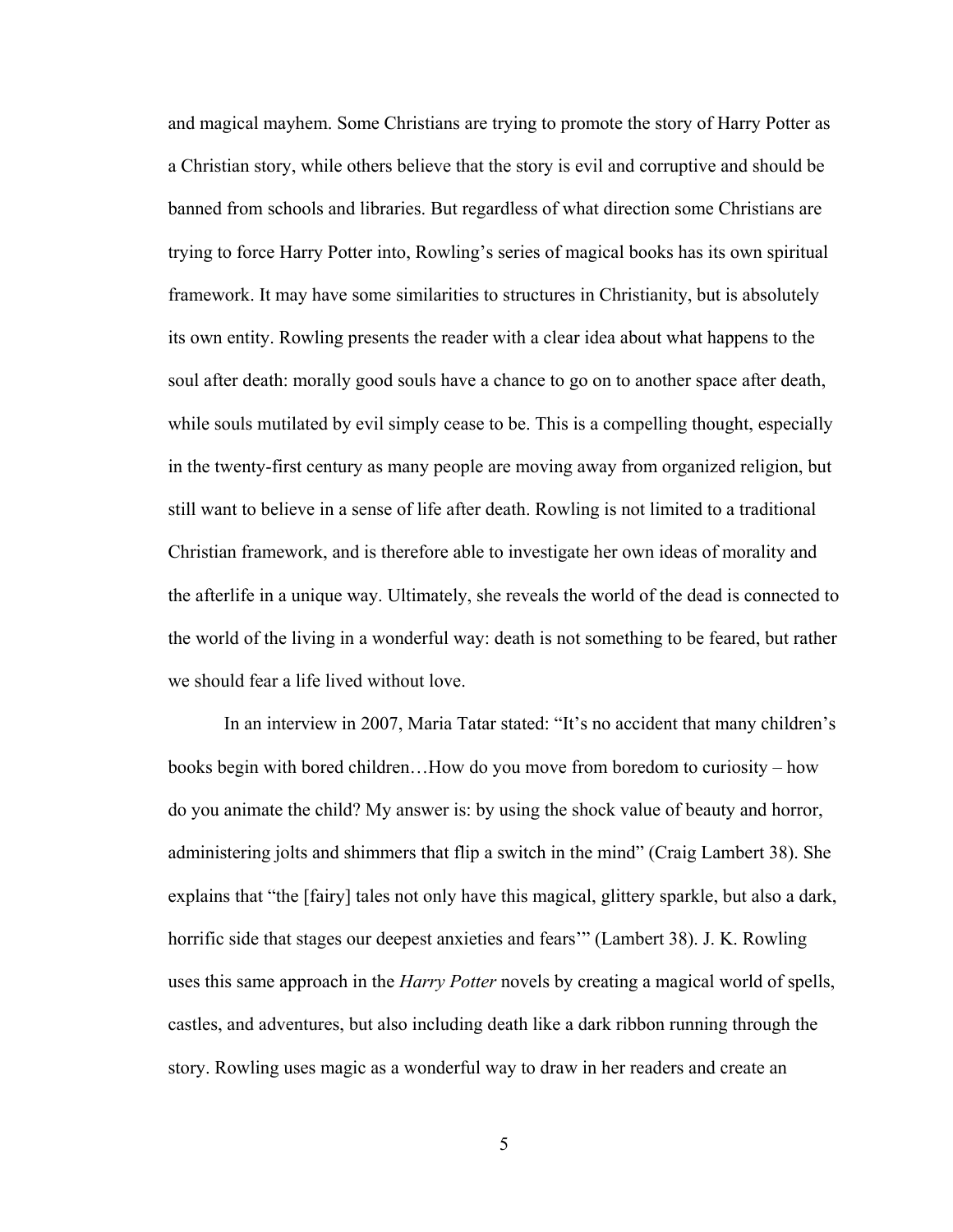entertaining store, but she is also showing the importance of language and education, promoting literacy and reading, throughout the series. Harry never could have defeated Voldemort without his Hogwarts education, his knowledge of spells, and Hermione's love of knowledge and books.

As children are growing up, the stories they read become more and more complex. They learn that magic only exists in their imagination, but that does not mean that fairy tales lose their power. While outside of the fairy tale spells, curses, and charms do not have the power to enact physical change, other concepts, such as morality, bravery, and acceptance, still hold true and may be transposed (Tatar WFTM 57). In the end, Harry Potter is exceptional, not because of the spells he casts, but because of who he is as a person, and the choices he has made in his life.

Death was a prevalent theme in stories before the early nineteenth century, and many folktales included torture and execution. Earlier tales were made into stories for children by taking out the adult humor and adding morality and spiritual guidance. Rather than removing the violence and death to make them lighter for children, "they preserved and often intensified it, though usually only when scenes of physical suffering or mental torment could be invested with a higher moral purpose." At the time, children's stories were either cautionary tales to frighten children into obeying their parents, or tales of exemplary behavior that were meant to encourage similar actions (Tatar OWTH 5-8).

In the late nineteenth century, children's literature began a shift in focus. Death and violence were no longer openly discussed and portrayed, and they became subjects that were deemed inappropriate for children's literature. If they were discussed at all, it was in a superficial way. The *Harry Potter* series changes this. Tatar states that Rowling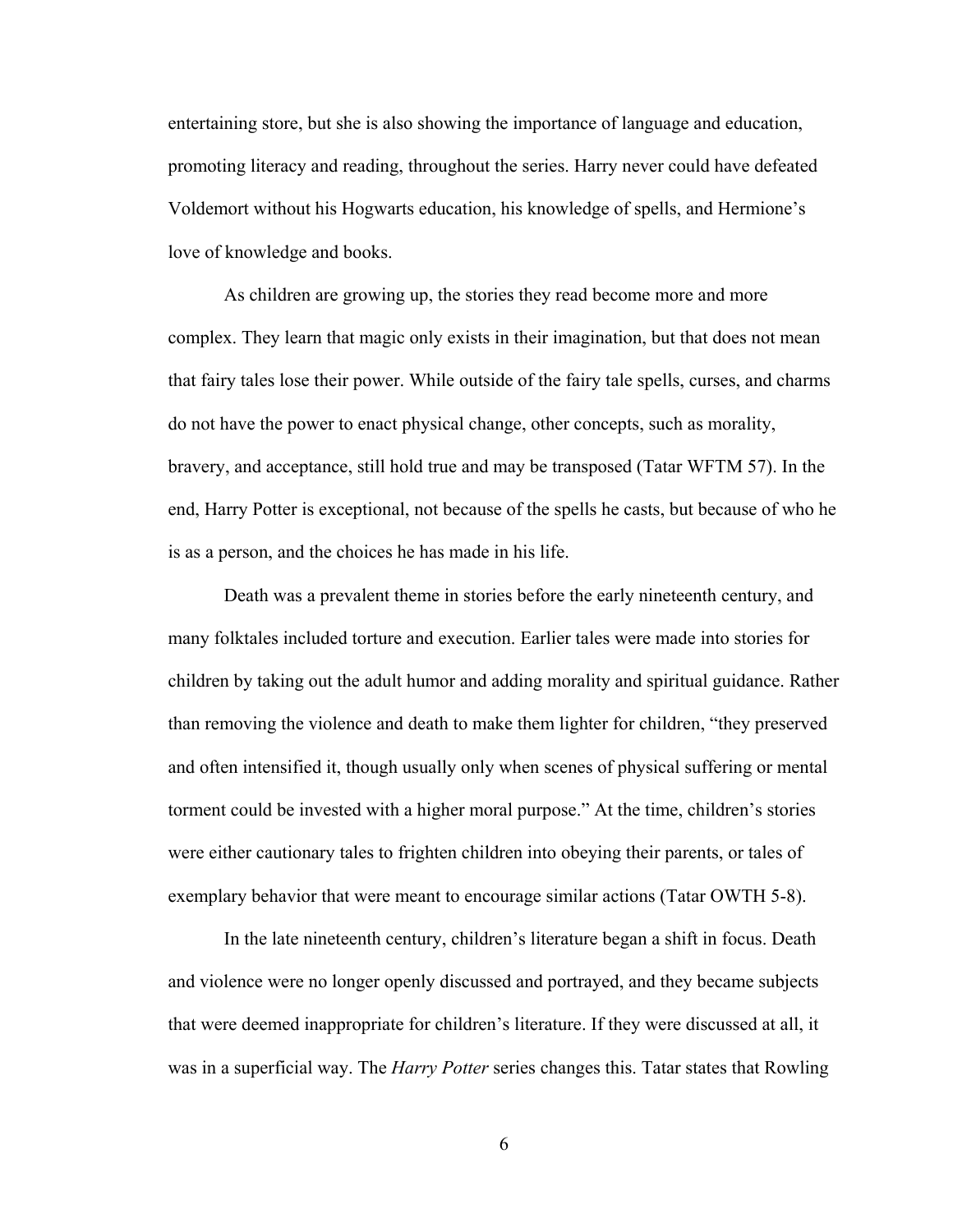"writes *for* children but never *down* to them…[she] does not shy away from the great existential mysteries: death and loss, cruelty and compassion, desire and depression" (Lambert 41). She weaves a story full of complex characters, mystery, and humor, but also orphans, torture, destruction, bigotry, and quests for power. Through objects and creatures that occupy a liminal space between life and death, and a unique representation of the human soul and its connection to love and morality, Rowling creates her own spiritual framework throughout the series that resonates with children and adults all over the world.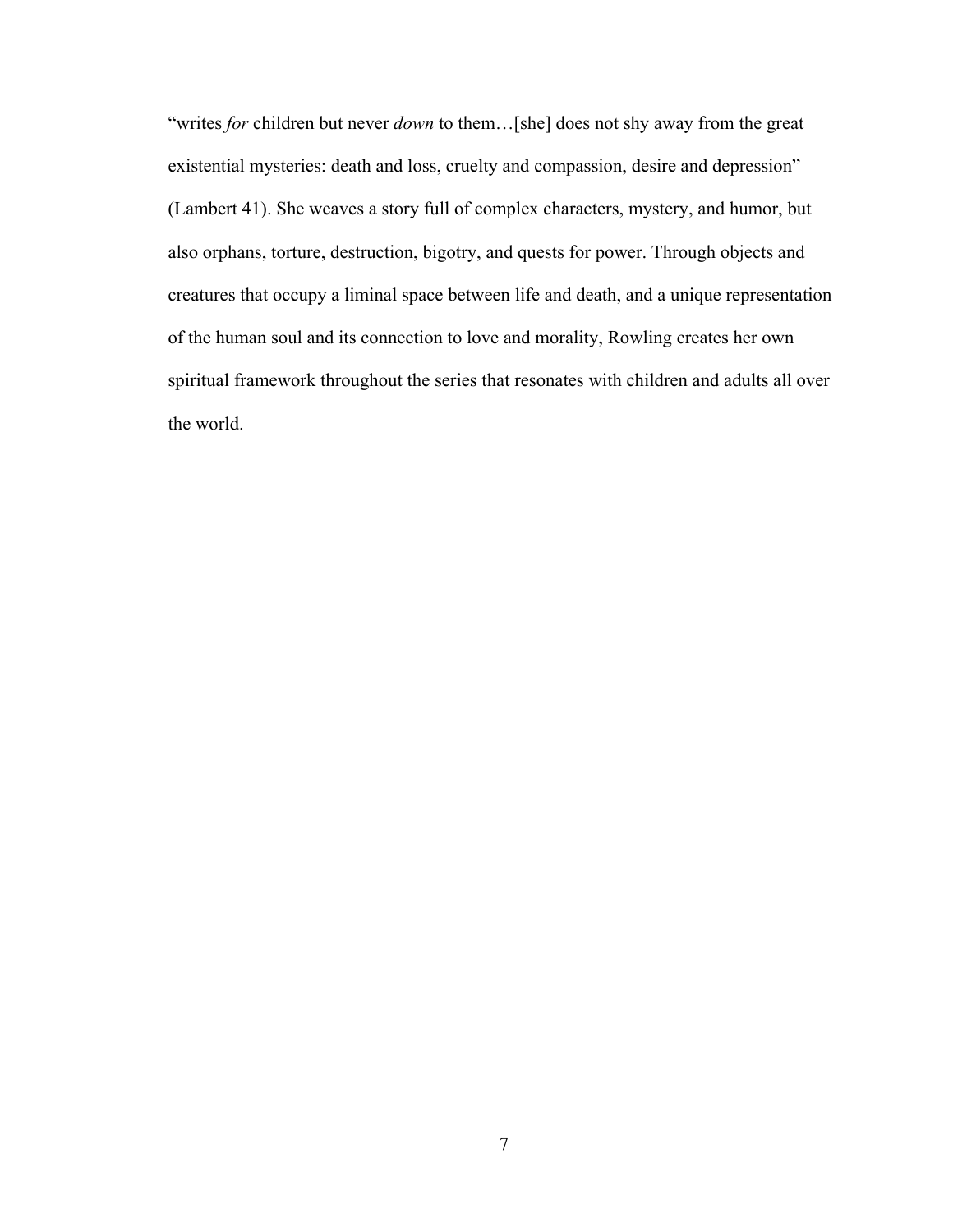#### Chapter II

#### Creatures and Objects

J. K. Rowling creates a world in *Harry Potter* where the dead are still very connected to the living. She gives the reader ghosts on the one hand, which are an embodiment of the dead, yet on the other hand leads us to an understanding that the dead make themselves most powerfully felt through memory. They live on in our heads and our hearts well after they are gone from this world. Rowling weaves the topic of death and tragedy into her story along with a good dose of comedy. As we are reading, even about dark and difficult subjects, there is often a comedic figure, such as the melodramatic bathroom-dwelling Moaning Myrtle or the "Nearly Headless" Nicholas de Mimsy-Porpington, to make the concept of ghosts and dying more accessible. Rowling also incorporates the universal love as chocolate and its mood-enhancing properties into the story. In the magical world, chocolate is a remedy for the fear and depression associated with dementors, which is an amusing idea a lot of readers can appreciate. With wit, humor, and incredible imagination, Rowling shows that it is not just ghosts that haunt the living, but that the dead we love never "truly leave us," and in memory our loved ones can be so powerful that they become embodied (Rowling POA 6405).

In the *Harry Potter* series, Rowling has created many creatures and objects that occupy a liminal space between the living and the dead. One of the most obvious examples of these in-between entities comes in the form of ghosts. Each House at Hogwarts has its own ghost: Nearly Headless Nick, the Bloody Baron, the Grey Lady,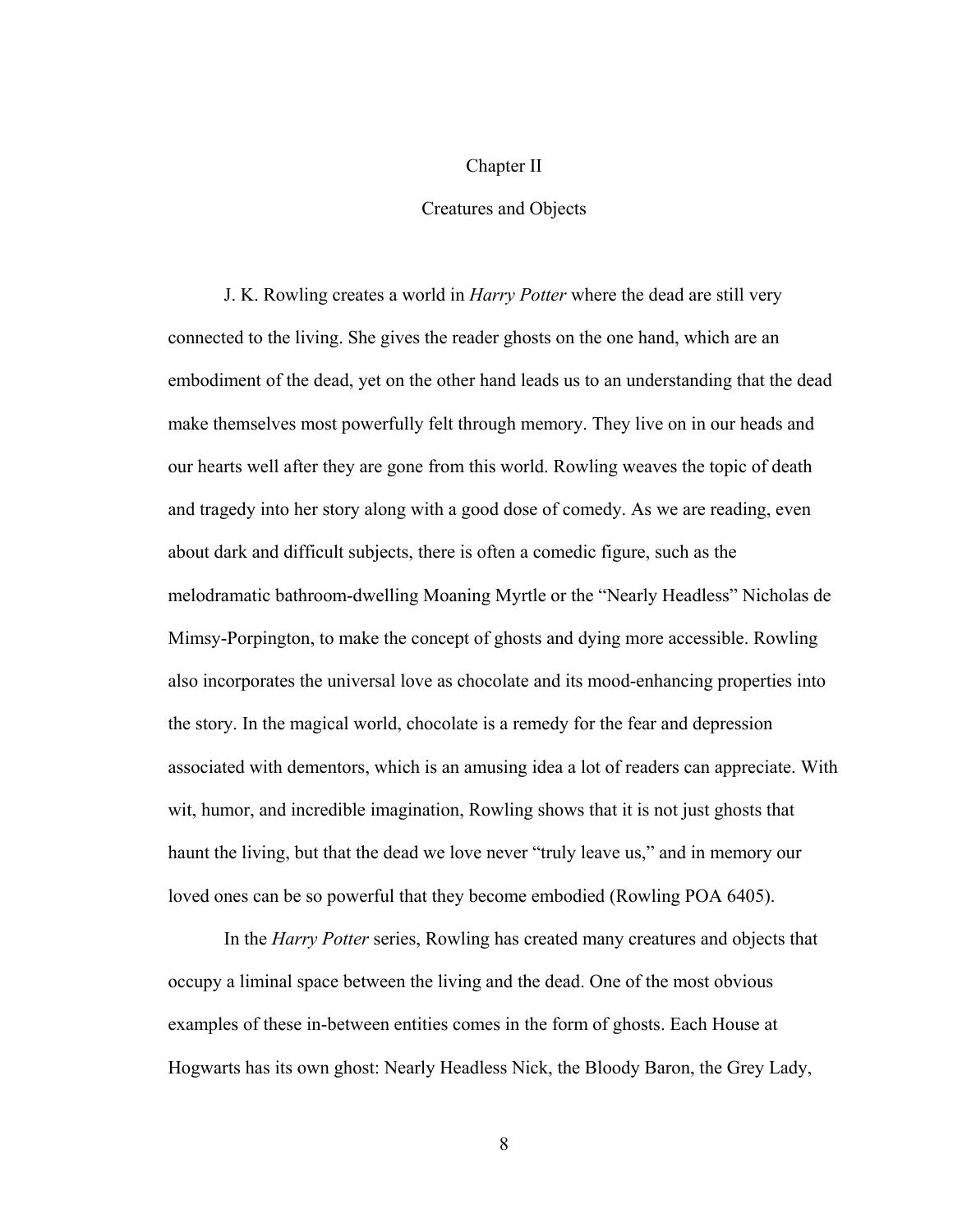and the Fat Friar. In addition, Moaning Myrtle, a student who died and whose soul never departed, and Professor Binns, who died one day and yet continued teaching, also still haunt the castle. With the regular appearance of these ghosts in daily life, the line between the living and the dead seems porous to the students at Hogwarts. However, it is made clear that not everyone becomes a ghost after they die. Firstly, only a wizard can become a ghost, which means the process must involve magic. In addition, ghosts are only able to inhabit the spaces that they once occupied while living (Rowling HBP 860). This state is not fully understood even by wizards, and is being studied in the Department of Mysteries.

Moaning Myrtle died in the bathroom that she haunts, often referred to as "Moaning Myrtle's bathroom" because of her frequent presence there (Rowling COS 280). She had a terrible time at Hogwarts, always being bullied and teased, and was killed by a basilisk as she was crying in the bathroom one day. Ever since then, she has remained in the school, mostly in that bathroom, oftentimes still crying and upset. The Grey Lady was Helena Ravenclaw in life, the daughter of Hogwarts co-founder Rowena Ravenclaw. Helena stole a famous magical diadem from her mother and ran away, so Rowena sent a man after her to bring her back. This man loved Helena, but was hottempered, and stabbed Helena when she refused to return with him. This man was the Bloody Baron in life, who killed himself after seeing what he had done (Rowling DH 616). Both of them, distraught and meeting a sudden and violent end, did not go on. As ghosts, they still reside within Hogwarts, with regret and sadness. Ghosts are an "imprint of a departed soul left upon the earth," and are transparent (HBP 6924). Although ghosts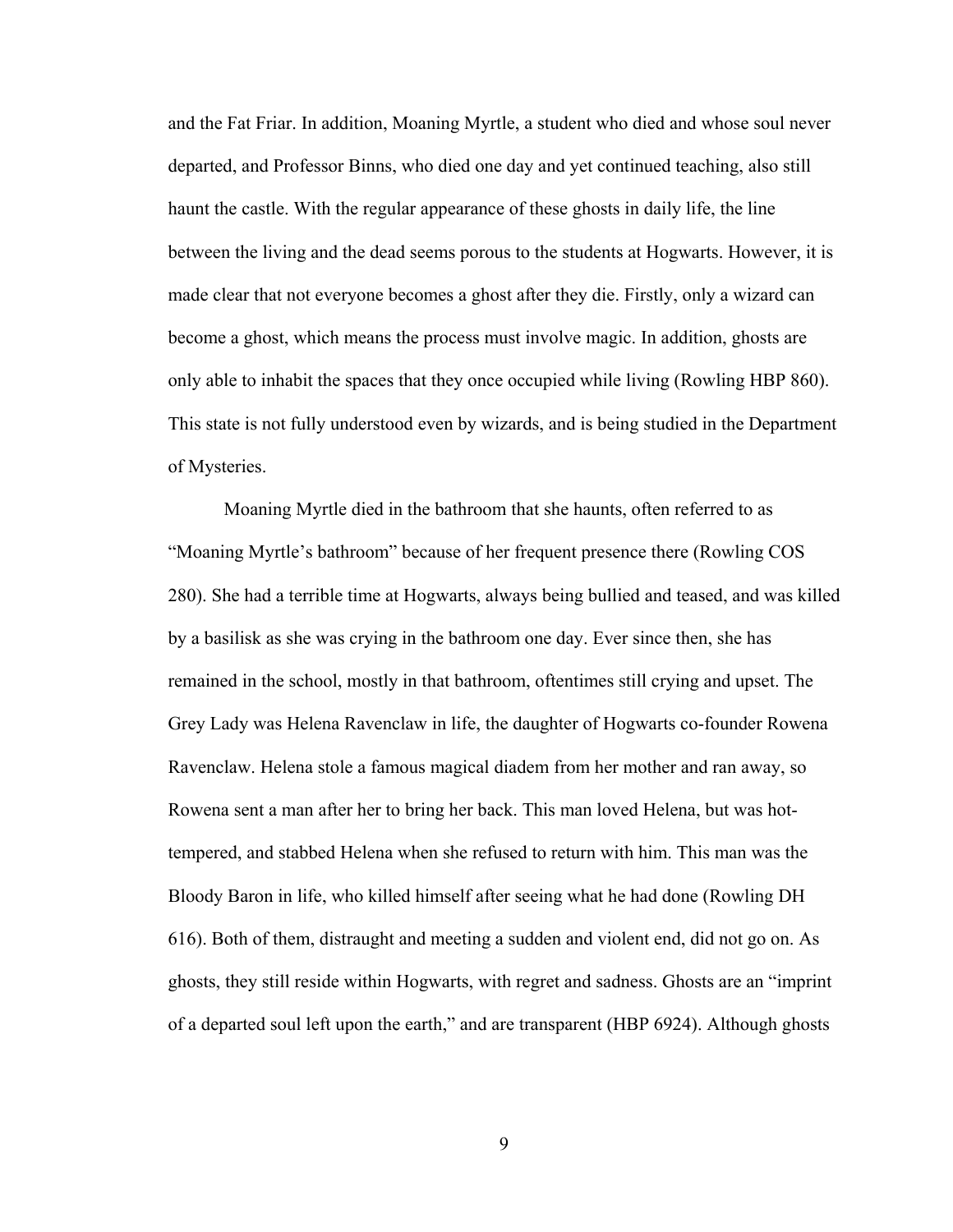can float through solid objects, they are cold to touch: Harry's hands felt as though they had "been thrust into icy water" when Nick tried to grasp them (DH 613).

Although many of the living ask them, ghosts do not know what it is like to die. After Sirius Black's death in *The Order of the Phoenix*, Harry was hopeful that perhaps Sirius would be a ghost, and asked Nearly Headless Nick, the ghost of Gryffindor House, about it. "'He will not come back,'" Nick tells Harry. "'He will have…gone on." Nick was afraid of death, and chose to remain behind, but admits that now he is "neither here nor there" and that he chose a "feeble imitation of life" instead of going on to what lay beyond (Rowling OOTP 861). Although it is possible to stay behind and therefore become a ghost, most people do not choose to do so, and Sirius's soul has traveled on. "The ghosts that haunt Hogwarts represent a failed relation between death and life. The deathday celebrations, which mirror and invert the Potter books' birthdays, are overcast with nostalgia for life lost, a state that defines the ghosts generally" (Shira Wolosky 159). The ghosts are in a constant condition of mourning. This is one of the areas in which Rowling's use of comedy helps to cut through the tragic elements of death and regret. Ghosts represent a rather sad state, and yet the character of Nearly Headless Nick is imbued with dark humor: when he was killed by an attempted beheading, Nick's head was not fully chopped from his body. This is a constant embarrassment to him and prevents him from joining the Headless Hunt, in which he so desperately wants to ride.

In the first book, *The Sorcerer's Stone*, Harry encounters the Mirror of Erised. "Erised" is "desire" spelled backwards (as if one was looking in the mirror while reading it), and this mirror shows witches and wizards what it is they most desire. When Harry looks into the mirror, he sees himself with his mother and father: "Harry was looking at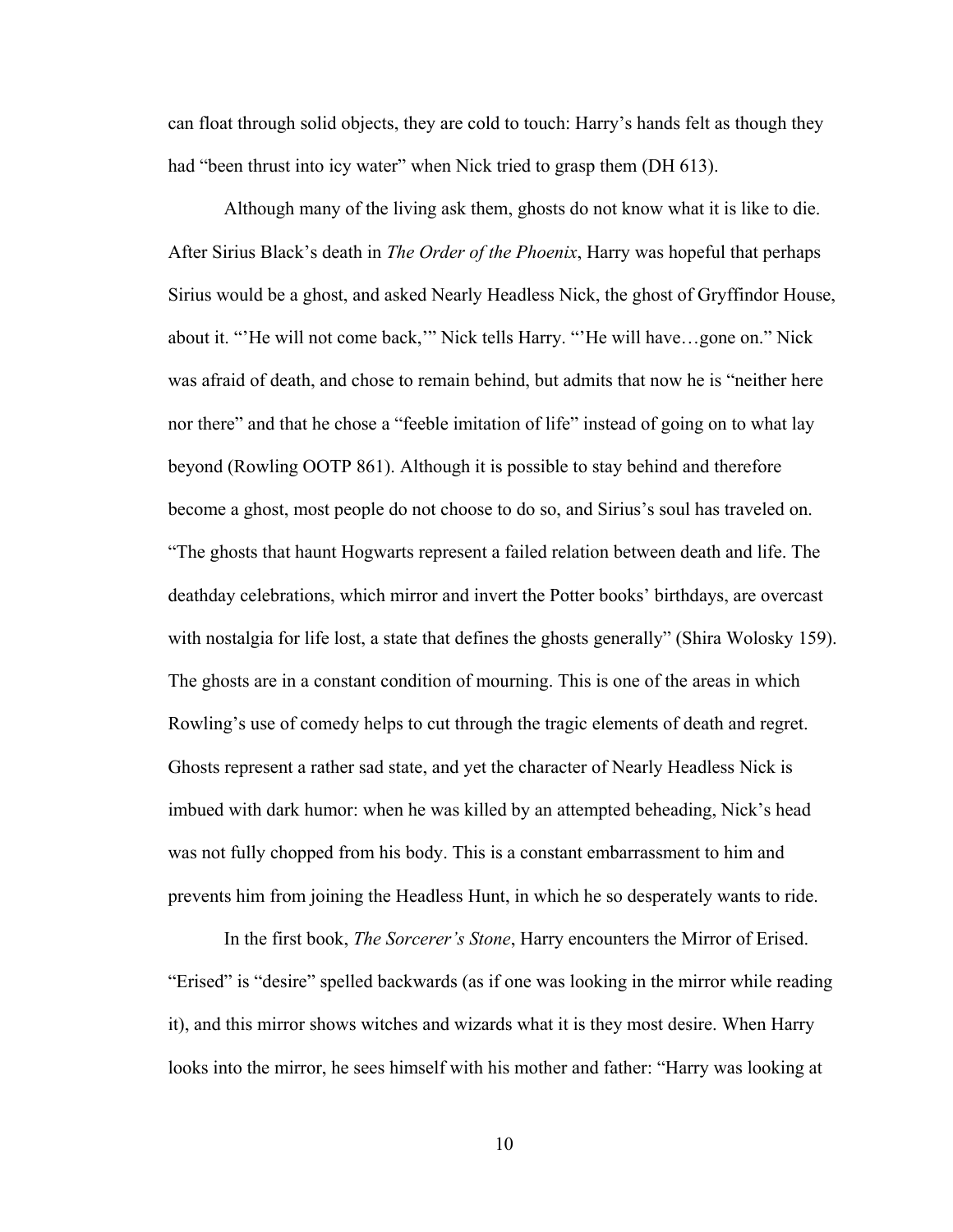his family, for the first time in his life" (Rowling SS 207). There were his parents, standing right behind him, smiling. Since Harry's parents died when he was a baby, this is the closest he comes to being with them. The mirror depicts such a life-like picture that it is hard for Harry to tear himself away.

The dead are also ever-present in painted portraits that move and speak, and photographs of people who can wave and laugh. The old headmasters of Hogwarts have the ability after death of continuing to serve the current headmaster by listening from their portraits on the walls and giving counsel. Rowling gives a whole new meaning to the power of art, as the people painted in magical portraits can see, interact with each other and the living, and, if there are multiple portraits of the same person, they can move from frame to frame. While non-magical paintings can show an image or freeze a moment in time, magical portraits can actually have independent thoughts, and can communicate to those witches and wizards still living. "These portraits act as windows between the worlds of death and life" (Wolosky 20). These portraits are, however, different from ghosts in that they are not the imprint of a soul left upon the earth, but rather a multi-dimensional image of a person captured in a magical photograph or portrait. These magical photos and portraits also exist even while a witch or wizard is living, and are not limited to creation after death.

Rowling has also created a spell that resurrects the dead in some form. *Priori Incantatem*, or the Reverse Spell Effect, is a spell that is used to show the previous spells cast by a wand. In *The Goblet of Fire*, when Harry and Voldemort are dueling in the cemetery, the spells issued by their wands "met in midair" and "beads of light" started to appear (Rowling GOF 9861). As Harry focused on forcing a bead of light into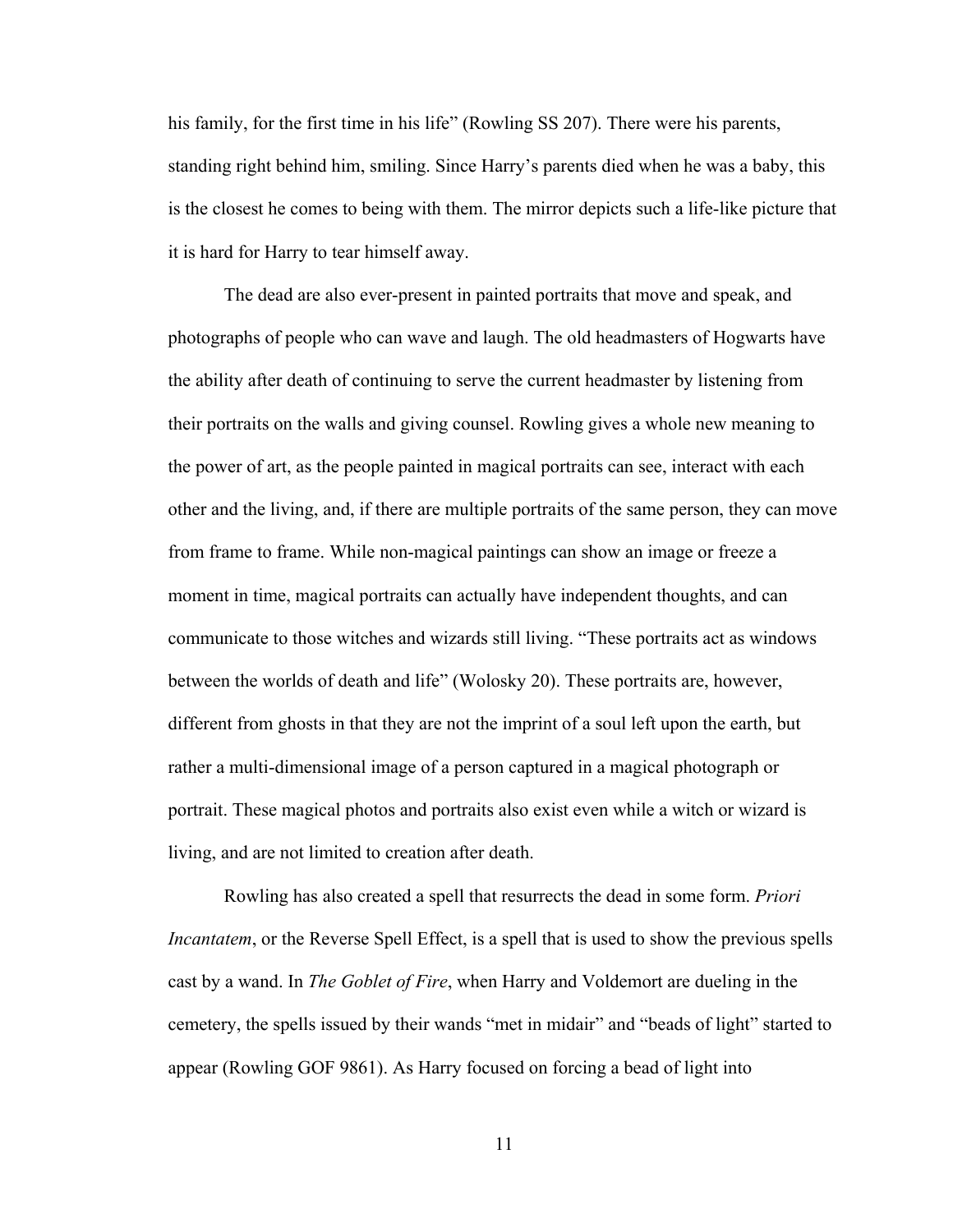Voldemort's wand, he inadvertently cast the *Priori Incantatem* spell, and "shadowy figures" came out of Voldemort's wand (GOF 9915). At first, it is a "smoky" Cedric Diggory, and then other people whom Voldemort murdered appear, including Harry's parents. These apparitions of the dead are fleeting, but they can talk and encourage Harry, and even after he tears his wand away, they are able to close in on Voldemort to allow Harry time to run to safety (GOF 9944). This spell is a brief invocation of the dead, but is limited to the spells that were previously cast from the opponent's wand.

 The most obvious symbol of the thin boundary separating life from death is the mysterious veil suspended in an old archway in the Department of Mysteries at the Ministry of Magic. Since this archway is located in the Department of Mysteries, it is clear that, even to witches and wizards, it is an enigma that is not well understood. It is a literal veil that separates the living from the dead. The archway seems to lead nowhere, and yet both Harry and Luna can hear whispers and murmurs coming from behind the veil. The veil moves as though someone just walked through the archway, even though nobody is there. Both Harry and Luna are convinced that the noises they hear come from people on the other side of the veil (OOTP 773). Strangely, Ron and Hermione cannot hear the voices. We learn more about the veil when Sirius is struck by Bellatrix's curse in *The Order of the Phoenix*: "He fell through the ancient doorway and disappeared behind the veil, which fluttered for a moment as though in a high wind and then fell back into place" (OOTP 805). Harry thinks Sirius will just appear on the other side, but he has passed from the world of the living. It seems that it was not Bellatrix Lestrange's spell that killed him, but rather passing through the archway itself, since he did not die instantly upon the curse hitting him (nor does it seem to be the Avada Kedavra curse,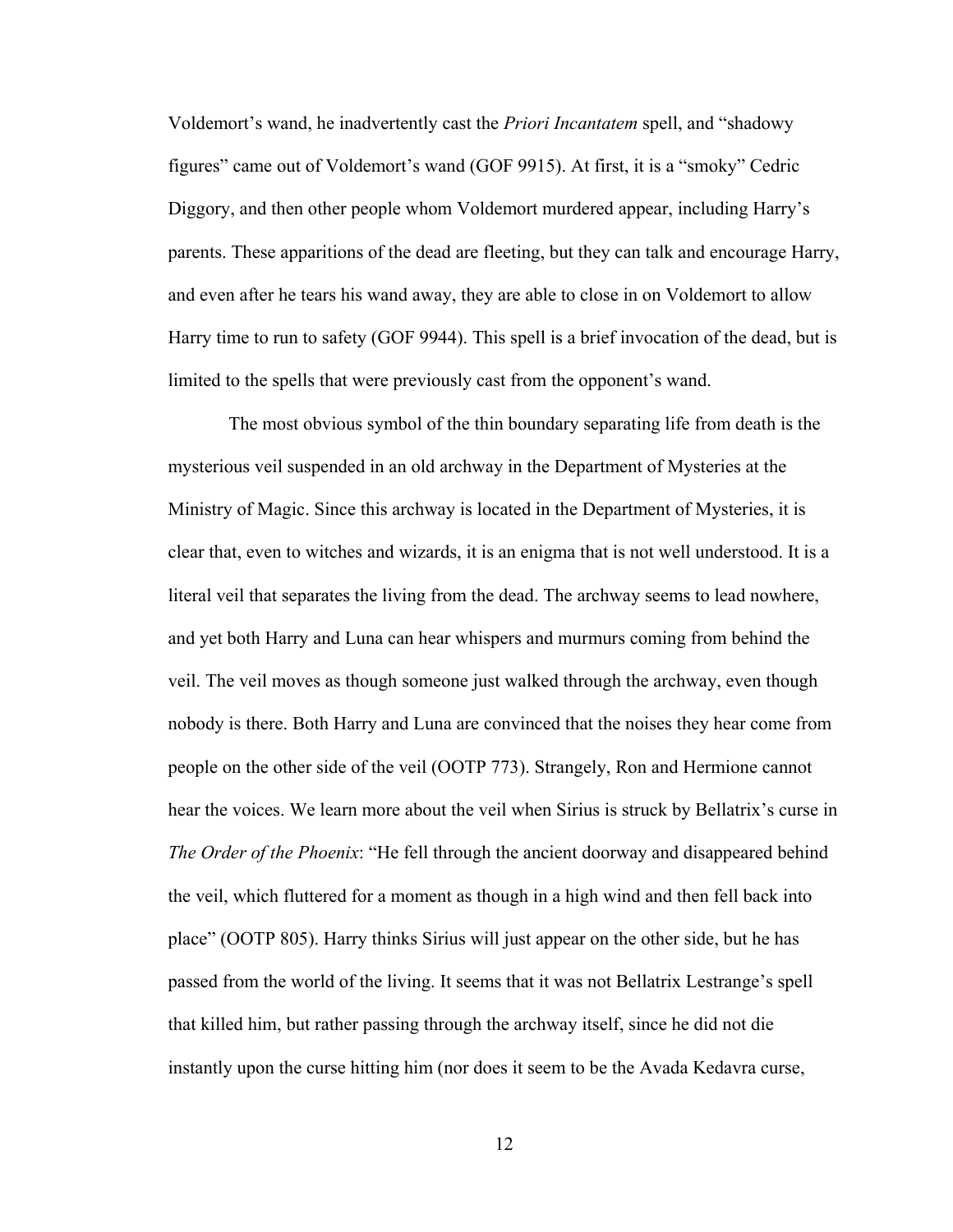since Bellatrix was shooting red jets of light at Sirius, not green). However, it was the force of Bellatrix's spell that pushed him through the archway, which ultimately killed him. Not only did Sirius's soul pass from the world of the living to the world of the dead, but his whole physical form passed over, as well, leaving no body behind.

This physical manifestation of a barrier between the two worlds only works in one way: one can pass easily through from the living to the dead, but it is impossible to pass back through again. Harry and Luna cannot just hear voices through the veil, they also have a strong feeling that there are people standing just on the other side. The longer they look at it, the more mesmerized they both are by the swaying veil, and Harry "felt a very strong inclination to climb up on the dais and walk through it" (OOTP 774). It seems to draw people to it and pull them in, which may also explain why Sirius was so close to it while fighting Bellatrix. This concept, especially in Sirius' case, speaks to Freud's "death drive," or the human drive towards death and destruction. Freud says that "human instincts are of two kinds: those that conserve and unify,…and the instincts to destroy and kill" (Sigmund Freud 8). He argues that this is not good and evil, but rather that both instincts are blended together in all of us, and that there are always multiple motives that affect our actions. We are all pushed towards self-preservation and life, as we are also pushed towards death and self-destruction. The magnetic power of the archway in the Department of Mysteries seems to draw the self-destructive instinct out of people, especially those people who have seen death. In the case of Sirius, it could be argued that he is even more powerfully drawn to the archway because of his current depression. Harry believes that Sirius' hatred of and humiliation from being stuck at Grimmauld Place, helpless and alone, contributed to his passionate dueling of the Death Eaters that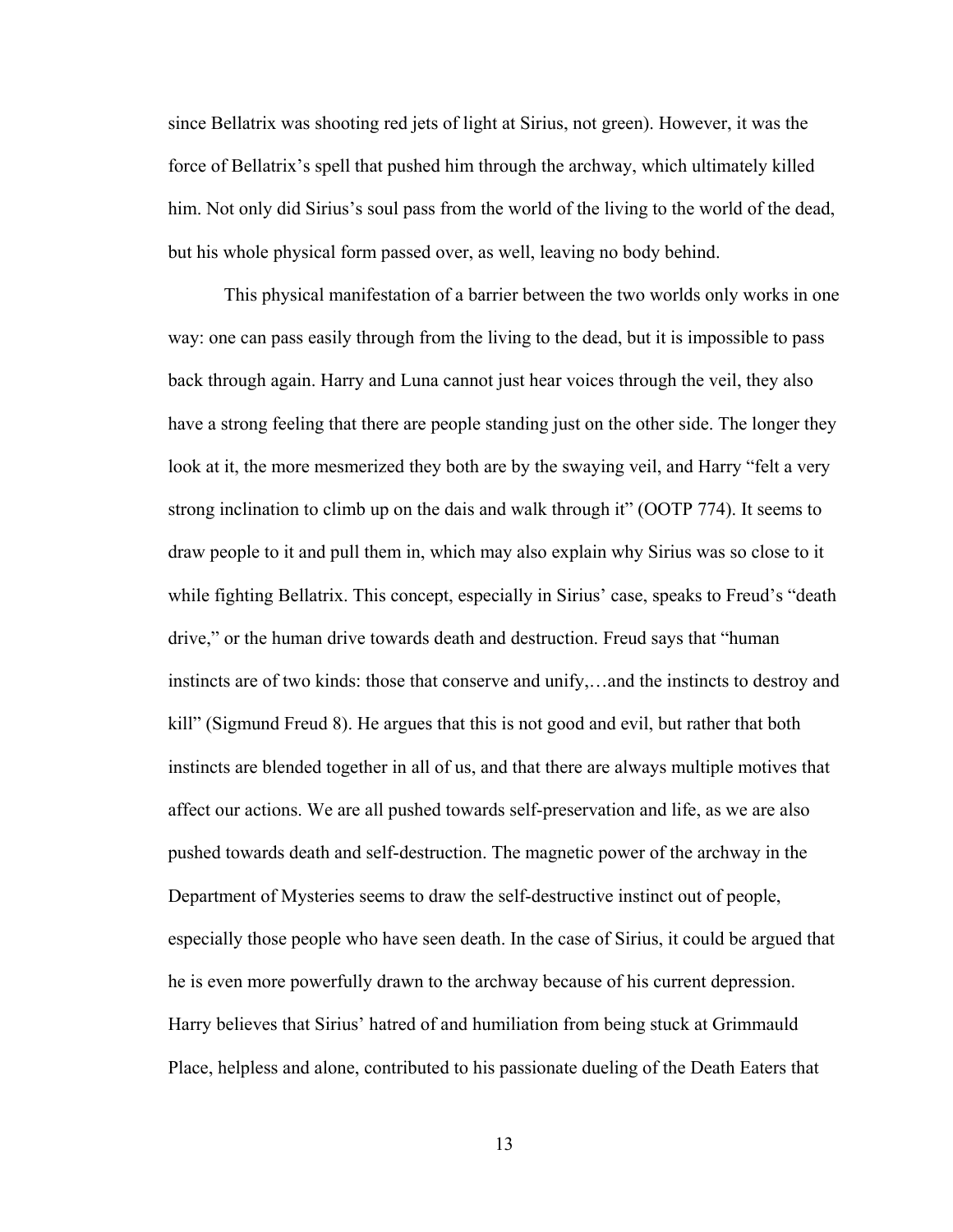night. He "had concluded that Snape's snide remarks to Sirius about remaining safely hidden while the rest of the Order of the Phoenix were off fighting Voldemort had probably been a powerful factor in Sirius rushing off to the Ministry the night that he had died" (HBP 2479). While the "death drive" seems to be an instinct in all of us, each person's is blended with our instinct for life in a different way.

Harry and Luna are also two of the few people who can see thestrals, a creature invented by Rowling that looks like a winged horse with a skeletal body, face with reptilian features, and wide, leathery wings. Unlike the pure white of Pegagus, the winged horse in Greek mythology, thestrals are black with white pupil-less eyes and have dragon-like features. There is a superstition that they are unlucky and are a bad omen to people who see them, but Hagrid explains to the students that they are misunderstood (OOTP 446). They can only be seen by those who have seen death, which gives the reader further insight into why Harry and Luna are the only ones who can hear noises behind the veil at the Department of Mysteries (OOTP 196). Thestrals look sinister and are drawn to the scent of blood, but are actually of a sweet and gentle nature. Rowling shows throughout the series that the veil between life and death is thin, and although death may seem scary, when you finally get a good look at it, there is nothing to fear. Tenebrus, the first thestral born in the Forbidden Forest to Hagrid's herd, is Hagrid's personal favorite, and the first to come when Hagrid calls (OOTP 447). The name "Tenebrus" may be derived from *tenebrous*, which means dark, gloomy, and obscure, which comes from the Latin *tenebrae* for "darkness." This name may suit Tenebrus' appearance, but is at conflict with his sweet and friendly nature. In addition, the thestrals have an innate sense of direction: all Harry had to do to get to the Ministry of Magic was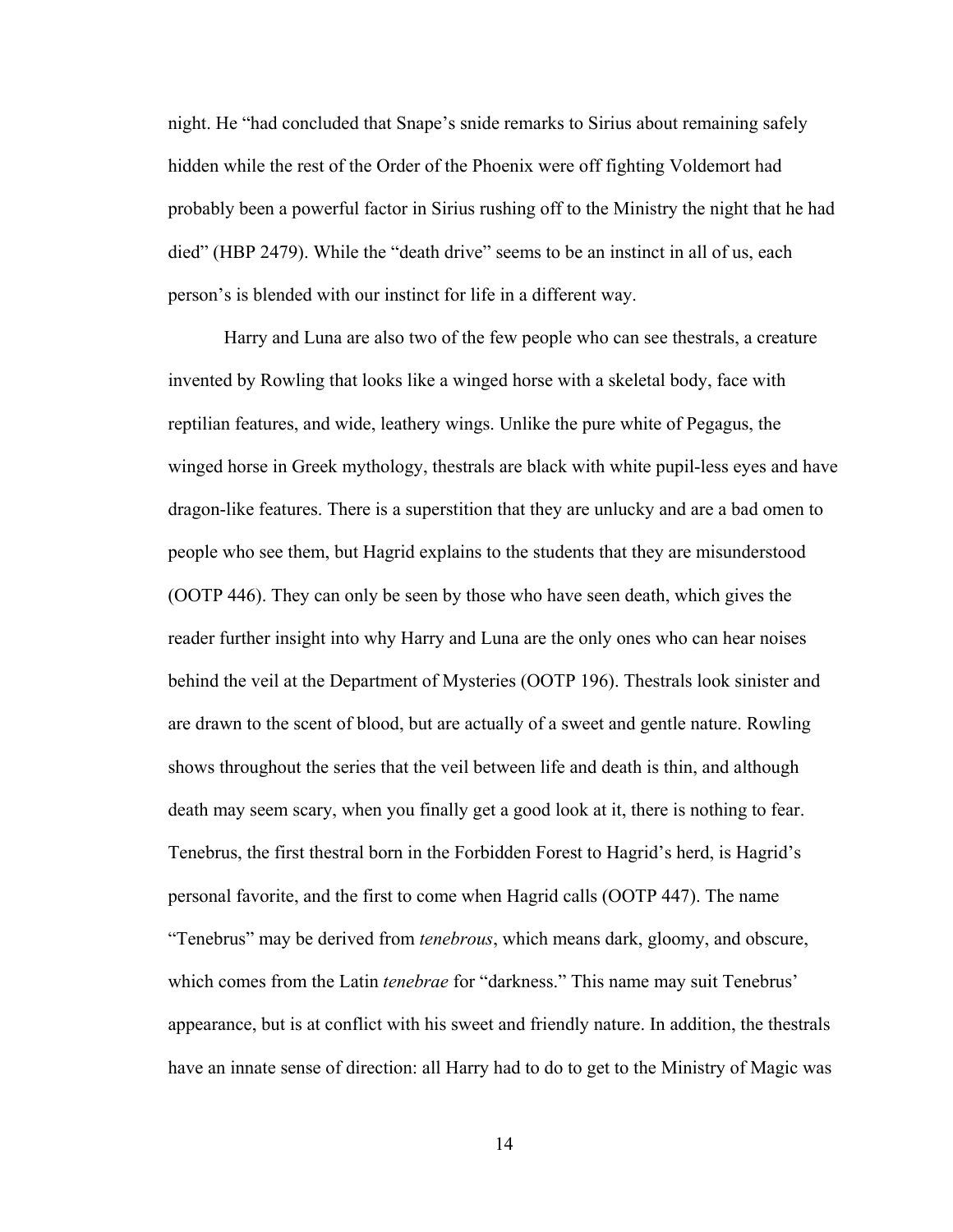to mount a thestral, and just tell it his desired destination. After their travel was done, the thestrals calming foraged for food in a dumpster, invisible to everyone but witches or wizards who had seen death (OOTP 765-767).

During Harry's first four years at Hogwarts, he thought the school carriages pulled themselves. It was shocking to him to come back to school in his fifth year and see these black, skeletal creatures, and especially surprising that Ron and Hermione did not notice any change. He can only see the thestrals because he witnessed the death of Cedric Diggory at the end of his fourth year. This event changed him, and this change is manifested by now being able to see these death-like creatures. Harry was frightened of them at first, but soon finds that they are smart and trainable creatures, and eventually finds them beautiful (Wolosky 18). It is also of note that Harry could not see thestrals until after witnessing the death of Cedric Diggory, as he did witness his mother's death as a small child. It seems that one must not only see death, but also accept and understand it in order to see the thestrals.

Rowling has created one inanimate object that is connected with death: the Resurrection Stone. One of the three Deathly Hallows, the Stone is an object that gives its possessor the power to bring back the dead. "[T]he dead come back in the forms of ghosts, memories, echoes, and souls drawn back by the Resurrection Stone" (Andrea Stojilkov 144). The Resurrection Stone actually returns the dead to life, but the person comes back still "separated…by a veil," and has neither a full nor happy life (DH 408). The Resurrection Stone brings back the loved ones of those who cannot accept death (Wolosky 157). The story of "The Three Brothers" tells that the Stone does not bring back ghosts or memories, but truly brings the dead back to the world of the living. In the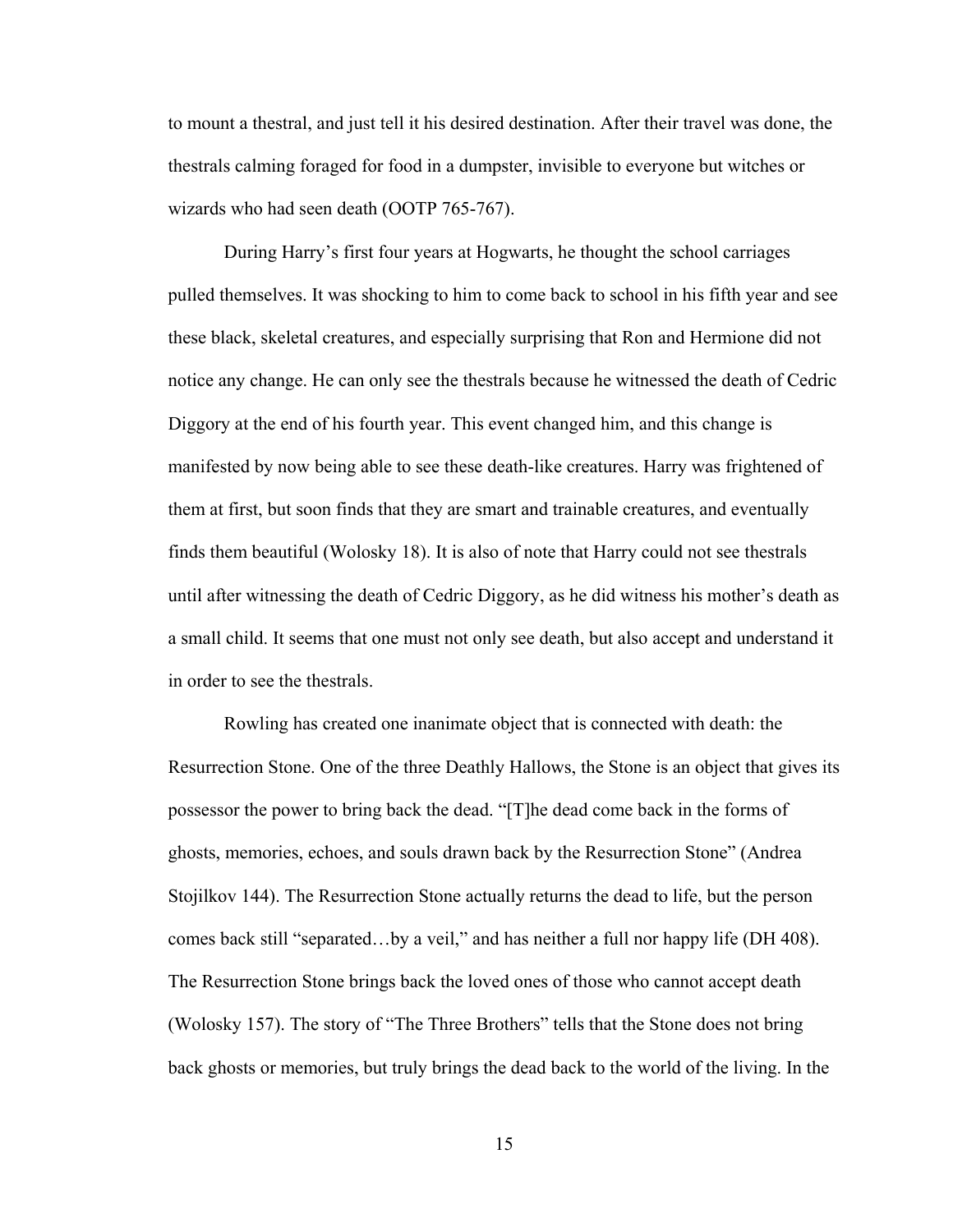story, the second brother wanted to bring back the woman he had loved and lost. She did come back to him, but was "sad and cold" and it was clear that she did not belong in the world of the living. The second brother kills himself in order to truly be with her (DH 407). This again illustrates that, though the worlds are connected, the dead cannot pass through the veil to truly live again.

At the end of *The Deathly Hallows*, when Harry turns the Resurrection Stone in his hands, his deceased parents and friends appear, and surround him with smiles and encouragement as he walks towards what he believes will be his death. "They were neither ghost not truly flesh, he could see that…Less substantial than living bodies, but much more than ghosts, they moved toward him, and on each face, there was the same loving smile" (DH 698). Harry wonders to what extent he has brought them back, but Sirius tells him that they are all part of Harry, and "invisible to anyone else" (DH 700). Unlike Ron and Hermione, Harry is not afraid to live amongst the dead; he is drawn to the loved ones he has lost, and is encouraged by their presence. But unlike what the reader imagines in the story of "The Three Brothers," when Harry actually uses the Resurrection Stone, it is only the memory of his loved ones he has brought back to him. It is not a true manifestation of the dead being brought back to life.

Rowling has also created a concept called a Horcrux, which is a piece of soul contained within an object or being. A witch or wizard only completes this dark spell by committing murder, which rips the soul, enabling him or her to hide the ripped piece inside a new container. The "hor-" in Horcrux could have many different meanings, from "'hoar' (implying advanced age, in keeping with Voldemort's goal of immortality), the Greek prefix 'hor-' (having to do with time), and the French 'hors' (implying 'outside,'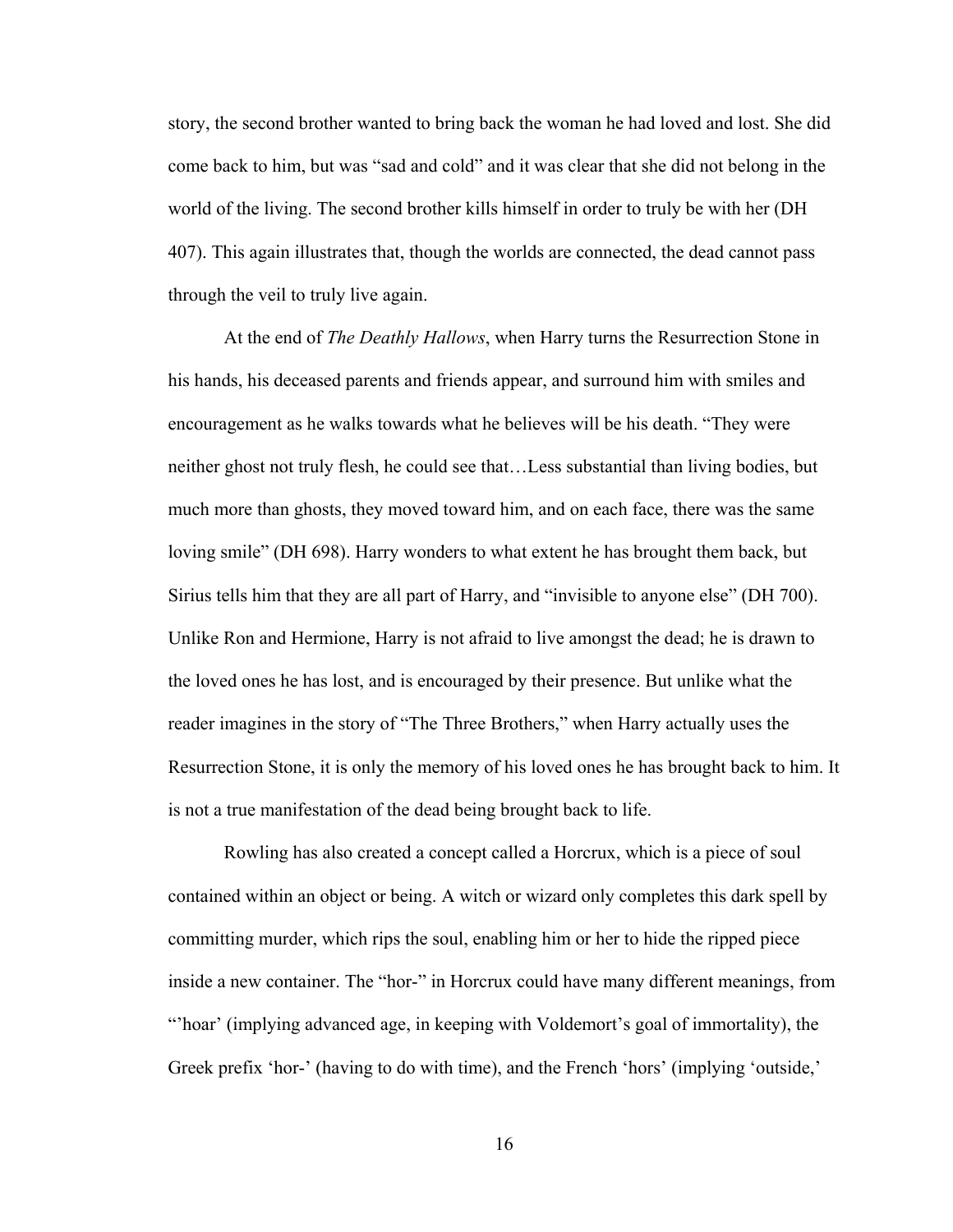consistent with Voldemort's housing bits of his soul outside his body)" (Hilary Justice 9). "Crux" may mean "the crux of the matter," implying that the Horcruxes are what Harry's destiny and adventure is all about (Justice 8). "Crux" also means "cross" in Latin, and "Hor" means "face" in Ancient Egyptian. Whether Rowling intended this or not, it is interesting to note that Harry, who many readers see as a savior, bears the scar on his face of the Horcrux hidden inside him (Justice 9). There is no one fixed meaning to this, which is also clearly what Rowling intended. In addition to the inadvertent Horcrux inside Harry, Voldemort created six other Horcruxes: his snake, Slytherin's locket, Hufflepuff's cup, Ravenclaw's diadem, Tom Riddle's diary, and Gaunt's ring. The piece of soul fights hard to stay "alive," and can be felt by those around it. In the case of Voldemort's Horcruxes, being near them has a negative effect on people, making them irritable and pessimistic. Slytherin's locket is always cold, even against warm skin, and seems to have a tiny metal heartbeat (DH 276). When Tom Riddle's diary is stabbed by a basilisk fang, it emits a terrible scream, and bleeds torrents of ink (COS 322). Voldemort chooses objects of importance and power to keep the pieces of his precious soul safe, and only very potent weapons, such as basilisk venom and Fiendfyre, can destroy a Horcrux.

After Voldemort's curse killed the Horcrux inside Harry in *The Deathly Hallows*, Harry wakes to find himself in a sort of ghostly King's Cross Station. It seems to be a place of "limbo" in which he encounters Dumbledore. Harry no longer needs his glasses in this place, and Dumbledore's hand is no longer withered from his battle with the Horcrux in Tom Riddle's ring. In this state of being, "Harry's eyesight is immaculate and his lightning-shaped scar gone, Dumbledore's once withered hand is healed, but his nose is still crooked and his piercing blue eyes are hidden behind characteristic half-moon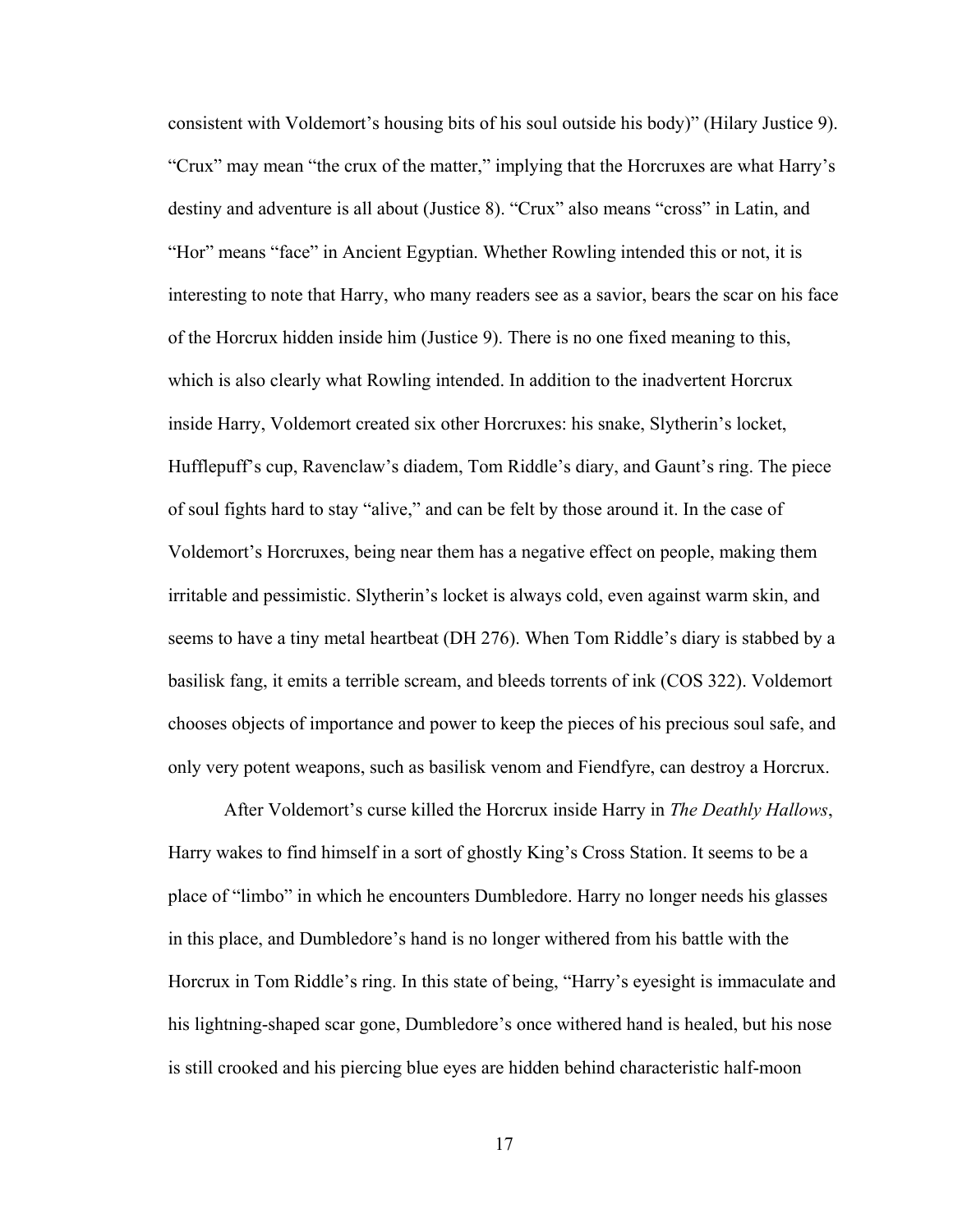spectacles" (Stojilkov 141). This begs many questions: what is this heavenly King's Cross Station? Is this really Dumbledore, or Dumbledore in Harry's memory? Harry asks Dumbledore if this is real, if it is has all been happening inside of his head, to which Dumbledore replies: "Of course it is happening inside your head, Harry, but why on earth should that mean that it is not real?" (DH 721-723).

From here, Harry could have boarded a train from the station to go on, leaving his physical body behind and "soulless" (Stojilkov 138). Instead, he chose to return to the living. In "Beyond Godric's Hollow," Jerry and Jonathan Walls state that this King's Cross Station "evokes the image of Purgatory, the place of postmortem penitence, penal retribution, and spiritual growth in Catholic doctrine" (Walls 250). The Walls' discuss how Dumbledore seems to repent and atone for his sins, and the small moaning creature is the damaged piece of Voldemort's soul that is "beyond repair" (Walls 250). While the ethereal King's Cross Station does have similarities to the Christian Purgatory, Rowling has made key differences. During Harry's time in the train station, he is processing what has happened, and thinking about his choices. Harry is not repenting, nor is he being judged. This is a time for reflection for Harry, and he alone is responsible for his decision to return to the world of the living. Regardless of whether or not this is happening "in his head," it is clear that Harry is suspended between life and death, and the choice between them in his own hands.

 Dementors, dark creatures that feed on human happiness and bring despair wherever they go, are also associated with death. When they appear, there is a dramatic and terrible effect:

"Something had happened to the night. The star-strewn indigo sky was suddenly pitch-black and lightless – the stars, the moon, the misty streetlamps at either end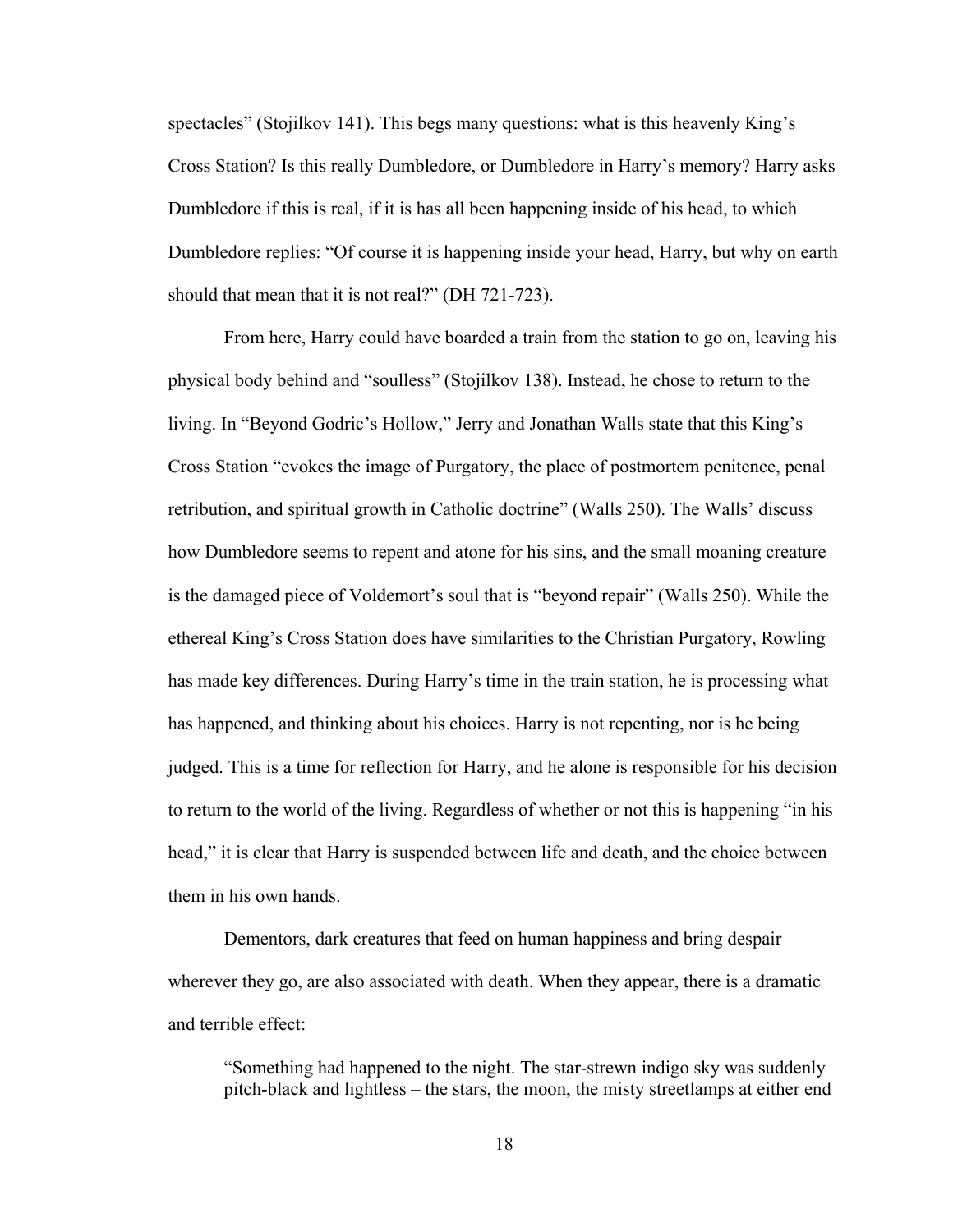of the alley had vanished. The distant grumble of cars and the whisper of trees had gone. The balmy evening was suddenly, piercingly, bitingly cold. They were surrounded by total, impenetrable, silent darkness, as though some giant hand had dropped a thick, icy mantle over the entire alleyway, blinding them" (OOTP 16).

Dementors are "[t]owering, hooded figure[s]" with "gray, slimy, scabbed hands" that devour human souls to survive (OOTP 17). "Dementor" comes from the Latin word *demens*, which means insane. It is also an extension of "demon," which is an evil creature. The dementors bring depression and darkness, even to Muggles, who cannot see them but feel their presence. When they approach Harry, he hears his mother screaming in her last moments, and relives his worst memory. Sadly, he sometimes welcomes this, as it is the only time he is able to hear his mother's voice. But dementors are what Harry fears the most, as they bring back all of his fear and hopelessness. Since Harry has so many more terrible memories than most people his age, he reacts very strongly to the dementors, and sometimes even loses consciousness. As Professor Lupin shows Harry, Ron, and Hermione, chocolate is a remedy for dispelling the feelings brought on by dementors (POA 1321). This is another one of Rowling's wonderful tactics of softening tragedy and fear by introducing a feature that the reader may smile about.

Dementors are figures that embody our own internal depression, and are only fought by using the Patronus charm, *Expecto Patronum* (Wolosky 26-27). *Expecto Patronum* means "I expect (or await) a guardian" in Latin, and the word "patronus" meant "protector," such as a patron. The term "patron" comes from "pater," which means "father" in Latin, so it includes that connotation, as well. A Patronus in the *Harry Potter* series is a guardian that takes the shape of an animal (generally the animal that the witch or wizard feels the deepest affinity) that is produced by a Patronus Charm. It is a silvery, shining creature that bursts out of a wizard's wand to ward off the dementor.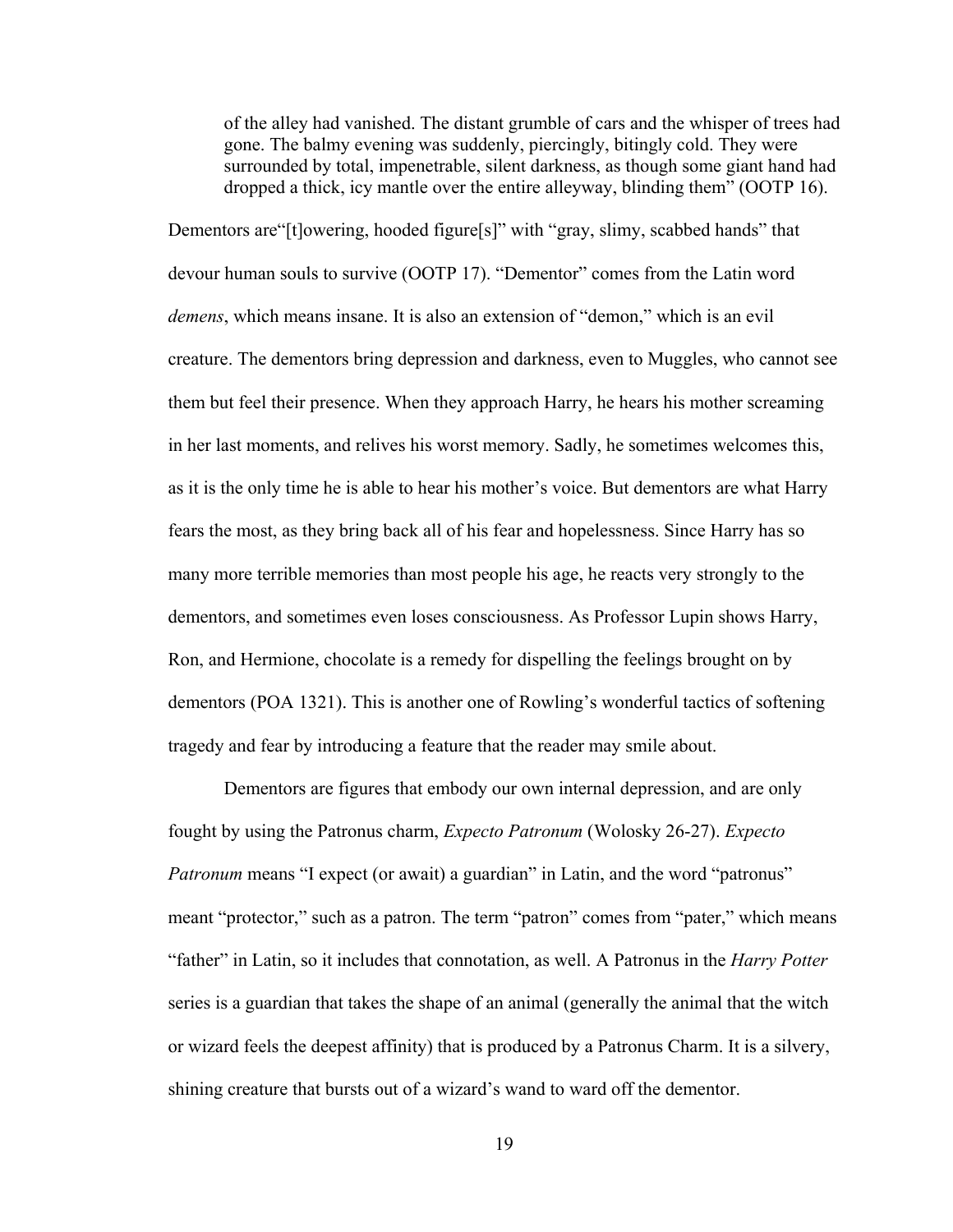Interestingly, some wizards' Patronuses take on the shape of other people's to whom they have a strong connection. For example, "'Snape's Patronus was a doe,' said Harry, 'the same as my mother's, because he loved her for nearly all of his life, from the time when they were children'" (DH 740).

Dumbledore always taught Harry that the dead we love never truly leave us. When Harry is in great danger, he produces a Patronus that embodies his father's Animagus shape: "Your father is alive in you, Harry, and shows himself most plainly when you have need of him. How else could you produce that *particular* Patronus? Prongs rode again last night" (POA 6405). Not only does Dumbledore believe that the dead live on in our memories and hearts, but also that they stay alive as Patronuses. With these Patronuses, Rowling shows the reader that "love as an invincible force" can protect Harry long after his family and/or friends have died (Stojilkov 146).

In addition, Rowling shows how Harry's parents live on through his physical appearance, as is the case in even the non-magical world. Harry looks just like his father, James: "He wore glasses, and his hair was very untidy. It stuck up at the back, just as Harry's did." Harry was often told how much he looked like his father, but he has the eyes of his mother, Lily: "*her eyes are just like mine*, Harry thought" (SS 207). Severus Snape, who loved Lily almost all of his life, asks Harry to look at him after he is mortally wounded, and, "as the green eyes found the black," Snape dies (DH 658). In his last moment, he felt as though he was looking at Lily, and in a way, he was.

Death is a continuation of life: life and death are separate from one another and are opposites in many ways, and yet in other ways, there is no firm boundary between the two (Wolosky 157). In the *Harry Potter* series, Rowling shows this in both literal and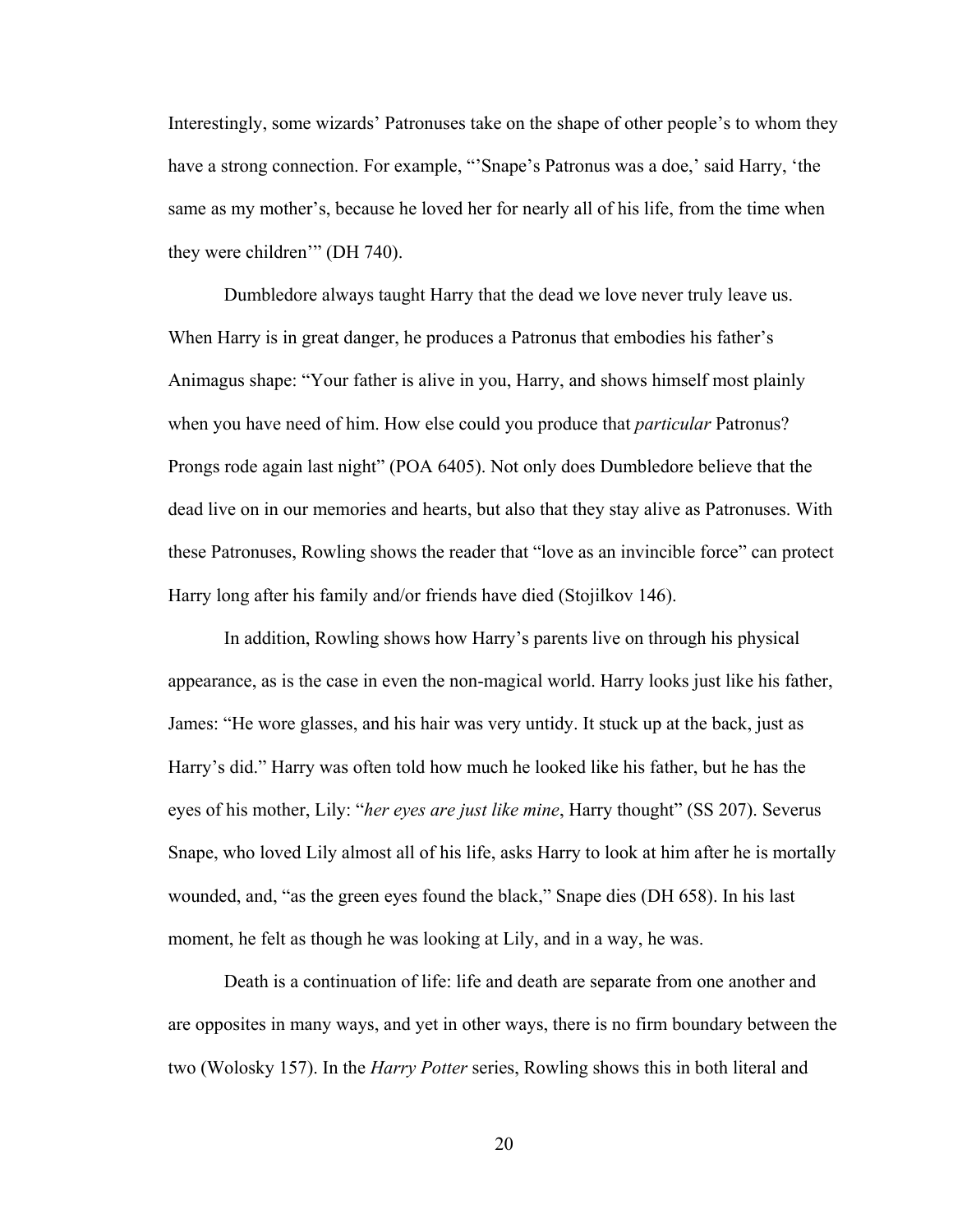figurative ways through her creatures and objects. The veil in the Department of Mysteries shows how delicate and thin the boundary between the dead and the living is, but the greater takeaway from Rowling's text is that the dead may never truly return to life, but that does not mean that they are not still here with us. When Harry uses the Resurrection Stone at the end of *The Deathly Hallows*, and the figures of his deceased loved ones appear, they protect him: "The dementors' chill did not overcome him; he passed through it with his companions, and they acted like Patronuses to him" (DH 700). They were his guardians, shielding him from pain, evil, and death. They were not visible to anyone else, but they were at his side, giving him strength from within. Rowling shows that the worlds of the living and the dead are closely linked, and that, though we may still fear death, there are comforts, consolations, and things far worse than death.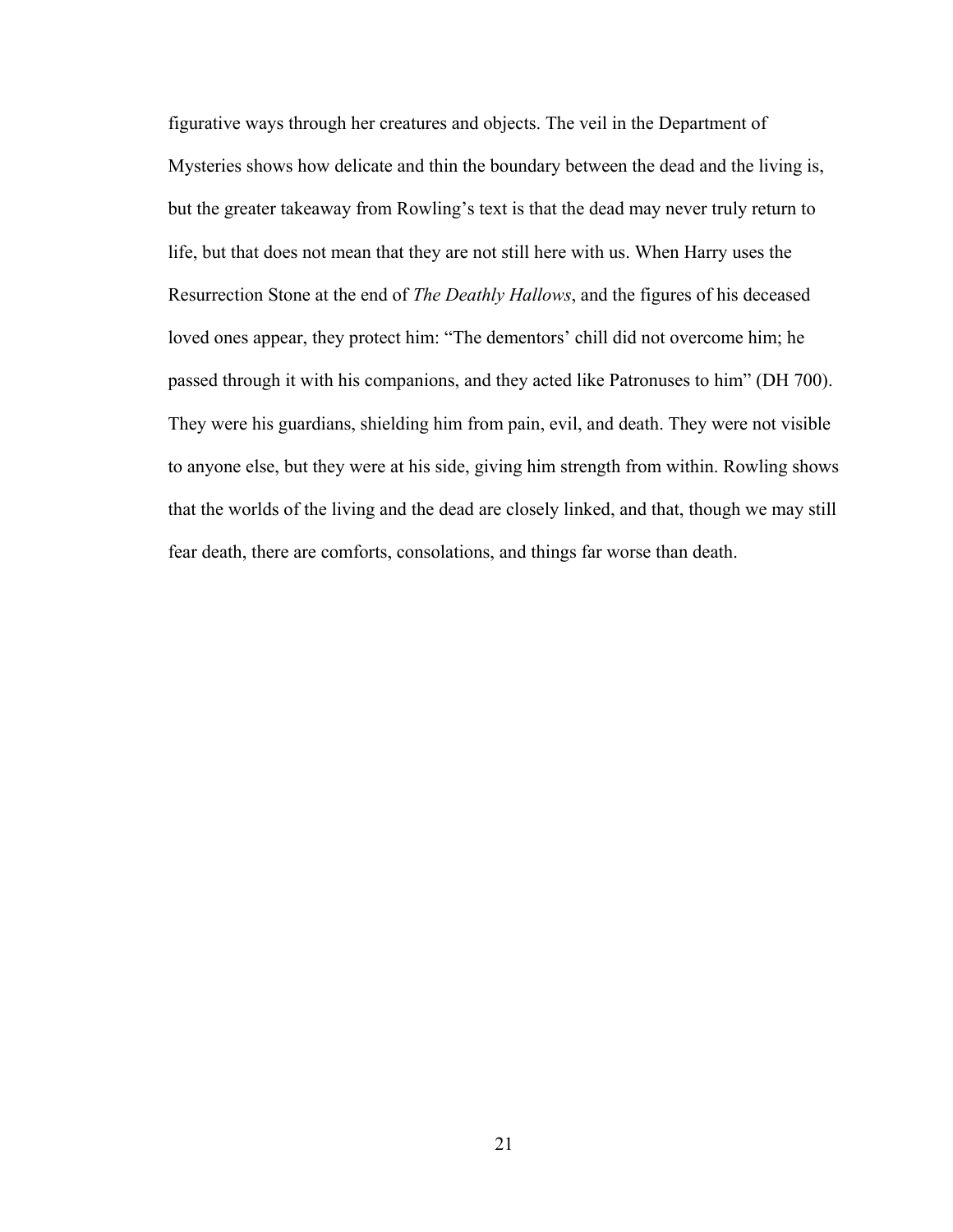#### Chapter III

#### The Soul

Fear of death is a powerful force in children's literature. "Dead" and "alive" are not mutually exclusive states in the *Harry Potter* series, which is a concept that adds another level of intrigue to the story, and gives room for a complex discussion of the soul and the afterlife (Stojilkov 135). The lines between life and death are blurred, as shown through the various creatures and objects in the *Harry Potter* series. These elements in the story also give the reader a framework for understanding how Rowling has created her version of a "soul," and how it relates to the living and an afterlife. The series begins with the death of Harry's parents, and the terrible effect that this has on Harry's life.

In Harry's first year at Hogwarts, when he encounters the Mirror of Erised, he is mesmerized by the reflection he sees: his parents standing behind him, smiling. When Hagrid creates a photo album for Harry at the end of his first year, full of pictures of Harry's parents smiling and waving, Harry was so full of emotion that he could not speak (SS 304). The Mirror and the photos brought his parents back to him in a small way, if only for a moment. The theme of death continues throughout the series, as Cedric Diggory dies, then Siruis Black, and then even Albus Dumbledore. Through all of this tragedy, Harry learns more about accepting death, and about what is important in life. As Dumbledore says, Harry is miraculous not only because he survived a Killing Curse, but because, after all the tragedy in his life, he is still able to love. He is able to rise above all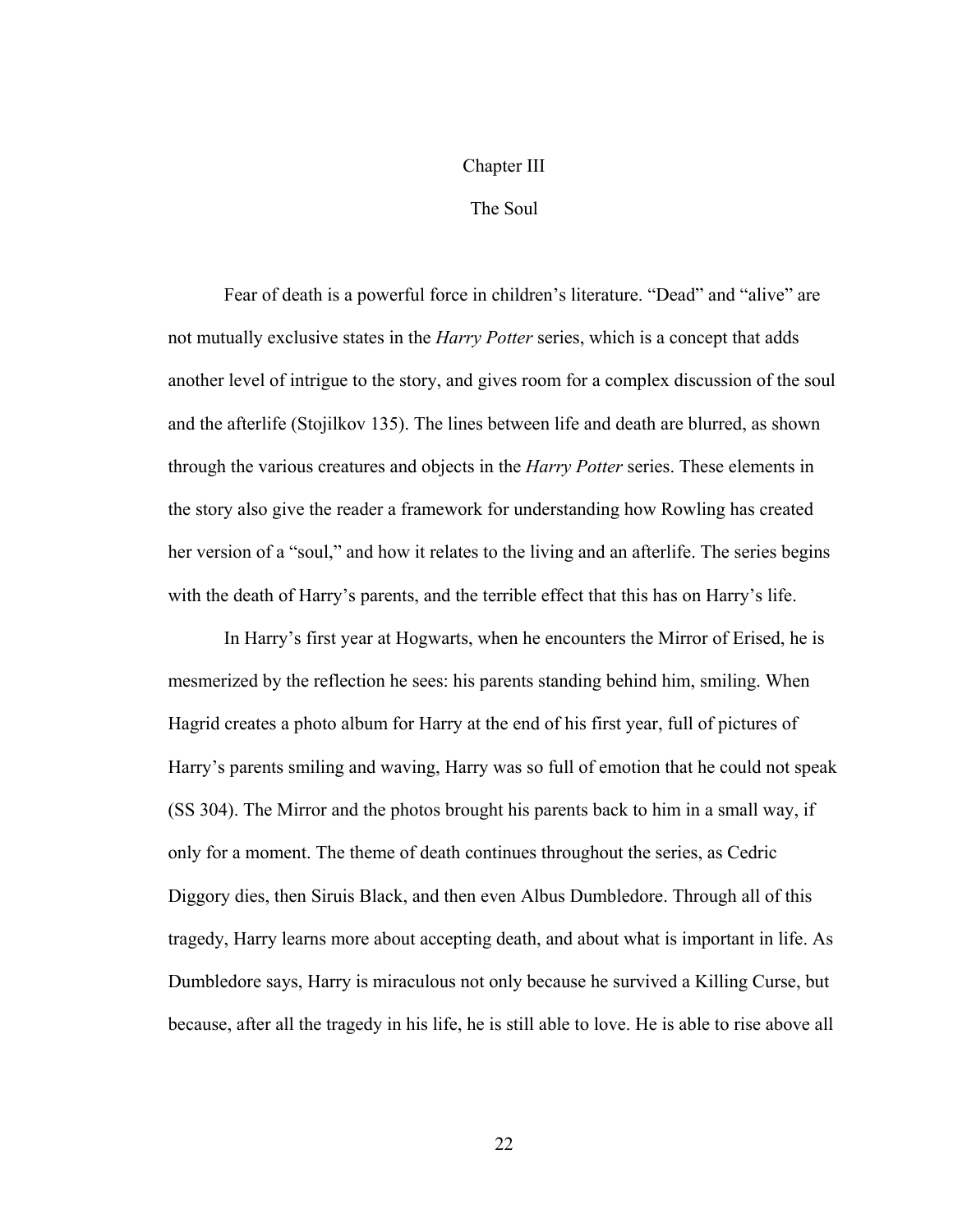the fear and heartache, and still be a good person. It is this theme that addresses the nature of morality, and its effect on the soul.

Rowling's idea of the soul is present throughout the books, and is an important aspect of her orthodoxy. Scott Sehon's article, "The Soul in Harry Potter," discusses how the soul is "that which makes us most human and makes life most full: our deepest emotions, our ability to love, our moral conscience" (Sehon 9). It is integral to our existence and experience in this life and in the afterlife, and is therefore a compelling concept to readers from all ages and cultures. In the world of *Harry Potter*, the soul is separate from the body, and survives even if the body is destroyed (Sehon 11). On the flip side, Rowling shows that your body can survive without a soul, but only in a vegetative state. Although she builds on a Christian framework, her idea of the soul as a physical and tangible entity that is controlled by one's choices takes the concept a step farther.

In the Christian religion, the soul is separate from the body, and it is the essence of who we are as a person. The soul can go on without the body, but the body cannot survive without the soul. The moral state of the soul is what determines where the soul goes after the death of the body: Heaven, Hell, Limbo (for those souls who have not sinned but have not been baptized), or Purgatory (for those souls who will go on to Heaven, but need purification first). There are many parallels between these concepts in Christianity, and the framework for the soul and spirituality that Rowling has created. The *Harry Potter* series is an epic battle between good and evil, echoing the battle between good and evil in the Bible. Rowling illustrates that there is life after death in Harry's world, and there is also a strong morality in the series, which mirrors Christian values of compassion, kindness, and equality. Sacrificial love is also present in the series,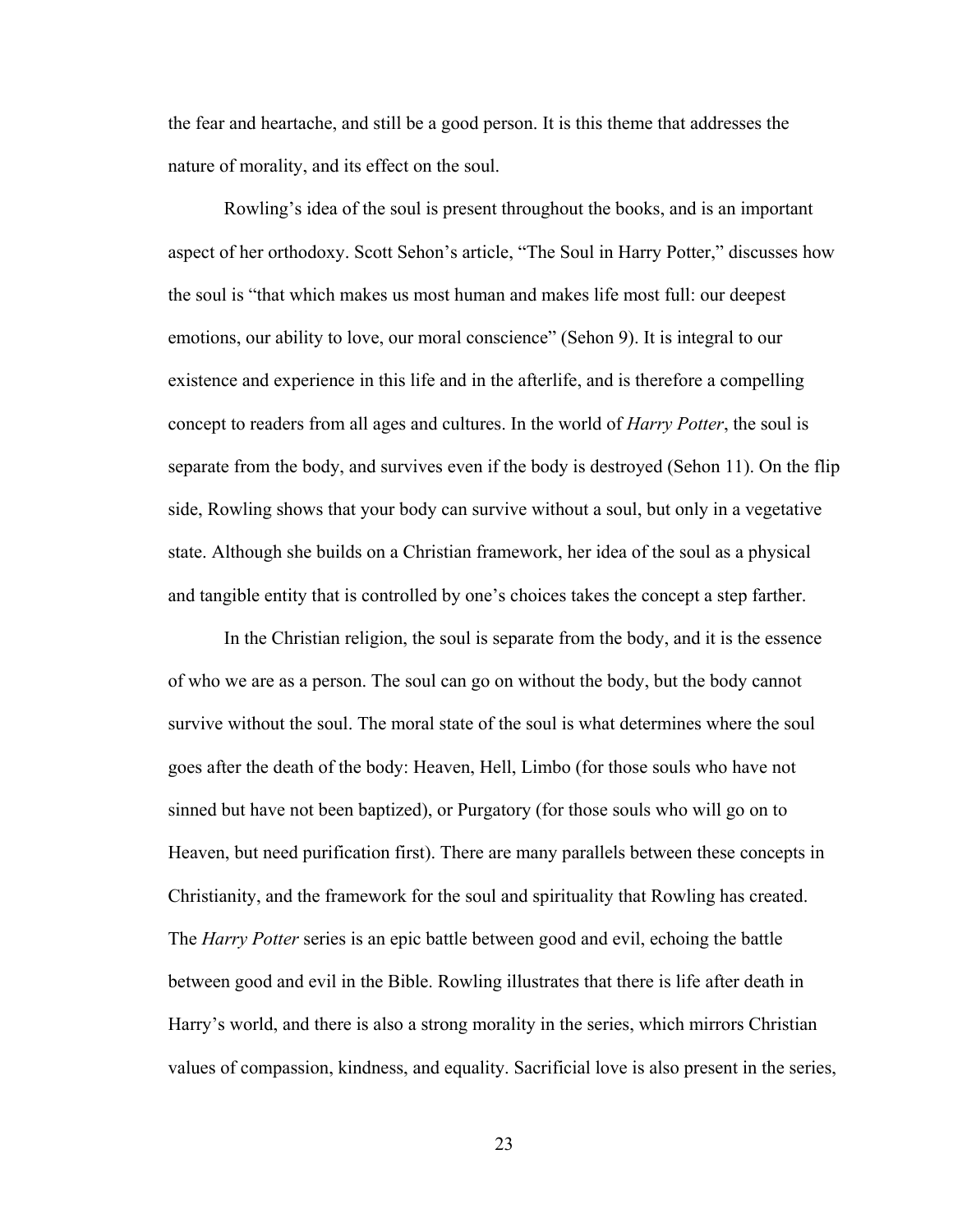as Harry's mother dies to save him at the beginning of the story, and Harry sacrifices himself for everyone else at the end. This is a central Christian theme, as Jesus Christ sacrificed himself to save humankind. Though Rowling's construct is fiction, and not a theological concept, it is part of a religious orthodoxy that stems in Christian values of morality, the soul, and an afterlife, but changes it in important ways. God is never mentioned throughout the series, nor is any sort of organized religion or church. The concept of the soul, and of morality being connected to the soul's health, is similar, as is the notion of the soul determining where one goes after death. But instead of a Heaven or a Hell, Rowling has her own ideas about how and where a soul goes, or does not go, after life ends.

In *Harry Potter*, only a soul that is physically in one piece can move on to whatever comes next, which is an important concept for most people who believe in some sort of heaven and desire to ascend there after death (Stojilkov 137). A human soul only remains intact if its owner does not commit evil acts, and only with a whole soul are they able to "go on" to whatever may lie after death. In illustrating this concept, Rowling shows that witches and wizards have control over their soul, and everyone is able to choose their path.

Rowling clearly illustrates that "only souls which are unmarred by evildoing are able to continue their existence in the afterlife, while the ripped and burdened souls die, or exist like Voldemort's, which is a punishment worse than death" (Stojilkov 139). Rowling stresses that there are punishments much worse than death, such as living a life with a soul that is damaged, or living with no soul at all. This idea of the soul being a physical thing that can be ripped apart, or something that a human can live without,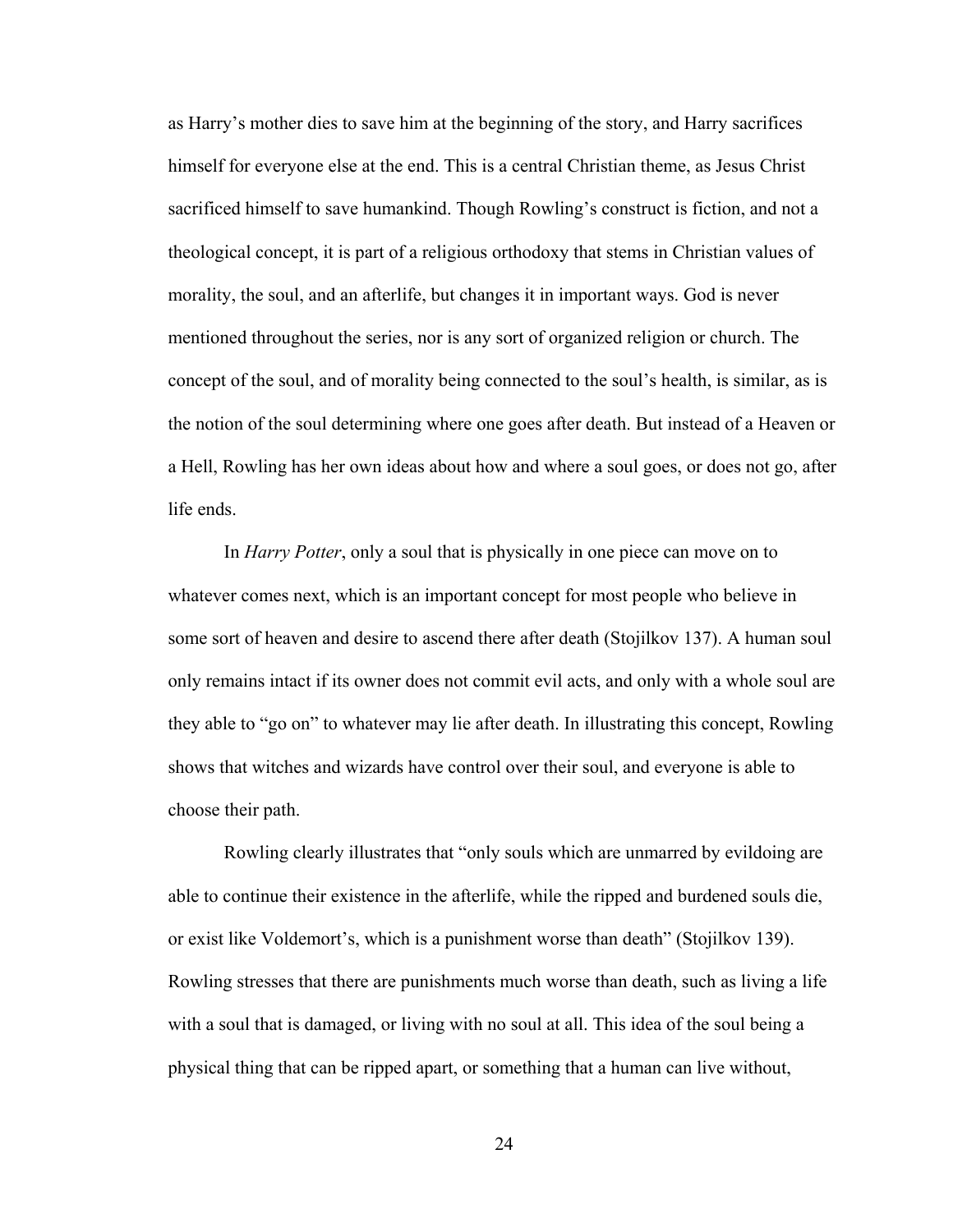allows the reader to really think about the soul as being its own entity. Not only are your moral choices important in life and crucial to the well-being of your soul, but it is precisely the health or condition of your soul that determines if you continue to exist after you die. Rowling does not discuss the concept of "hell," but rather, if your soul is damaged by your actions in life, you simply cease to be after death, or find yourself in a perpetual limbo. This furthers her unique ideology that presents the reader with a world in which there is no organized religion, but a strong sense of morality and its connection to the soul and afterlife.

In both *Harry Potter* and Christianity, the body is a shell in which our soul resides, but if our body is destroyed, our soul lives on. However, Rowling has invented the Horcrux, so a Dark witch or wizard can hide a part (or parts) of their soul. While a piece of their soul is stored safely away in a separate container, they cannot die. This is an interesting concept, described by Hermione:

"'Look, if I picked up a sword right now, Ron, and ran you through with it, I wouldn't damage your soul at all.'

'Which would be a real comfort to me, I'm sure,' said Ron. Harry laughed. 'It should be, actually! But my point is that whatever happens to your body, your soul will survive, untouched,' said Hermione. 'But it's the other way round with a Horcrux. The fragment of soul inside it depends on its container, its enchanted body, for survival. It can't exist without it'" (DH 103-104).

The separated piece of the soul cannot survive without its container, even though a soul can survive without its body. The body and soul are not one entity, and yet they depend on each other (Stojilkov 138).

Creating a Horcrux requires committing a murder. When carrying out this evil act, the soul is ripped, and there is a spell that a Dark witch or wizard can use to encase that torn piece of soul inside an object. The more murders committed, the more potential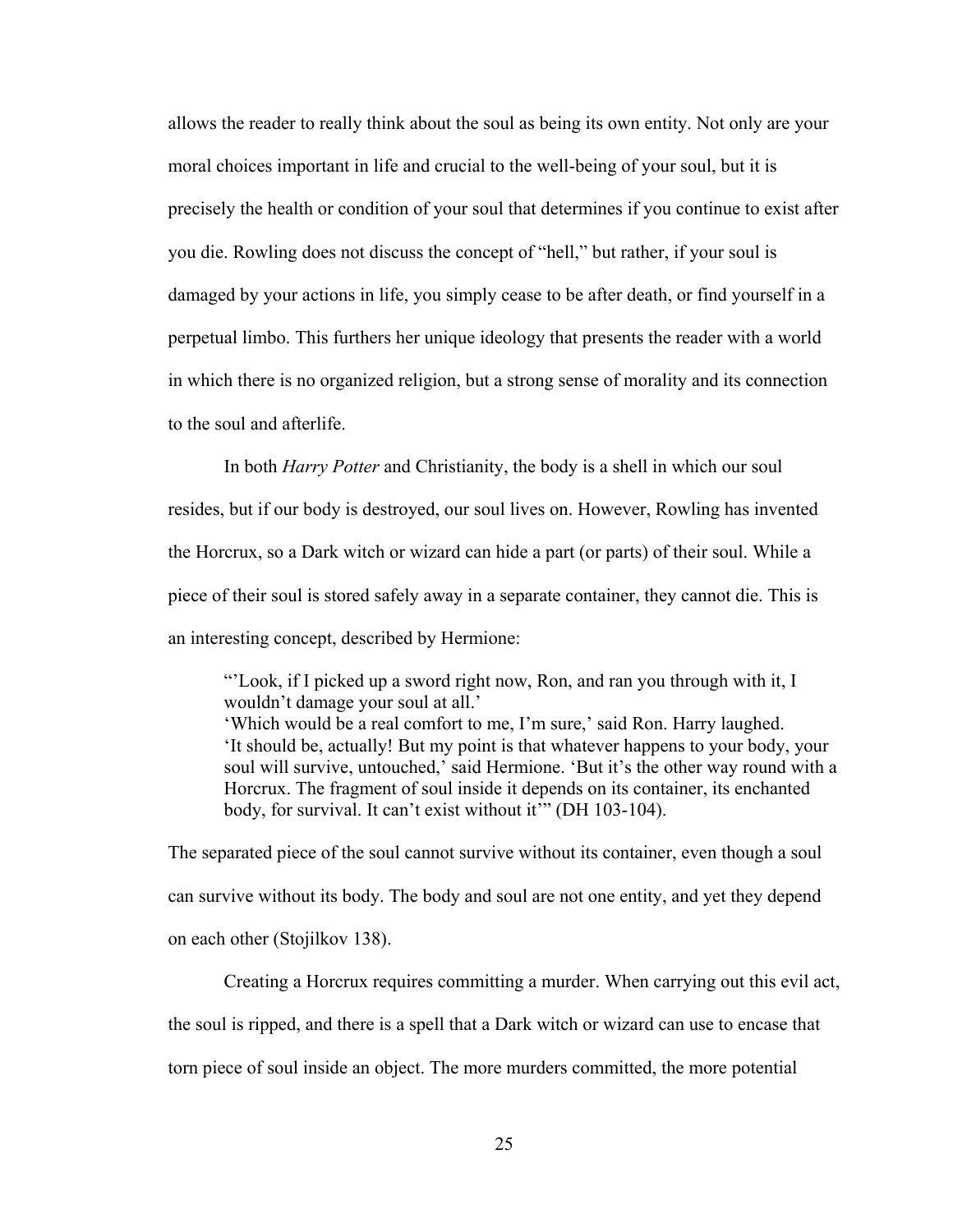Horcruxes can be created, ultimately giving the Dark witch or wizard greater protection against death. Voldemort decided to create six Horcruxes, which would mean that his soul was split into seven pieces. Since seven is a magically powerful number, he believed this would ensure his immortality (HBP 7502).

In *The Sorcerer's Stone*, when Voldemort attempts to kill Harry as a baby, his death curse rebounds back onto him. Since Voldemort had already created and safely stored six Horcruxes, he survives the curse, but enough damage was done to his physical form that he was "mere shadow and vapor" (SS 293). Even after he regained a body, his physical appearance was greatly altered. The more evil acts he committed, the "less human and more snakelike" he looked (Stojilkov 145). A snake is a symbol of rebirth and transformation, as well as of immortality. In addition, the snake is associated with good and evil, and Satan takes a form of a serpent in the Bible as he tempts Eve into sin. On a more visually obvious level, Voldemort's physical form took on the essence of what was happening to his soul as he continued to perform terrible spells. Rowling is showing the reader that evil is ugly, and that you do deep damage to yourself when you commit immoral acts. Voldemort becomes deathly pale, with red eyes, and just slits for a nose, losing his human looks as he loses his humanity. She shows how Voldemort's quest for immortality blinds him to the fact that he has destroyed all hope of actually living forever beyond death. Dumbledore tries to explain this to Voldemort: "[Y]our failure to understand that there are things much worse than death has always been your greatest weakness" (OOTP 813).

However, Rowling shows us that there is way back to the light even after so much dark: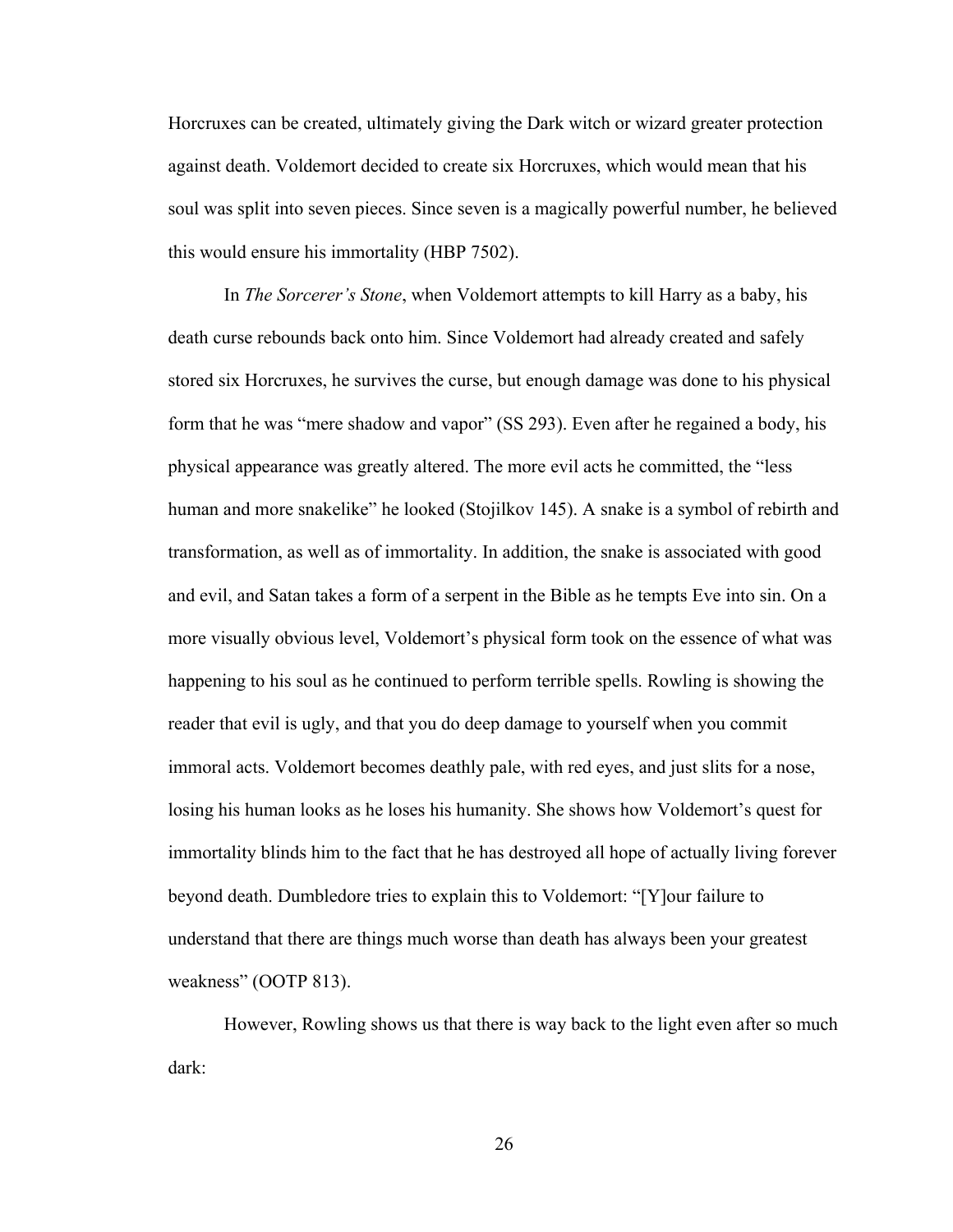"Isn't there any way of putting yourself back together?' Ron asked. 'Yes,' said Hermione with a hollow smile, 'but it would be excruciatingly painful.' 'Why? How do you do it?' asked Harry. 'Remorse,' said Hermione. 'You've got to really feel what you've done'" (DH 101-103).

If there is genuine remorse and regret, the soul can begin to heal and to put itself back together. In doing this, our goodness and humanity can be restored, as can our chances of an afterlife. Instead of being redeemed through prayer, punishment, or any other construct of organized religion, Rowling puts it on the sinner to recognize his/her sins and go through the process of redemption. If a wizard has committed murder, they must feel enough remorse to physically hear the soul, which, as Hermione points out, is incredibly painful and difficult. It is not easy, but it is possible through acknowledgment, reflection, and real regret. Voldemort never even considered regretting his sins, nor the health of his soul, as he commits terrible acts throughout the series.

Strangely, when Voldemort's killing curse against Harry rebounds, there were other unintended consequences besides almost destroying himself. Unbeknownst to both of them, Voldemort made a seventh Horcrux out of Harry in that moment. Hermione's research into Horcruxes tells "how unstable you make the rest of your soul by ripping it" (DH 101). Voldemort's soul, already so ravaged, flung a piece of itself into Harry as the curse hit it, seemingly to seek survival in a container not so damaged. "Destructive acts are destructive to those who perform them. Their very souls are torn apart" (Wolovsky 45). In Voldemort's case, his soul is torn into eight pieces.

Unfortunately for those around him, Voldemort's magical prowess remains, even as he is wreaking havoc on others and his own soul (Wolovsky 48). After Voldemort was no longer able to possess Quirell's body, he was left a weak and revolting thing: tiny and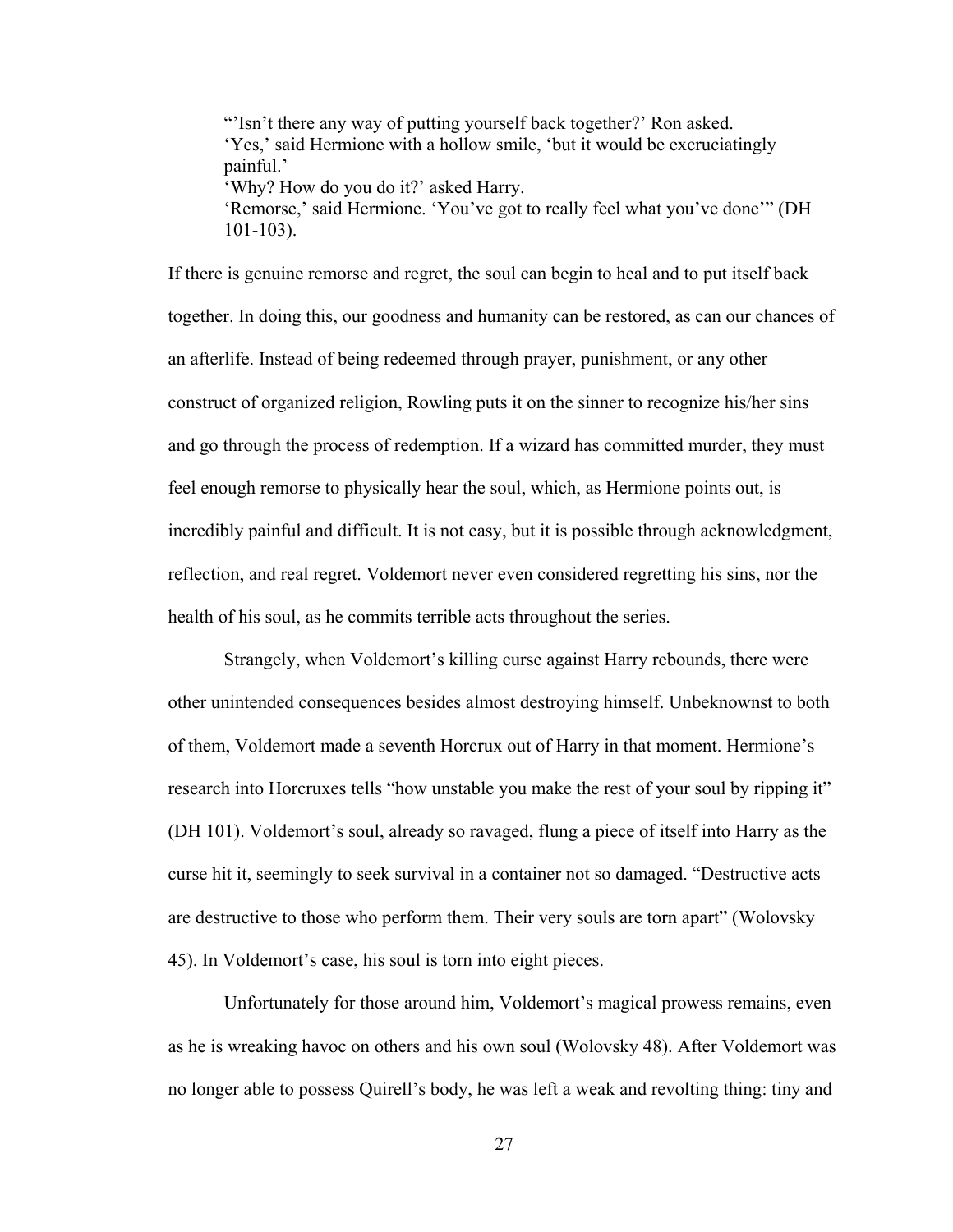thin like a crouched child, but hairless and scaly with a snake-like face (GOF 9520). But with the bone of his father, flesh from a servant, and the blood of an enemy all combined together with magic, the tiny damaged body comes out of the bubbling cauldron as a tall and thin man (GOF 9577). The new body that he created for himself enables him to continue his evil plans, though he is both physically and emotionally separated from the majority of his soul. When Harry starts planning his destruction of Voldemort's Horcruxes, he is concerned that Voldemort will catch on to him and will make the search impossible. Harry asks Dumbledore whether Voldemort knows when his Horcruxes are destroyed, and he answers: "I believe not. Voldemort is so immersed in evil and these crucial parts of himself have been detached for so long he does not feel as we do" (HBP 7641). Although Voldemort could survive without his body, and even creates a new one for himself, Rowling shows that Voldemort becomes less and less human the more he is separated from his soul.

As Professor Slughorn tells a teenage Tom Riddle, "[Y]ou must understand that the soul is supposed to remain intact and whole. Splitting it is an act of violation, it is against nature" (HBP 7491). This is clearly illustrated in Voldemort's case, but what happens to Severus Snape's soul when he kills Dumbledore? Is it the act of killing that maims the soul, or the intention? Snape has no desire to kill Dumbledore; it is Dumbledore's wish that Snape do this. Rowling shows us in *The Chamber of Secrets* that you do not have to kill with your own hands to commit murder and make a Horcrux: Tom Riddle uses the basilisk to kill Moaning Myrtle, but that does not leave his soul any less affected than if he had done it himself. Therefore, it seems the morality of the act is what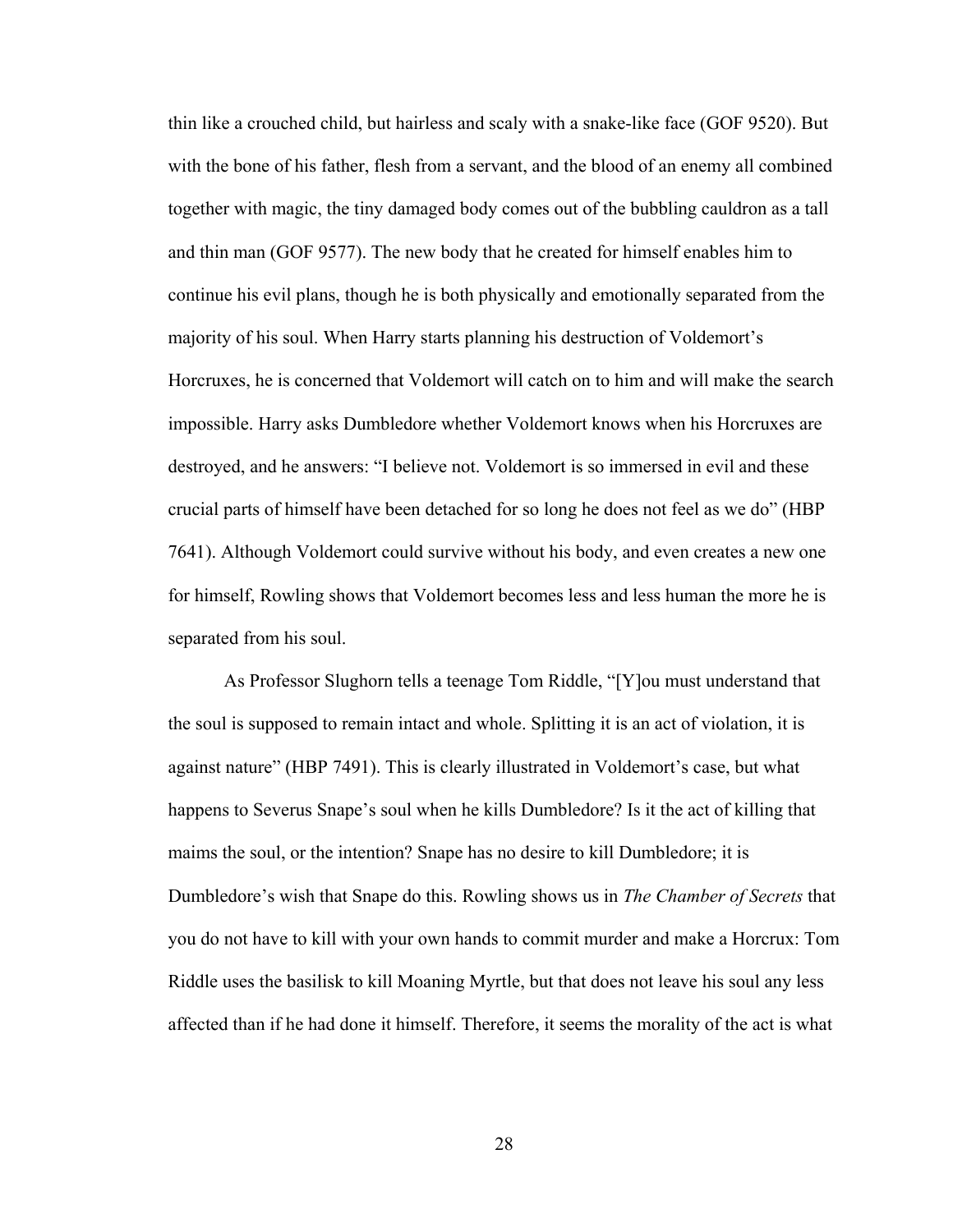is most important, and Snape's soul would remain intact, even after performing the Killing Curse.

Voldemort seeks to possess everything around him: magical skill, people, powerful objects, and immortality. What he does not realize is that, in constantly seeking to make himself invincible and powerful, he is losing himself. This is why he cannot even feel when parts of his soul are destroyed (Wolovsky 48). One of Voldemort's greatest frustrations was that he could not understand why he could not possess Harry, and why he was not able kill him. Dumbledore explains to Harry: "I do not think he understands why, Harry, but then, he was in such a hurry to mutilate his own soul he never paused to understand the incomparable power of a soul that is untarnished and whole" (HBP 7697). It is Harry's morality and ability to love that protect Harry's soul from evil possession, and it is these qualities that make his soul immortal.

When Voldemort's Killing Curse rebounded off of Harry, and accidentally made a Horcrux, Voldemort became connected to Harry. When Voldemort feels an intense emotion, Harry feels it, too, and his scar prickles or pains him. In *The Order of the Phoenix*, Harry dreamed that he was Voldemort's snake, sliding towards Mr. Weasley and attacking him. When Harry woke, he knew it was not a dream, and that "[h]e had not merely seen the snake, he had *been* the snake" (OOTP 492). Harry was immensely worried that Voldemort possessed him, and that he would be made to do terrible things, like attacking Mr. Weasley. What he comes to find out is that Voldemort was possessing Nagini, the snake, and he was sharing Voldemort's view. Possession is an interesting concept in the series, showing that Voldemort has no trouble in occupying the body of others, except for Harry. In *The Sorcerer's Stone*, Voldemort literally shares the body of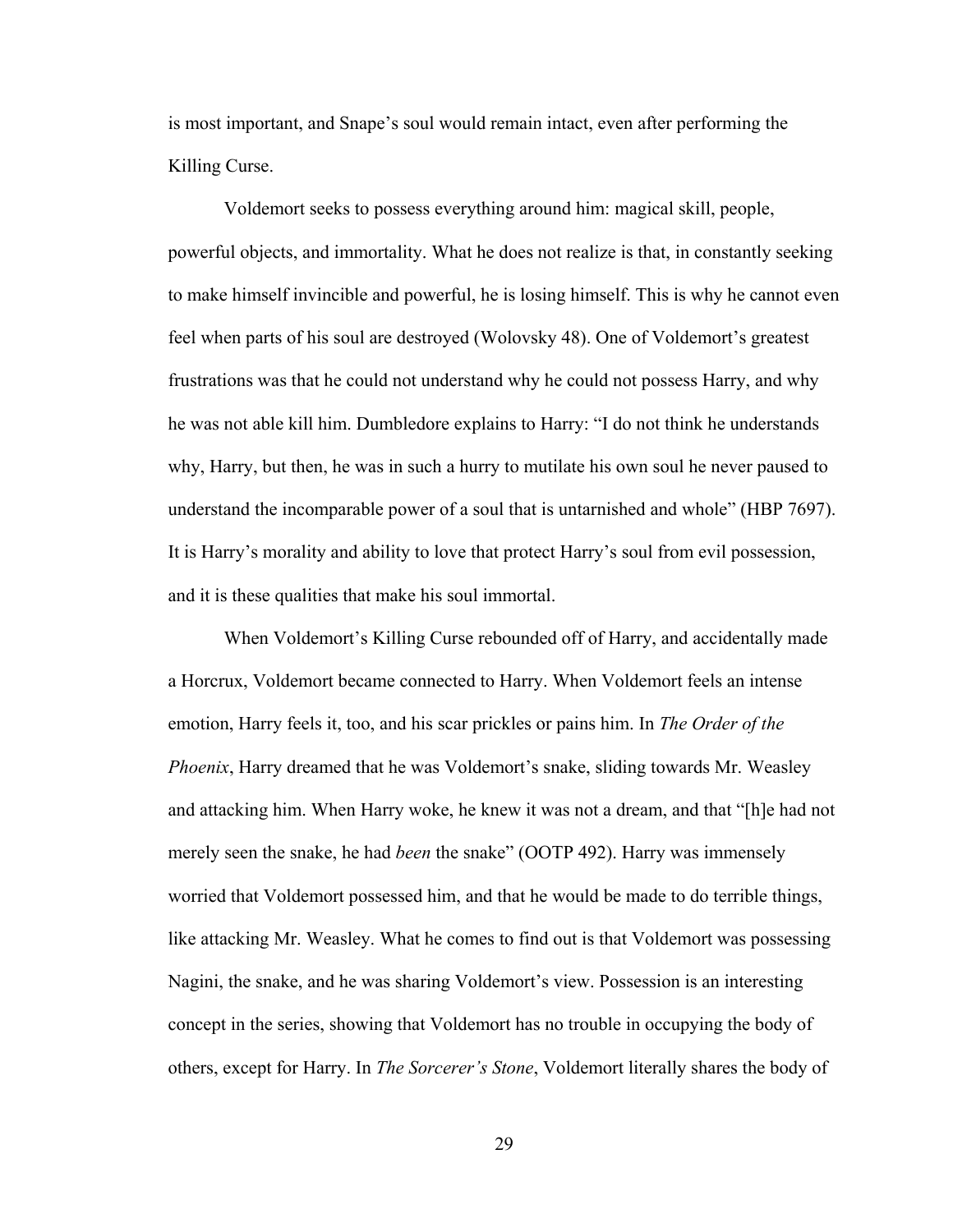Professor Quirell, and strangely, Voldemort's face is attached to the back of Quirell's head. He can speak, and tells Quirell what to do. In the case of Nagini, the snake moves according to Voldemort's wishes, and he can access all of the snake's senses, but stays separate in body. Due to Voldemort's penchant for possessing people, Dumbledore and others who care about Harry are afraid that Voldemort will try to possess him. Professor Snape starts to teach Harry Occlumency, which is intended to close Harry's mind towards Voldemort, so that he cannot enter. The word "occlumency" comes from the Latin *occlude*, which means "to block" and *mens*, which means "mind." Dumbledore hoped that he could block the mental connection between Harry and Voldemort. Unfortunately, Harry's wonderful nature of showing and feeling emotion makes it very hard for him to be a proficient Occlumens, and Voldemort is able to plant a vision in Harry's mind, tempting him into danger (OOTP 727).

When Voldemort attempts to possess Harry in the Atrium of Ministry of Magic, Harry's scar and body are in excruciating pain. Harry feels as though he is no longer in the hall, and that he is "locked in the coils of a creature with red eyes," which is forcing him to speak Voldemort's words (OOTP 815). It is not until Harry thinks about Sirius with strong loving emotion, and how he will join him again after death, that Voldemort loosens his hold. Dumbledore tells Harry that it was his love for Sirius that saved him: "That power also saved you from possession by Voldemort, because he could not bear to reside in a body so full of the force he detests. In the end, it mattered not that you could not close your mind. It was your heart that saved you" (OOTP 843).

Hermione explains that "a Horcrux is the complete opposite of a human being" (DH 104). A Horcrux is a soul inside a container that relies on the container for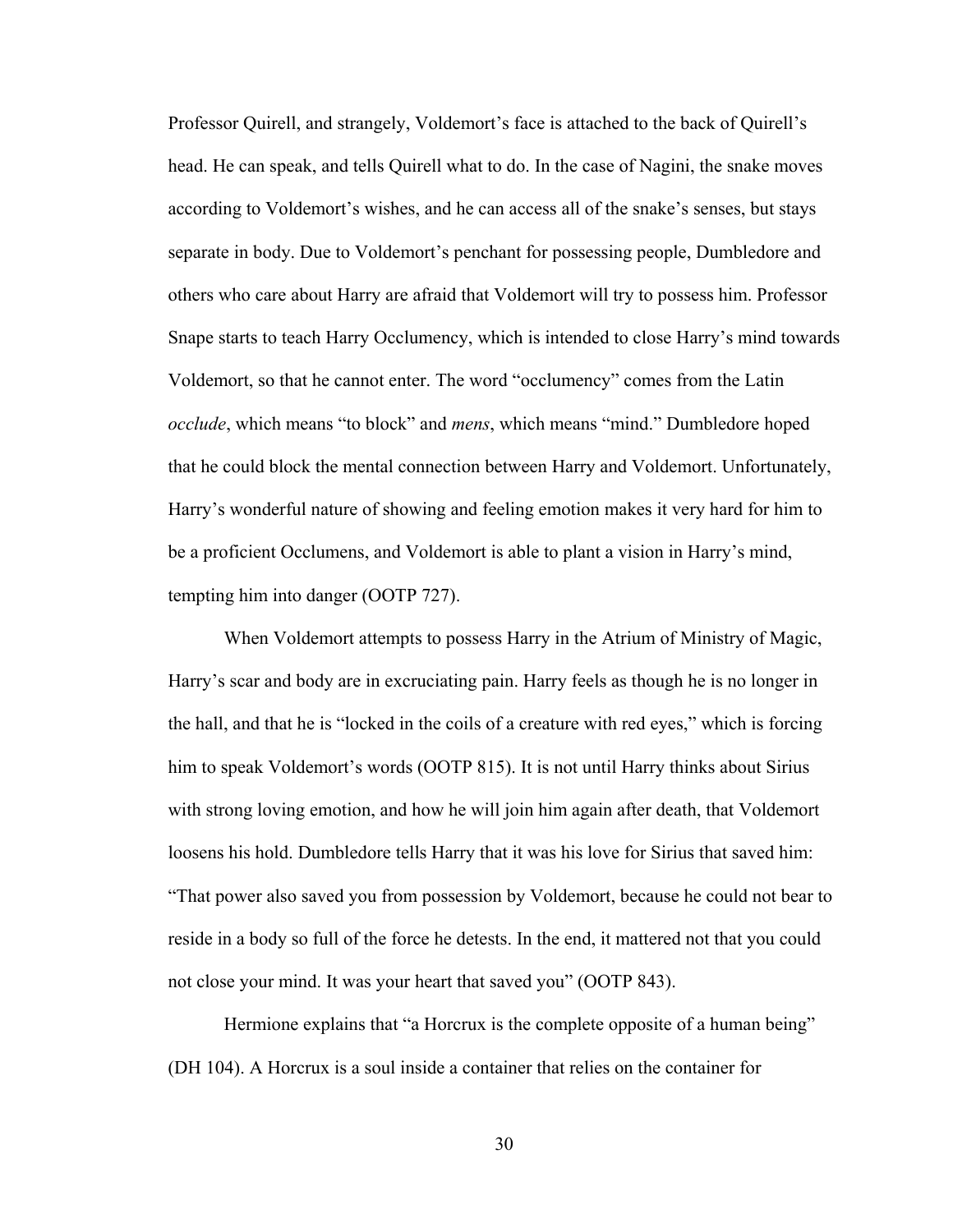protection. A human being has a soul inside a body, but the soul does not rely on the body for survival. The last Horcrux in the series, and "its ultimate symbolic expression," is in the ghostly King's Cross Station (Wolovsky 48). When Harry arrives there, he thinks he is alone, until he sees it:

"He recoiled. He had spotted the thing that was making the noises. It had the form of a small, naked child, curled on the ground, its skin raw and rough, flayedlooking, and it lay shuddering under a seat where it had been left, unwanted, stuffed out of sight, struggling for breath" (DH 706).

Harry is afraid of this strange creature, and though he wants to help it, it also disgusts him. This is the ultimate representation of what has happened to Voldemort's soul: torn into pieces, ripped apart, in pain, neglected, unloved, and repulsive. Harry thought that he "ought to comfort it, but it repulsed him" (DH 706). It was a child, whimpering, which should engender compassion, and though Harry felt some of that, it was not enough to overcome his instinctive reaction to stay far away from it. This tattered piece of a torn and tainted soul sickens and repels Harry, whose soul is morally clean and good. In contrast to the physically damaged form, Harry no longer needs his glasses in this place, and Dumbledore's cursed hand is now "whole and white and undamaged" (DH 705-706). It seems that the physical appearance of the soul affects the outward appearance in direct correlation to their moral purity.

This ethereal King's Cross Station holds a physical manifestation of the souls of Harry, Dumbledore, and Voldemort, but though Harry's soul has left his body, he is not yet dead. Instead, his soul resides in a place where he can make a choice: to return to his living physical form, or to move on to what comes next. In this place, he is able to speak to Dumbledore, and also to see and hear the manifestation of the piece of Voldemort's soul that was ripped from him when he murdered Harry's mother, and attached itself to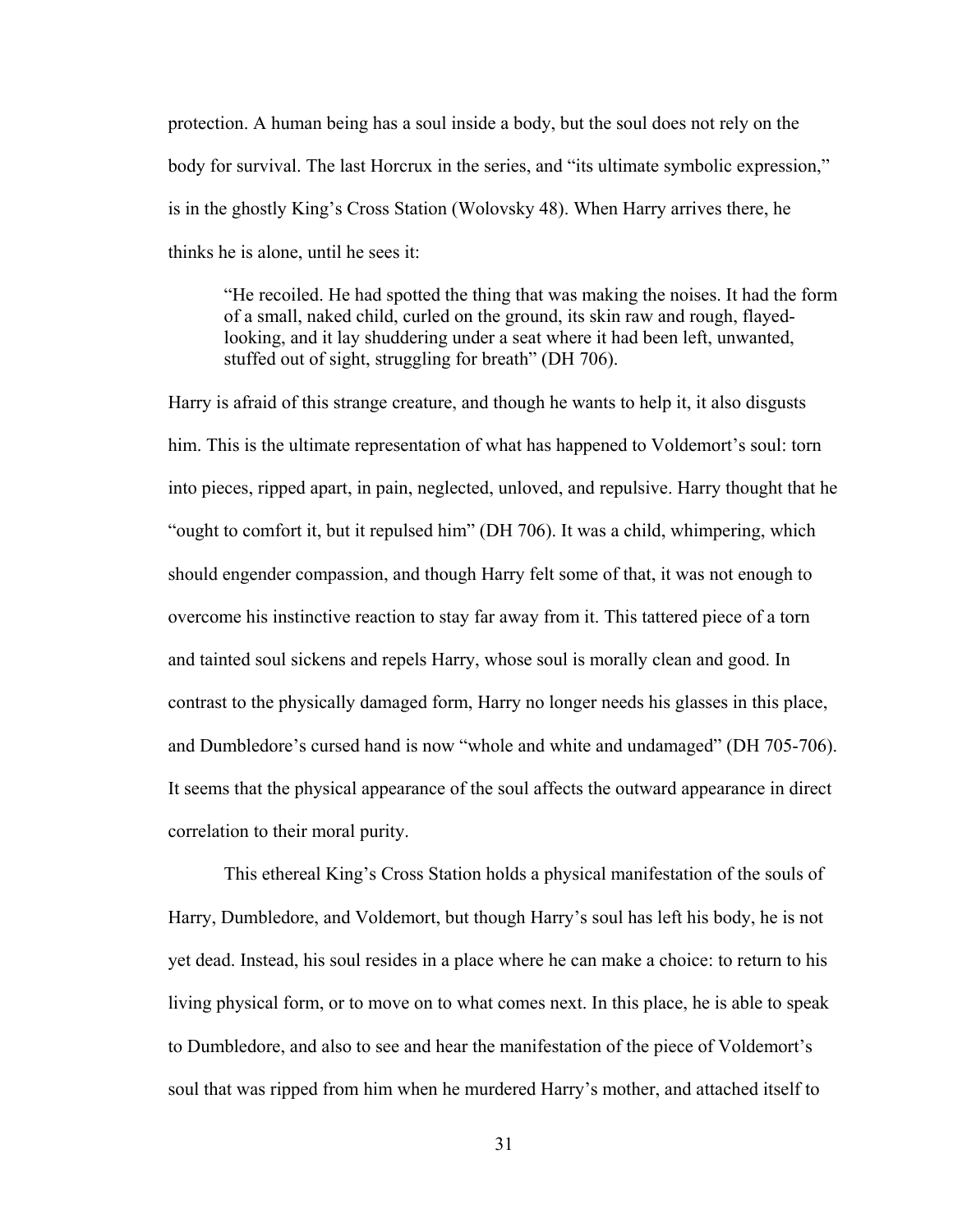Harry. Although Harry is able to seek knowledge in this place, and has his choice in front of him, this mutilated shard of Voldemort's soul can do nothing but remain in this inbetween place, whimpering in pain.

Dementors also illustrate Rowling's idea that the soul is a physical entity, and that the body can live on without the soul, but that does not mean that you are truly alive. Dementors can perform what is known as the "Dementor's Kiss," where they remove the soul from a body. They pull back their hoods, "clamp their jaws" over their victim's mouth, and literally suck out the soul (POA 3701). After the "Kiss," your soul is gone, and though your body may still be alive, you are no longer yourself. Lupin explains to Harry that this is a fate worse than death:

"'You can exist without your soul, you know, as long as your brain and heart are still working. But you'll have no sense of self anymore, no memory, no…anything. There's no chance at all of recovery. You'll just – exist. As an empty shell. And your soul is gone forever…lost'" (POA 3701).

Dementors have no soul, which is why they are constantly seeking to devour them: "If it can, the dementor will feed on you long enough to reduce you to something like itself…soulless and evil" (POA 2811). This is a particularly nasty way to go, since the victim's soul ceases to exist, and does not seem to be able to make it to the next world. Dementors are actually able to physically extract and destroy any soul, and their loyalty lies with whoever can feed them the most souls.

The Inferi are another example of soulless creatures: they are corpses reanimated by a Dark witch or wizard. "Inferi" means "the dead; underworld" in Latin, and "Inferius" is a form of the Latin word *inferus*, meaning "underneath; below," but with an added connotation of being "lesser than" the living. Severus Snape explains: "[The Inferius] is not alive, it is merely used like a puppet to do the wizard's bidding" (HBP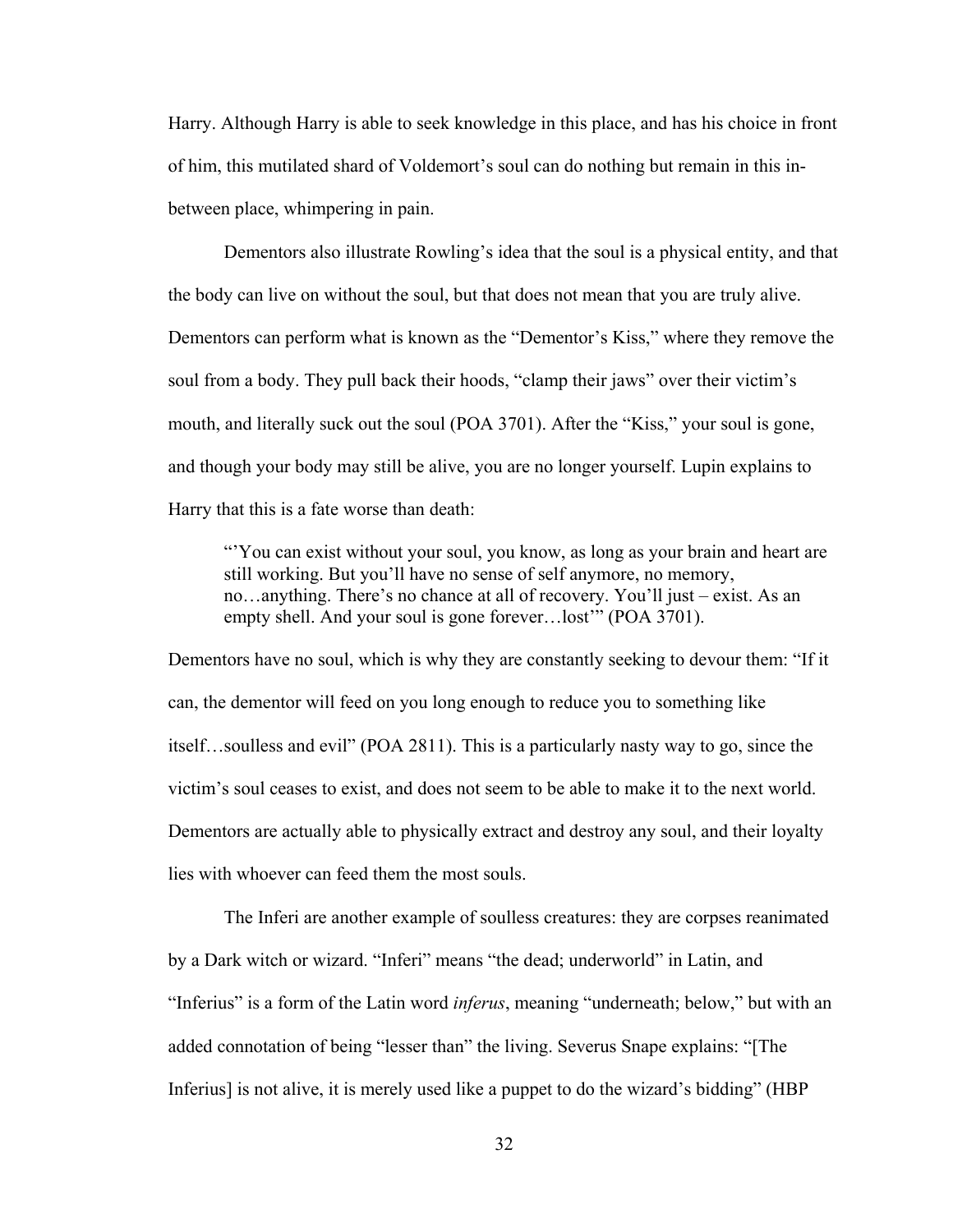6896). Voldemort is able to create an army of Inferi with no souls and no free will to do what he wishes. This is especially frightening, since the Inferi do not know what they are doing, and are unable to fight against the evil power controlling them.

An Inferius is the opposite of a ghost, which is an "imprint of a departed soul" (HBP 6899). A ghost no longer has a physical body, though they still retain an ethereal form that looks much like how he or she looked in life. Their memories and emotions are still intact, and they still have their essence of humanity. An Inferius retains the physical appearance that they had in life, since the spell uses the corpse, but has no emotions or memories of any kind. The main physical difference between a living body and an Inferius is that the eyes are misted over, showing no real life inside. The spell used to animate the corpse makes them strong and fast, and impervious to almost any physical harm. As is shown in Voldemort's cave, Inferi seem to only be afraid of fire, since the spell does not protect against burning (HBP 8659). The word "Inferi" is also connected to the word "infernal," which is associated with the Christian concept of Hell, as well as to fire and heat, which Rowling shows as the only way to destroy an Inferius.

Rowling's depiction of the soul is unique in that it can be damaged and healed like a physical thing, and it is also one's passport to life after death. The connection of our morality to the soul is not a new concept, but thinking of the soul as a physical thing makes Rowling's ideas different and interesting. "[F]ear of death is probably the ultimate emotion human beings can experience," and Rowling's exploration of the soul and the afterlife in a new way captures the interest of children and adults (Stojilkov 136). Her presentation of the simple connection between being a good person and a healthy soul is easy to grasp, which makes it an approachable framework for discussing death and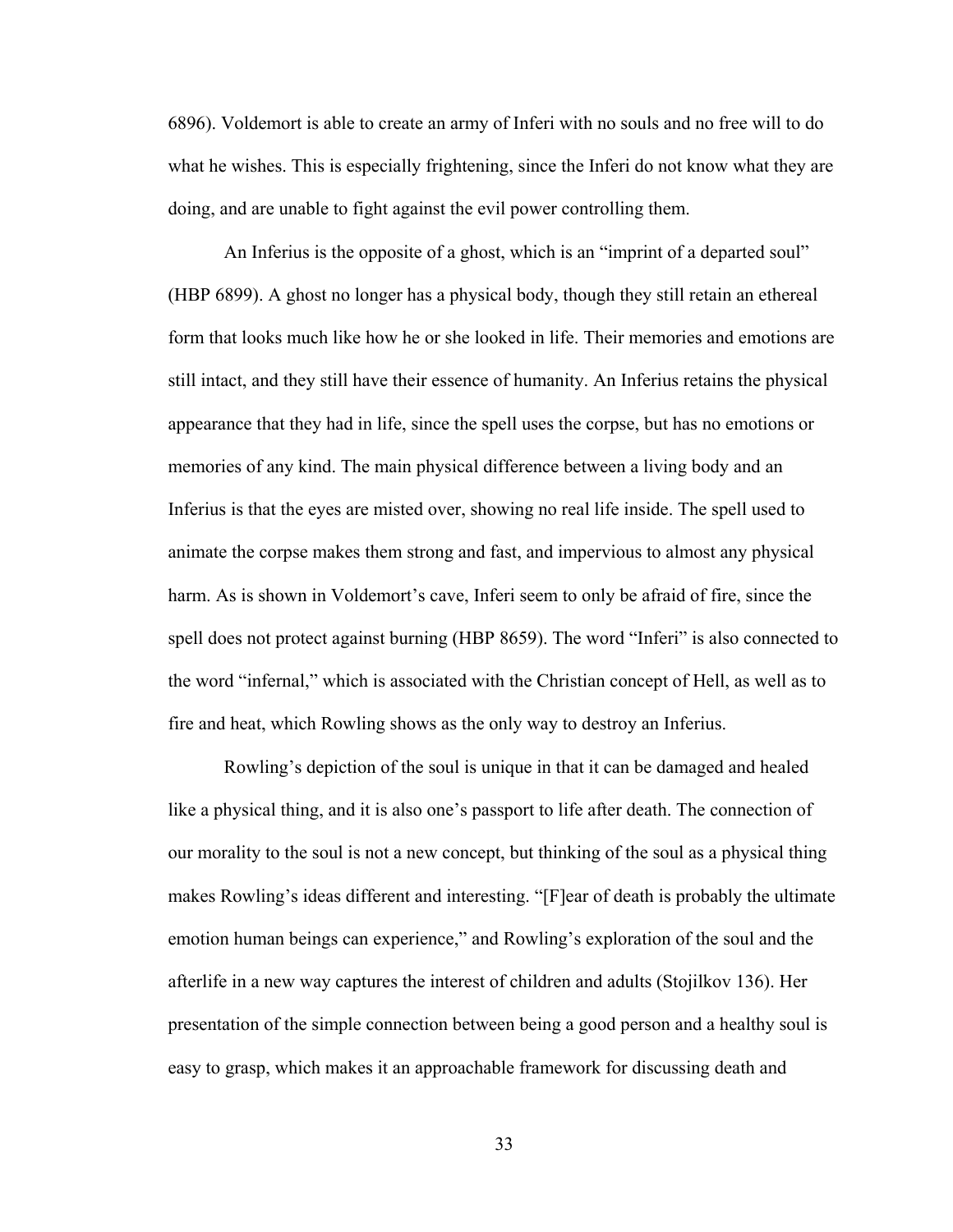spirituality. The soul as a physical entity, as well as Voldemort's snakelike appearance, show how morality affects us inside and out, and Rowling makes sure to include the fact that regret and remorse can heal damage done by immoral deeds and potentially save one's soul. Harry is comforted throughout the series when he feels close to his parents and other deceased loved ones, and this in turn comforts the reader. The feeling that the dead we love will always be with us, in whatever form that may be, is universally sought after and is appealing to both children and adults.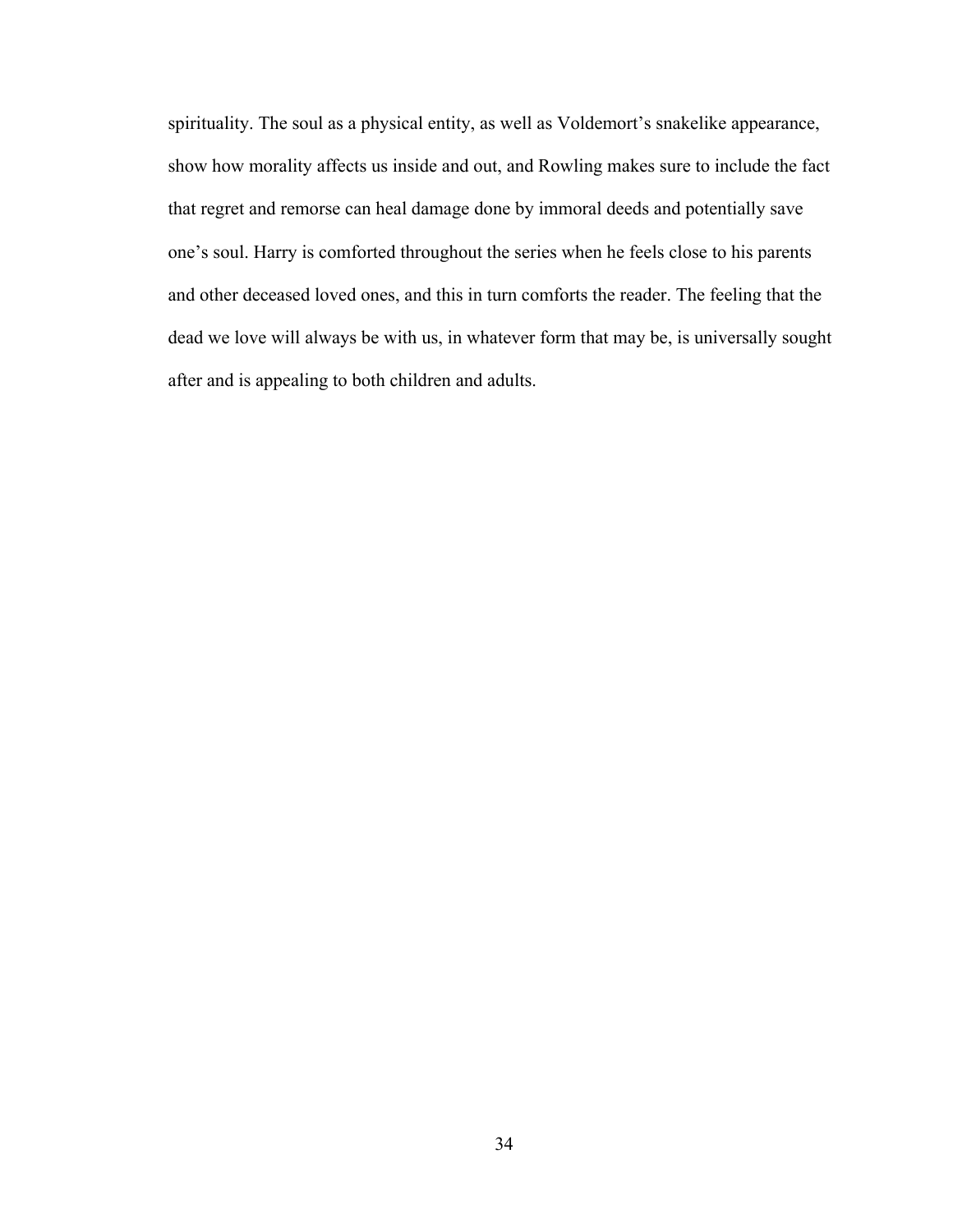#### Chapter IV

#### Spirituality and Morality

Voldemort's inability to transcend death stems from his lack of understanding that love is the most powerful magic of all. This is Rowling's important point: there can be a world in which morality and love transcend institutional religion. There is irony in the fact that, in a series of books about magic, love ends up being the strongest force. Love is the underestimated power that protects Harry, makes his life worth living, and ultimately enables him to defeat Voldemort. With all the spells, curses, potions, and charms available, the deepest message has nothing to do with magic. Through Harry's story of love and sacrifice, Rowling constructs a salvation metanarrative while also using tropes and symbols throughout the series that could be seen as Christian. As a result, many critics have tried to adopt the story as a Christian one, and read orthodox values into it. To them, it is no longer a story about the adventures of a boy wizard, but about sin and salvation.

Rowling has created a new mythology that draws on multiple literary and religious sources, with an added layer of lived experience. She shows that life is not about conquering death, but rather about living fully through love. If this is done, death is not a punishment, and one's soul can live on. Not willing to accept or understand the power of love, Voldemort corrupts his soul by killing multiple times, and never feels remorse for any of the evil acts that he committed. He searches for immortality, but in the end he loses his life, as well as any chance of his soul surviving in the afterlife or in the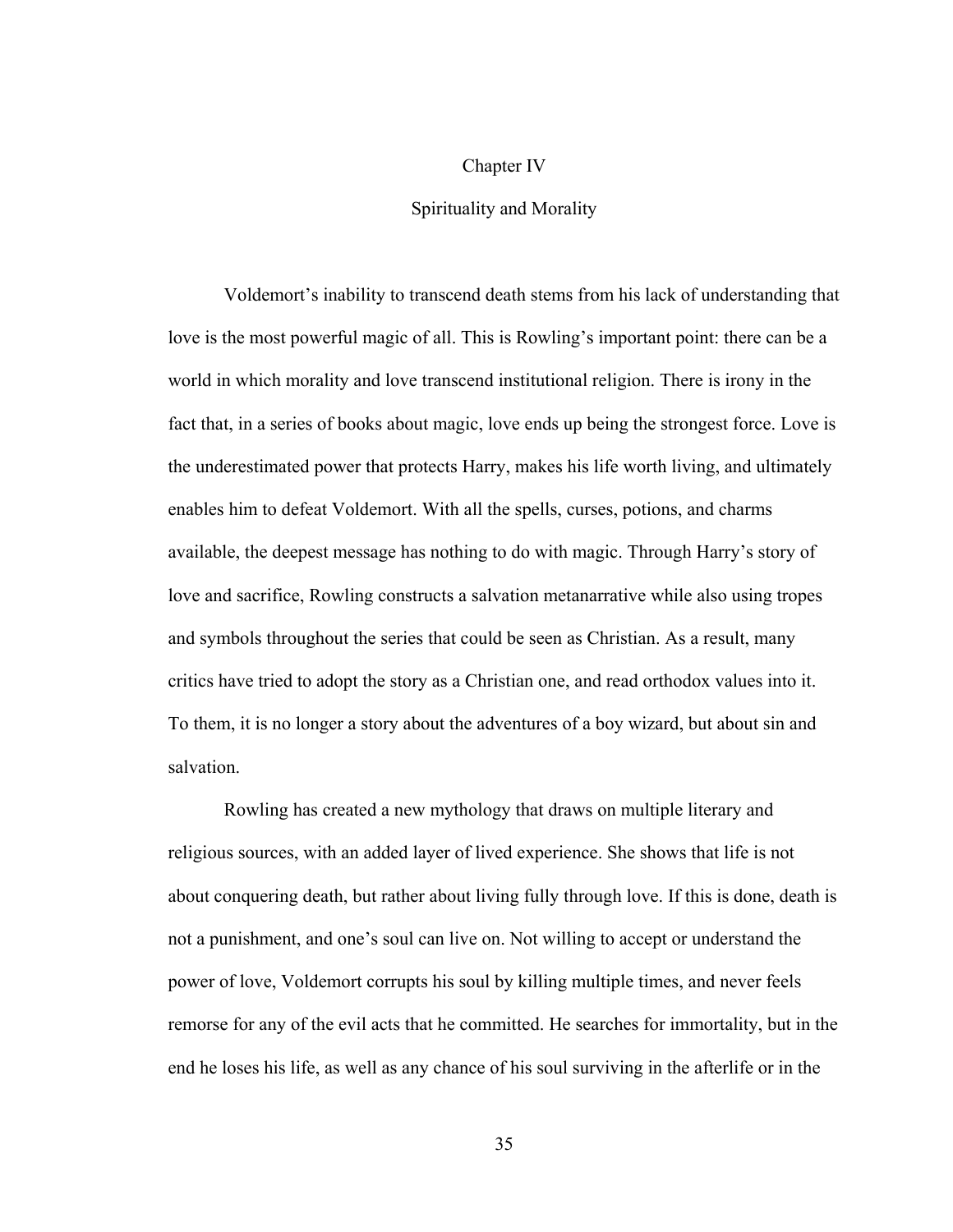memory of others. Dumbledore knew this all along, and helped Harry to understand: "Do not pity the dead, Harry. Pity the living, and, above all, those who live without love" (DH 720).

There have been many different reactions to the series by people and communities, the most heated reaction coming from the Christian community. Interestingly, however, they are not all on the same page about how to react to Harry Potter and his story of finding out that he is a wizard and attending the Hogwarts School of Witchcraft and Wizardry, as well as how he gets into all sorts of adventures, battles and magical mayhem. Some Christians try to promote the story of Harry Potter as a Christian story, assimilating Rowling's message into Christian orthodoxies, while others believe that the story is evil and corruptive and should be banned from schools and libraries.

S.M. Hutchens argues that *Harry Potter* is a Christian story, and encourages all Christians to read it. He believes that God can be found in *Harry Potter*, despite certain conventionally non-Christian aspects, including the fact that Rowling created a lead character that is homosexual. He claims that Dumbledore can be a Christian character, despite the fact that he is gay: "If Dumbledore's creator thinks of him as a man of homosexual orientation, why does that mean Christians are obliged to ignore his excellences – particularly if he lives, as he is depicted, a chaste and celibate life?" (Hutchens 15). Hutchens is trying to argue against the fact that Christians dismiss Dumbledore for his sexual orientation. However, what he is actually arguing is that we should love Dumbledore *despite* the fact that he is gay, only because Dumbledore is not acting on his homosexuality. If Dumbledore had a partner, or if we knew of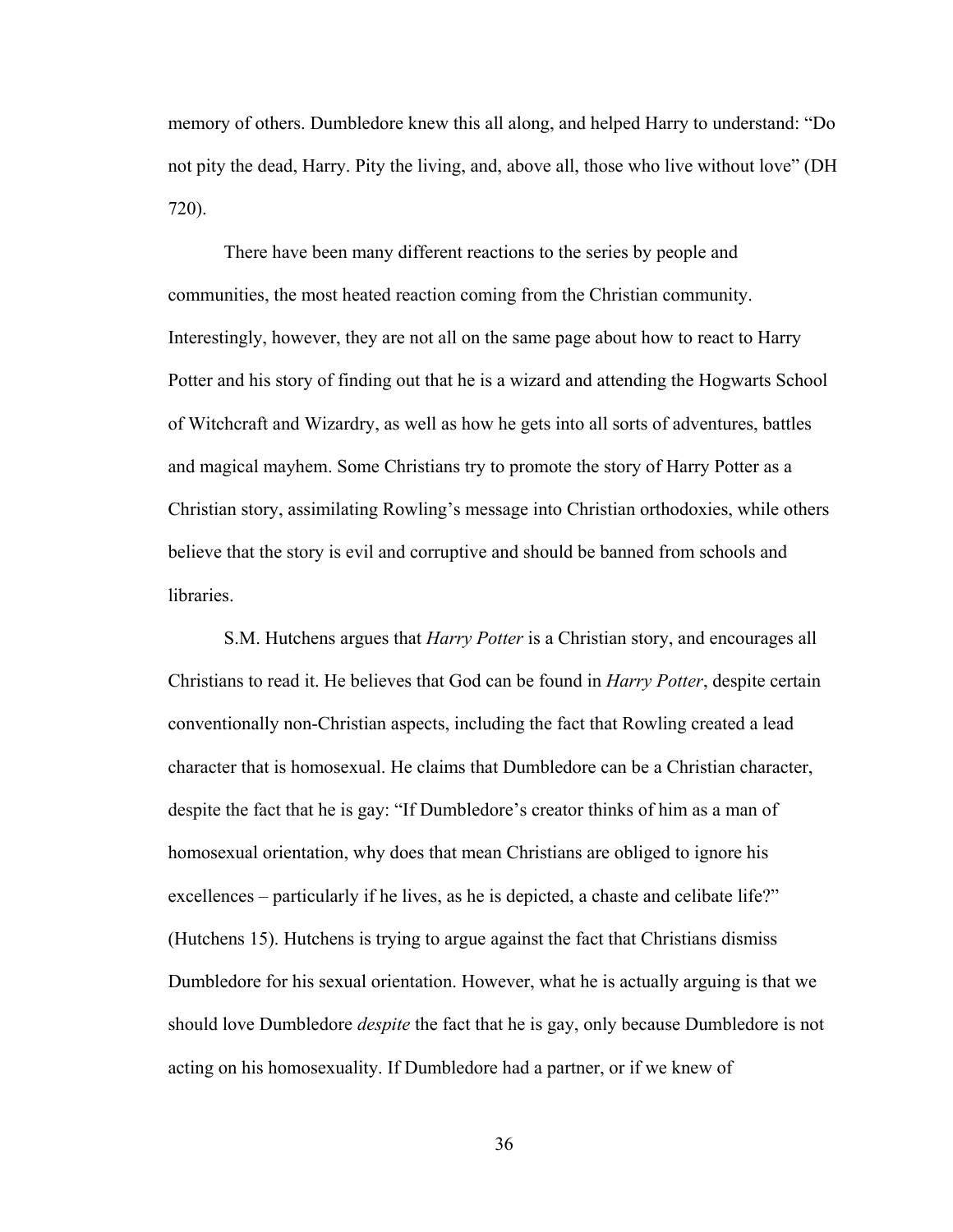Dumbledore's partners, should that change how we feel about him? Would that then counteract all of his strengths? Clearly Hutchens is arguing that it would counteract his goodness. However, Dumbledore's sexual orientation should have nothing to do with how we feel about him as a man, or as a character, and Hutchens wants Christians to read *Harry Potter* for all the wrong reasons.

Hutchens' argument that *Harry Potter* is a Christian story has many flaws in it. Even if a Christian could acknowledge Dumbledore's greatness, could they compare him to God? Hutchens says: "The keys to the Kingdom were delivered to the most robustly flawed of all Christ's disciples. This is why we should be uncomfortable with the attempt to create perfect heroes. For one thing, it makes for dreadful literature, and for another, oddly enough, characters sanitized to our standards of good never, ever, look like the Lord" (Hutchens 16). Hutchens is hinting that Dumbledore could look like the Lord, which is a statement that would undoubtedly make many Christians uncomfortable. Dumbledore is human, and it is his humanity that creates his character. He had difficulties in his life, and made some mistakes. Through his boyhood friendship with Grindelwald, his quest for knowledge and power, and his sister's death, Dumbledore grew and learned, and became the all-knowing moral figure that Harry knew. But he is still a complicated figure, full of secrets and hidden agendas. In *The Deathly Hallows*, the reader discovers that Dumbledore was actually slowly dying from a curse when Severus Snape killed him. We learn that Dumbledore and Snape had made an agreement that Snape would kill Dumbledore in order to prevent Draco Malfoy from having to do it (DH 548). Hutchens points out that this is an entirely non-Christian pact, but thinks it is still fine to have it in the book: "These children are old enough to understand that murder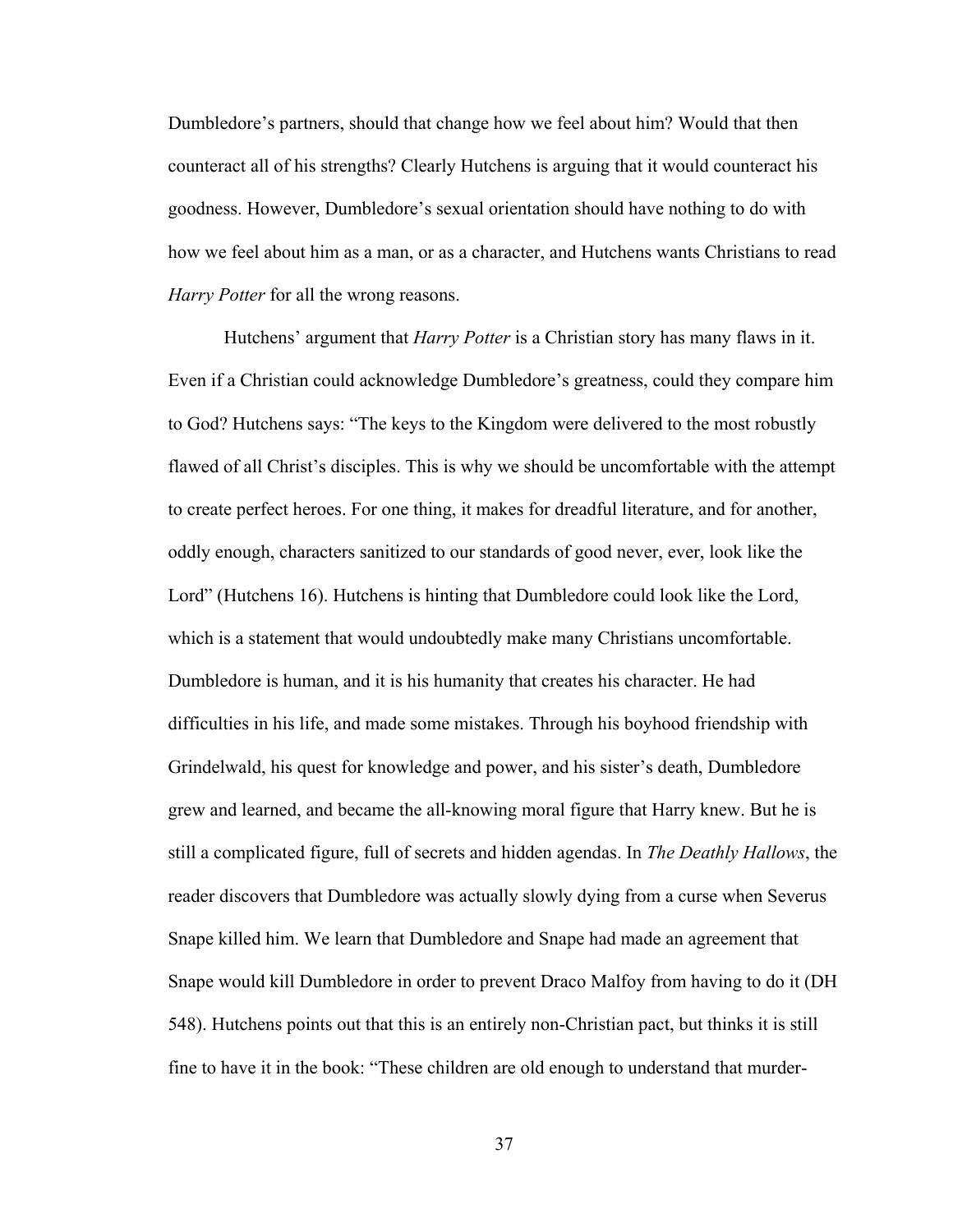suicide pacts are the sort of things that can be entered by pagans with noble and admirable intentions, but which Christians know to be sinful" (Hutchens 15). He is arguing that even though this is a sin, the Christians know it is a sin, so it is permissible in the book. However, if he is claiming that Dumbledore is a Christian character, how would this sin not be a major deal-breaker?

John Granger, author of *Looking for God in Harry Potter*, also believes that Christians can find God in *Harry Potter*, and attempts to square the series with Christian messaging. "Granger maintains that Rowling is following in the footsteps of authors such as C.S. Lewis in using magical themes to point up archetypal human experiences that relate closely to salvation history as understood by Christians" (Leonie Caldecott 24). However, Granger's argument is not much more convincing than Hutchens'. He states: "Despite initially having forbidden my children to read the Rowling books, reading them myself has convinced me that the magic in *Harry Potter* is no more likely to encourage real-life witchcraft than time travel in science fiction novels encourages readers to seek passage to previous centuries" (John Granger 4). Without knowing what the books were really about, Granger was against them, but he now believes that they are harmless and even beneficial to read. However, he tries to convince people that one of the reasons they are harmless is that that Harry's magic is "incantational" and not "invocational," which he claims makes all the difference for Christians (Granger 4). "Invocational" is associated with calling in dark magic or spirits, while "incantational" magic has a connection to the Christian view through story. However, others would say that incantations can still be dark magic and still count as witchcraft within the *Harry Potter* books.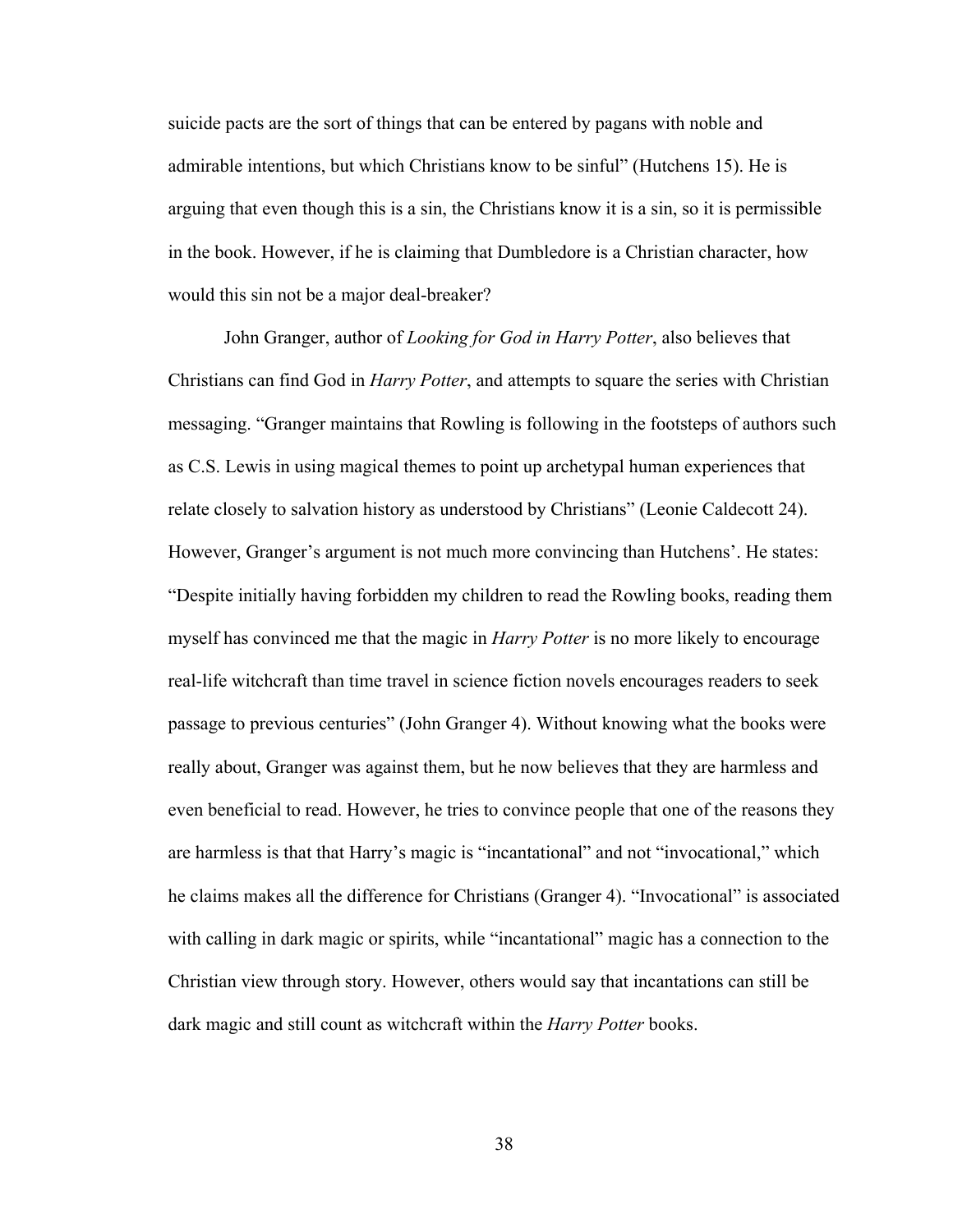There are morals in *Harry Potter*, and lessons of morality, but though they sometimes resemble Christian ideas, they branch off in their own way. "The values in the books, [Rowling] observes, are by no means exclusively Christian, and she is wary of appearing to promote one faith over another rather than inviting people to explore and struggle with the hard questions" (Nancy Gibbs 2). The books incorporate theological matters, such as the concept of good versus evil, the importance of the choices one makes, and the possibility of life after death, and are beneficial in teaching adolescents how to cope with difficult situations in life. The *Harry Potter* series is not overtly religious, but rather it provides entertainment combined with teaching tools to handle real-world problems. These books take up questions that adults refuse to discuss because they fear that children are not "old" enough to hear the answers.

Leonie Caldecott, author of the article entitled "A Wizard's Mission: Christian Themes in Harry Potter," argues that the *Harry Potter* books, if not overtly Christian, use Christian structures (Caldecott 25). Harry's mother, Lily, sacrificed herself to save him, and Lily's love gives Harry protection against Voldemort, which can be seen as a Christian-related theme (Caldecott 25). However, Rowling shows that this protection actually has a physical manifestation. Harry does not understand why, but in *The Sorcerer's Stone*, when a Voldemort-possessed Quirrell is fighting with Harry, "he could see Quirrell howling in agony. 'Master, I cannot hold him – my hands – my hands!' And Quirrell, though pinning Harry to the ground with his knees, let go of his neck and stared, bewildered, at his own palms – Harry could see they looked burned, raw, red, and shiny (SS 295)." Quirrell could not touch Harry's skin without being physically burned due to the magic of Lily's protection that is coursing through Harry's veins. Dumbledore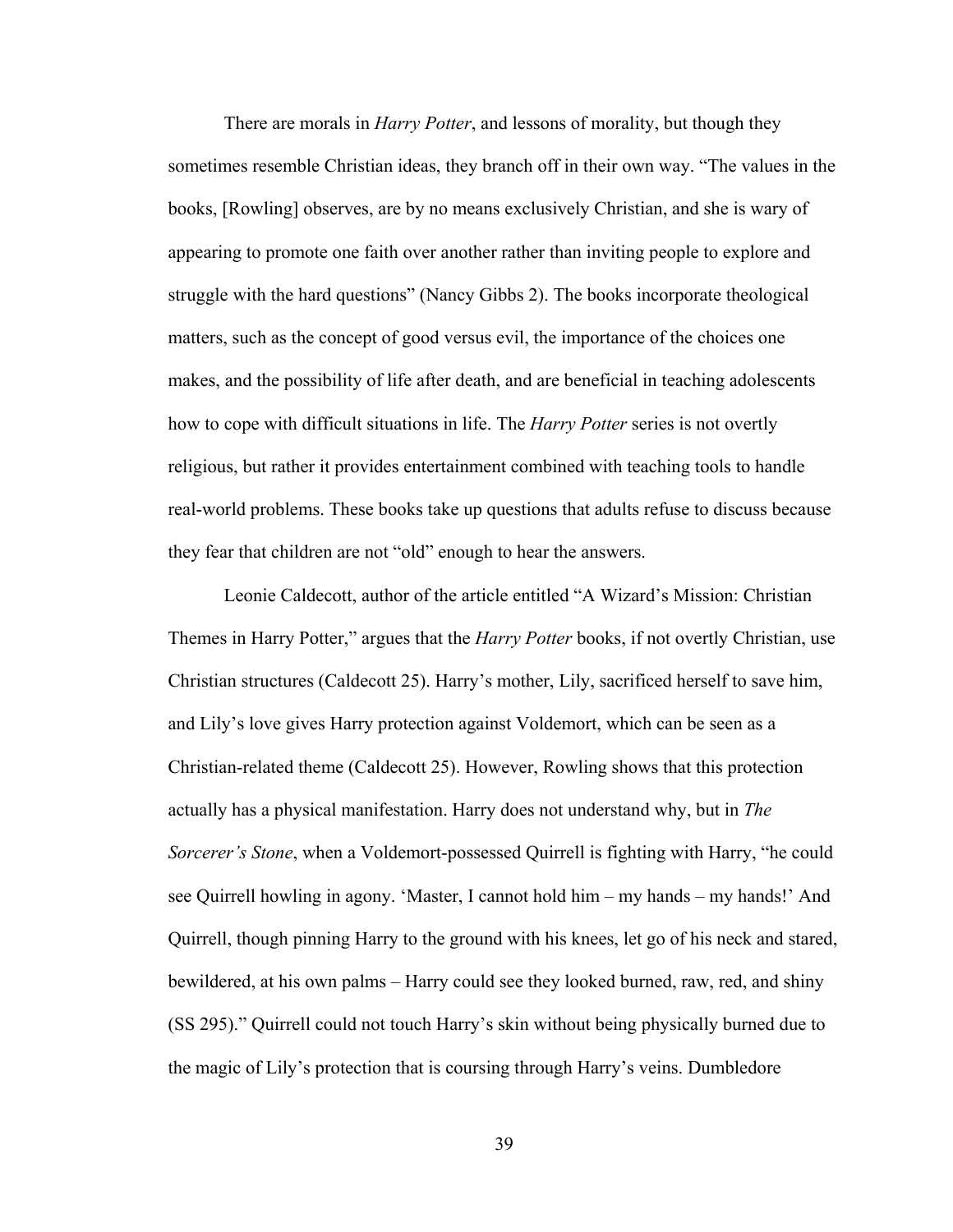explains that in forcing Harry's mother to die for Harry, Voldemort gave Harry "a magical protection he could not penetrate" (HBP 7678). Rowling materializes certain powers: maternal love and sacrifice actually give Harry an incredibly strong physical protection against harm. Voldemort does not understand self-sacrifice, nor the power that comes with it, since he is ultimately only self-serving. However, love and sacrifice are not exclusively Christocentric, and Rowling builds on this theme throughout the books in her own way.

Harry's parents' gravestone quotes a line from the Gospel of Matthew: "*The last enemy that shall be destroyed is death*" (Caldecott 26). Dumbledore's mother's and sister's gravestone uses a line from First Corinthians: "*For where your treasure is, there your heart be also*" (Caldecott 27). Clearly, as direct quotes from the Bible, there is a Christian connection here. These citations and the orthodoxy are adapted by Rowling, and it is also clear that we should be looking into a deeper meaning than just the one from the Bible, as the Bible is just one of the many sources she uses throughout the series. Rowling uses these lines in particular to convey a certain meaning to the reader, and it is not a mistake that she did not overtly connect those quotes to the Bible in the books. The statement on the Dumbledores' grave can have a general explanation: a reader can easily interpret this as saying that Albus Dumbledore's heart will lie forever with his sister, who is his greatest treasure. This is a natural way to feel, given the circumstances of her death, the guilt and remorse Albus feels, and the love he has for Ariana.

In the case of the Potters' gravestone, Harry does not know where the lines are from, and we as the readers are meant to come to our own conclusions about what it might mean. "After six books with no mention of God or Scripture, in the last book Harry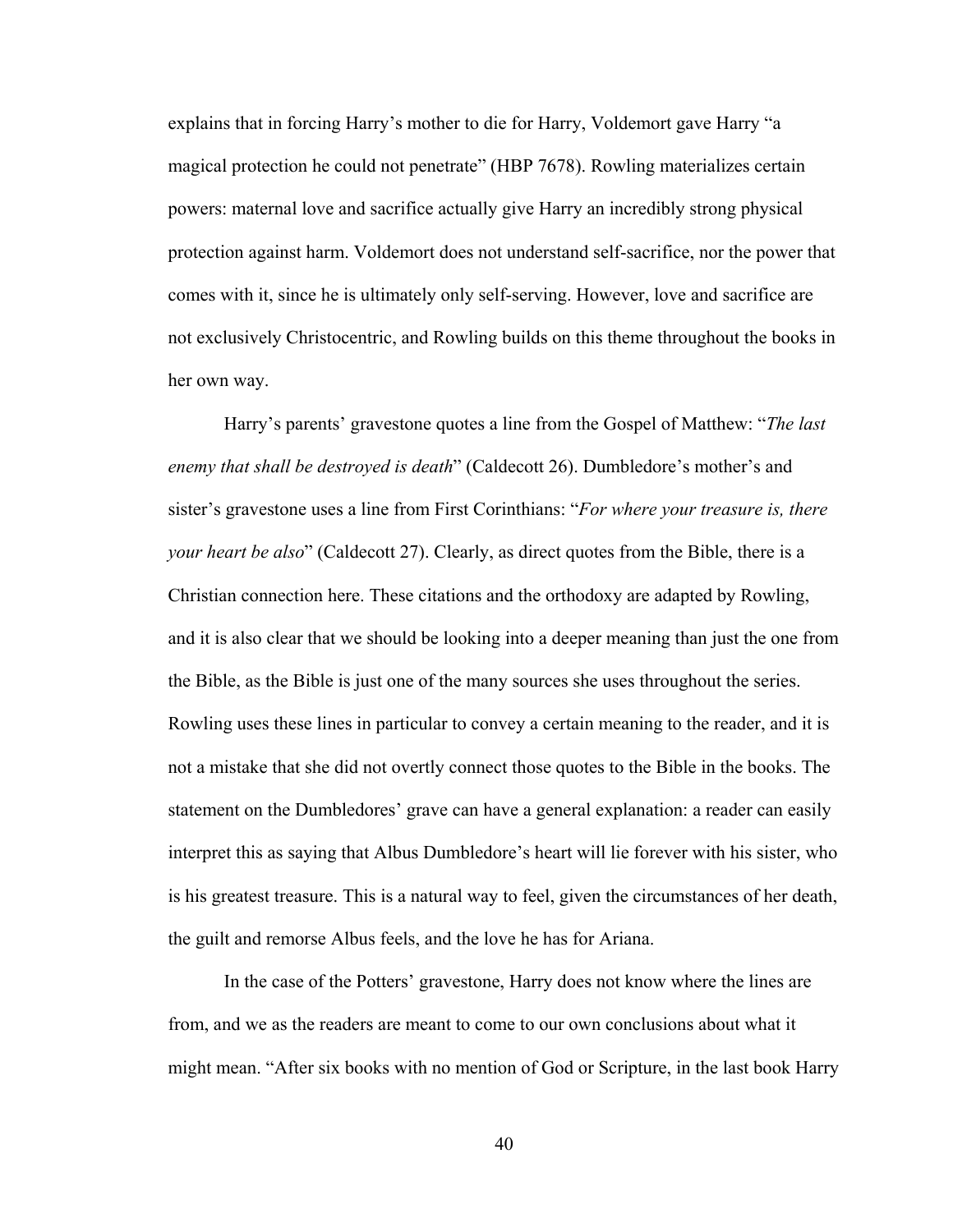discovers on his parents' graves a Bible verse that, Rowling says, is the theme for the entire series" (Gibbs 2). "*The last enemy that shall be destroyed is death*" can imply two different sides of destroying death, both of which exist throughout the books. Voldemort is looking for ways to become immortal, hiding parts of his soul away as Horcruxes so as to unnaturally avoid death at any cost. But this is not how the Potters would see it. Rather, as Hermione points out, the statement on their grave refers to living beyond death, not in a physical form, but in a spiritual way (DH 269). Although it sounds like it is the embodiment of the Death Eaters' search for immortality, the Potters see it as meaning living after death. They see it as meaning that death no longer *is* the enemy. James and Lily Potter lived good lives, and made moral choices. Though they did not want to leave Harry, they sacrificed their lives for him, and their souls went on into the afterlife. However, given the blurred lines between life and death, Harry was able to still feel a connection to them through the photographs that smiled at him, the stories about them shared by friends, the ghostly figures of them that appeared when he was dueling with Voldemort, and by the means of the Resurrection Stone when he was facing Voldemort for the last time.

Caldecott believes that Harry is ignorant about the quote in order to point out the importance of "the need of young people not to be spoon-fed the truth, but rather to puzzle it out for themselves" (Caldecott 27). This is true, but instead of proving her point (which is that it is an explicit Christian reference), it actually leaves the interpretation open, just as Rowling intended. If the reader is unaware where the line comes from, it could be interpreted in a more general way. When a young couple is murdered in front of their baby by an evil person, their friends and family would be both saddened and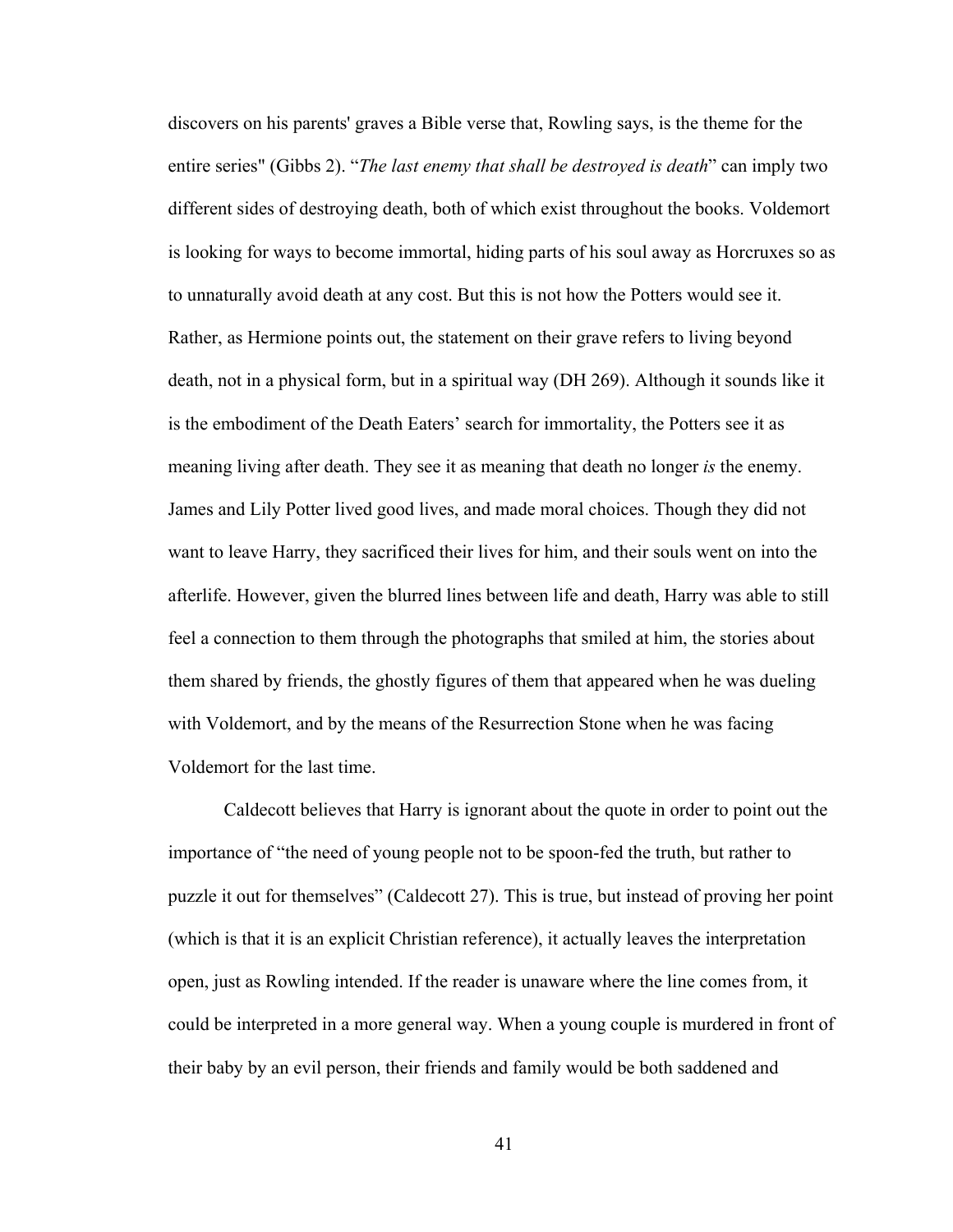angered. In such cases, it is natural to be angered by death, and to want your friends to still be with you. It is a hope of the remaining friends and family of the Potters that they live on somewhere, and the Potters do live on in their hearts.

The *Harry Potter* books are not opposed to God and Christianity; they just create their own orthodoxy. Rowling uses make-believe to create a new belief system, borrowing bits and pieces from other from Christianity and other religions to merge into a new doctrine. In his article, "The Doubting Harry," Lev Grossman states, "If you want to know who dies in Harry Potter, the answer is easy: God" (Lev Grossman 1). But Grossman is not saying that the *Harry Potter* books are against Christianity, just that God is not in them. He states that Rowling has created a world for Harry that does not include any religion (Grossman 1). Grossman explains that Harry has love instead of God, and that is where his power comes from (Grossman 1). The importance and spirituality of love is one of the key concepts of the series, and Rowling shows a clear sense of morality from the beginning. Even in *The Sorcerer's Stone*, the reader is aware of the power of Harry's good heart. The Mirror of Erised shows each witch or wizard what it is that they truly desire. When Harry finds out about the Sorcerer's Stone, a magical object that can give immortality and riches, it does not even cross his mind to want the Stone for himself. He thinks: "*What I want more than anything else in the world at the moment*, he thought, *is to find the Stone before Quirrell does* (SS 291)." Only someone who wanted to find the Stone, and not use it, was able to retrieve the Stone from its hiding place. As Harry grows older, and deals with loss, depression, and other realities of life, his morality remains the same: "'In spite of all the temptation you have endured, all the suffering, you remain pure of heart, just as pure as you were at the age of eleven, when you stared into a mirror that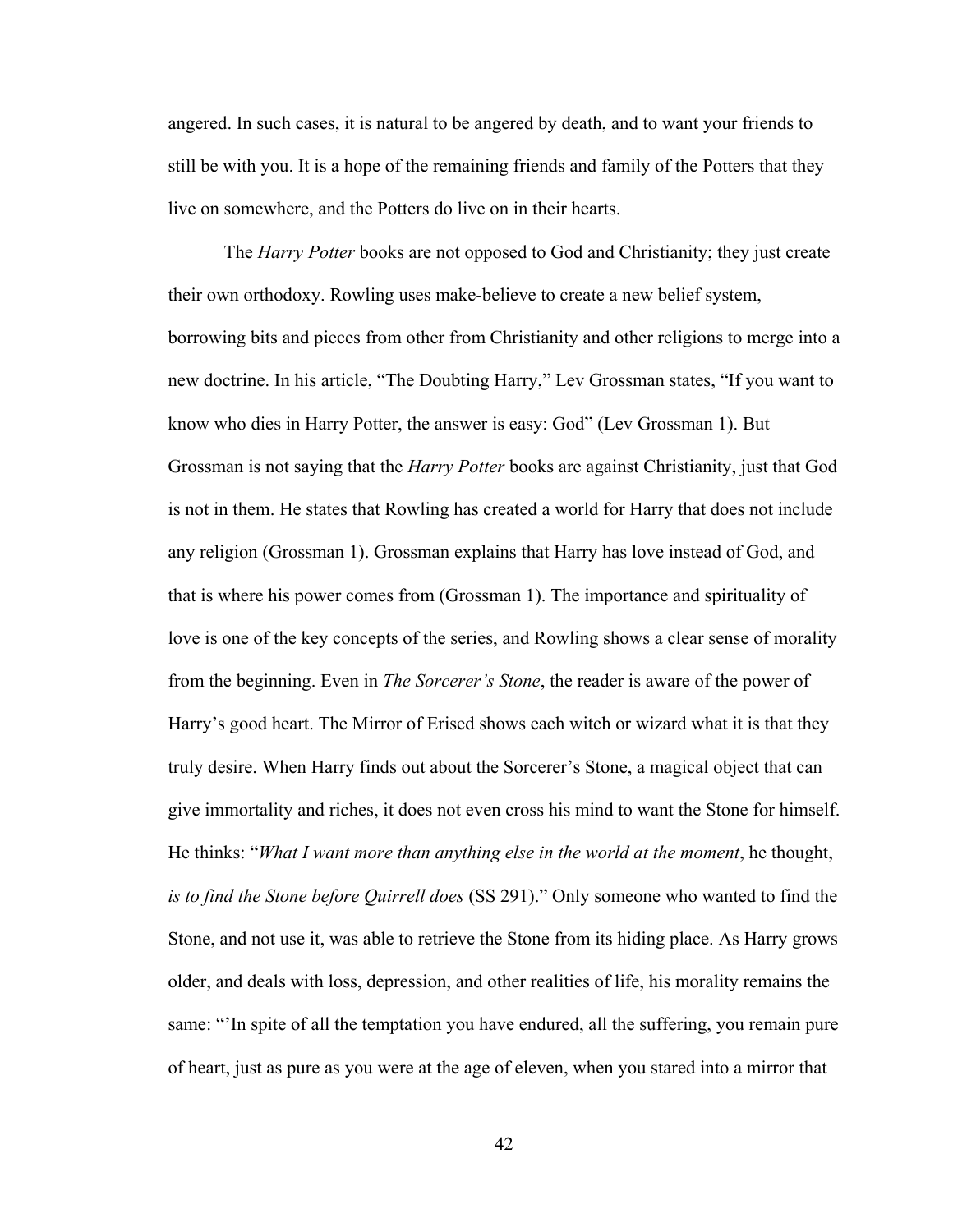reflected your heart's desire, and it showed you only the way to thwart Lord Voldemort, and not immortality or riches'" (HBP 7678). Harry seeks love and friendship, rather than wealth and power. Dumbledore brings this to Harry to show him how rare this is, and how beautiful. In calling attention to this in the books, Rowling is showing the reader what is important, and what is worthy of praise. There are many examples of this throughout the series, such as the fact that Harry's "heart leapt" when he sees his friend Hagrid, but when he finds out he has a small fortune in gold for the first time, he is mostly just shocked (HBP 1711, SS 75).

James Prothero discusses the importance of fantasy literature for teenagers in his article, "Fantasy, Science Fiction, and the Teaching of Values." The problem in adolescent education is not a lack of reality (James Prothero 32). In a world full of responsibility, hard times, pain and confusion, reading fantasy novels can be instructive as well as entertaining. Connecting to the minds of youth is essential in teaching them, and they learn better by feeling rather than thinking. Reading *Harry Potter* can seem pure entertainment on the surface, but is also educating children and teenagers about bigger issues in the real world. "Myth teaches meaning, not by realistic logical exposition but rather by imagination and metaphor, entering the back door of the mind through imagination" (Prothero 33). Symbolic worlds help readers to navigate reality.

Values are difficult to teach from hard facts and solid statements, and are much more easily learned from stories (Prothero 33). The best way to teach morals and values is to interweave them into an imaginative story that is told to children and teenagers, giving "what if's" to enable the reader to explore possibilities. Reading fantasy novels such as *Harry Potter* give children and teenagers the chance to read a story and come to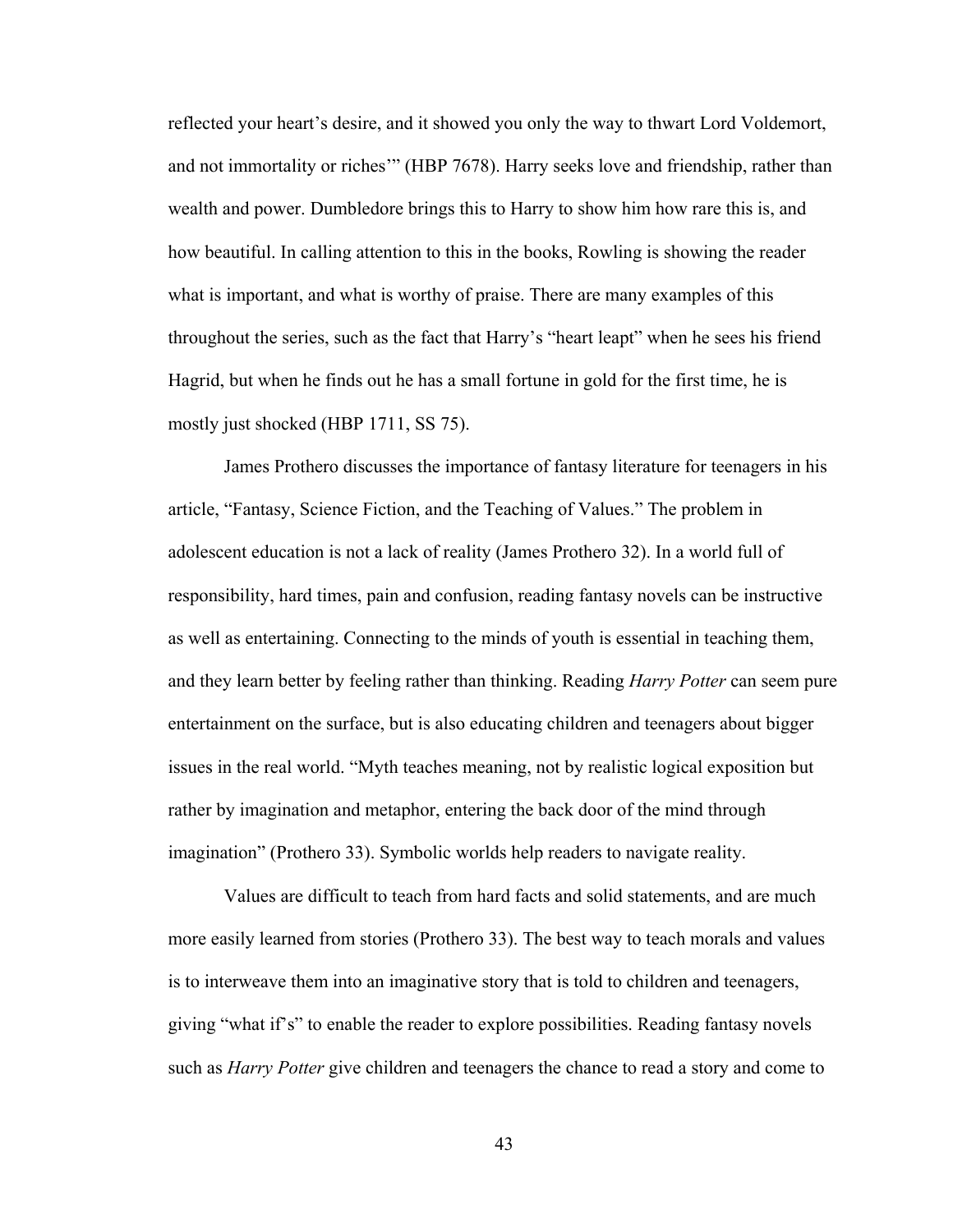their own conclusions about values and morals through it, and Rowling gives readers a vocabulary for exploring spiritual matters. By comparing themselves to characters in the novels, or thinking about different events and situations that Harry and others encounter, the readers can begin to think about what they may have done in their position.

In his article, "Harry Potter's Provocative Moral World: Is There a Place for Good and Evil in Moral Education?", Perry Glanzer argues that "educators should be challenged by Rowling's provocative moral world, but they should also think about how to borrow something from it that would embolden the moral education they provide" (Perry Glanzer 525). *Harry Potter* is a series about good and evil, and Harry and his friends inspire the reader's support and enthusiasm as they fight their battle against Voldemort and his followers. Though Harry does lie and break rules, his moral choices make sense given the context (Glanzer 526). When it is a question of breaking a school rule to destroy evil, the reader understands why Harry made his choice. In fact, the mission Harry is given often requires him to be cunning, lie to authorities (and even to his friends), and keep many secrets. He is forgiven many misdemeanors given his ultimate purpose and his quest to battle evil and defeat the enemy.

Rowling embraces difficult and controversial subjects, which can show the different faces of morality. As characters in *Harry Potter* illustrate, there is both good and evil in every human being. Glanzer argues that you cannot separate vice and virtue, but what we can do is evaluate and identify the virtue and vice in characters within a larger context to be able to understand right from wrong (Glanzer 527). Oftentimes we see that a character's choices ultimately define him. When Harry puts on the Sorting Hat in *The Sorcerer's Stone* to find out what House he will be in, the Sorting Hat sees qualities in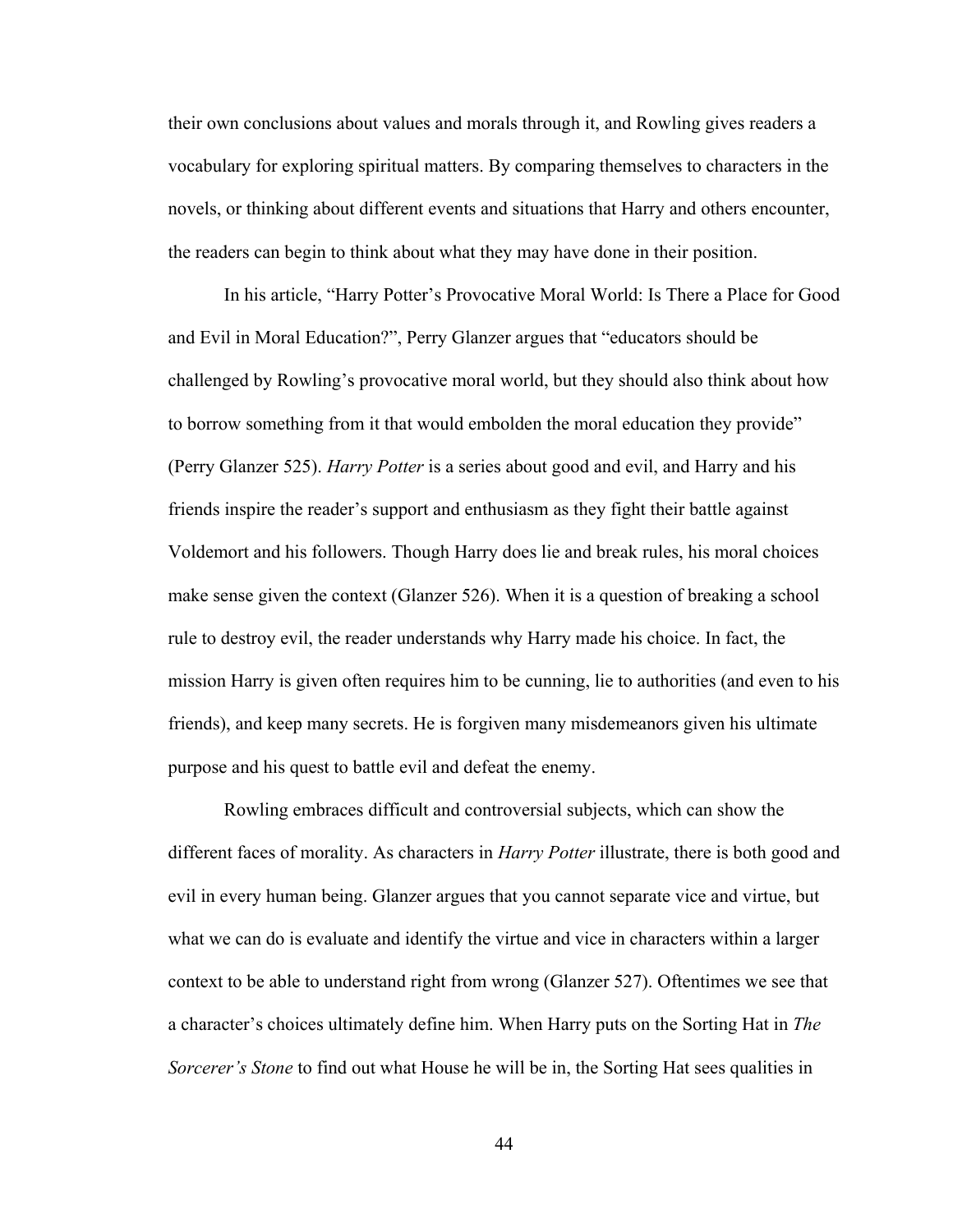him that could place him in either Gryffindor or Slytherin (SS 90). Though Harry does not know it, it is ultimately his own decision which House he ends up in. By wishing and hoping that he is placed in Gryffindor, and appalled at the idea of Slytherin, he makes his choice. Though what both these Houses admire most is within him, Harry would rather choose the side of himself that is brave and good, than the side that is hungry for knowledge and power. Making that conscious choice has already created a change within Harry, pushing the lust for power behind his drive to be a courageous person and loyal friend. What begins with an instinctive choice turns out to have a moral core. The character of Sirius Black also reinforces this idea: though he grew up in a pure-blood and Slytherin household, he chose to reject his family's sentiments and joined Gryffindor House, fighting against Voldemort and becoming a member of the Order of the Phoenix. As the similarities between Harry and Voldemort become clearer throughout the story (both are orphans, had difficult childhoods, speak Parseltongue, etc.), Dumbledore explains to Harry that it is not one's abilities, but rather one's choices, that count (Caldecott 25).

It is good for adolescents to know what may exist in the world so that they know how to handle it when it is encountered. Glanzer points out that "children need to be aware of common evil and allowed to take actions against it" (Glanzer 528). In *The Deathly Hallows*, Harry, Ron and Hermione find out that all Muggle-born witches and wizards are being asked to register and receive the punishment associated with their status (DH 172). Harry and his friends know this is wrong because they understand that people cannot be discriminated against because of their parentage, and immediately Ron is determined to protect his Muggle-born friend, Hermione (DH 173). There are social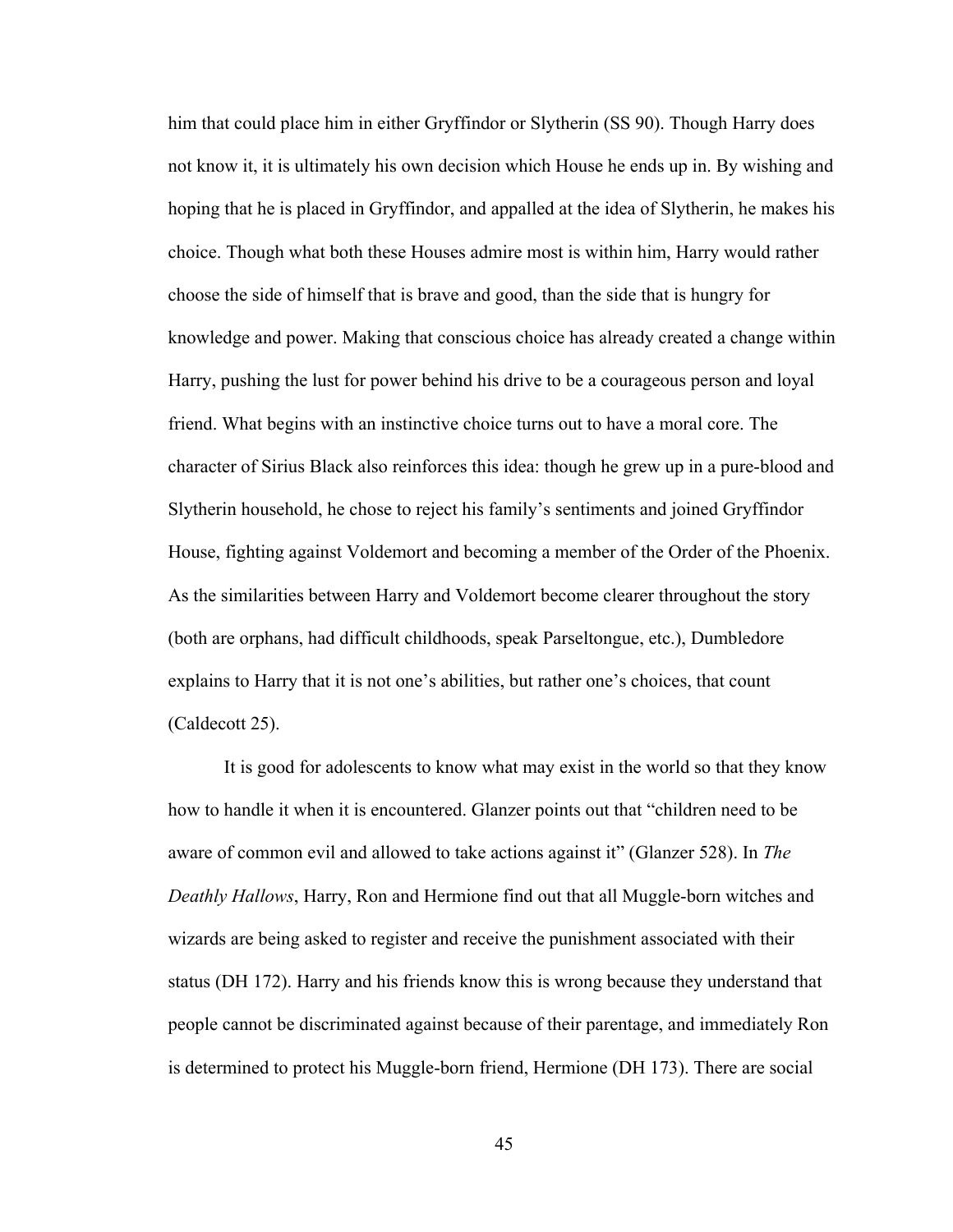evils and battles to be fought for liberty and justice, and children and teenagers need to be aware of this. Sometimes the best medium for understanding these difficulties is through a fantasy novel. It can give children an opportunity to confront real issues in the less threatening environment of an imaginary world.

 A more difficult and controversial topic is the element of the metaphysical battles between good and evil, and as Glanzer points out, "public schools cannot constitutionally take sides in the metaphysical debates on which world religions and philosophers dwell" (Glanzer 528). But there is nothing against letting children read about them and coming to their own conclusions. The *Harry Potter* books give children an opportunity to think about these issues in a fantastical setting which gives them a background for real-life occurrences, and endows children with the power they rarely have in real life. The same is true for issues of growing up, pain, loss and responsibility. "In her books, Rowling is not teaching people how to put spells on corridors and staircases; she's teaching them that they can deal with unpredictability and change" (Sharon Black 542). Adolescents have to deal with a lot of new and unexpected events while growing up and experiencing more of the world. Some of these are exciting and pleasurable things, and others are difficult to deal with. When reading *Harry Potter* with her young students, Tisha Beaton states that "the eleven-year-olds could identify with Harry Potter's feelings of isolation and loneliness. They too were experiencing changes as they started their middle school years" (Tisha Beaton 100). These books can be productive tools in helping children realize they are not alone in their confusing and sometimes painful emotions, and they can learn from Harry's experiences as he deals with loss and adversity, makes new friends, and creates a new world for himself at Hogwarts.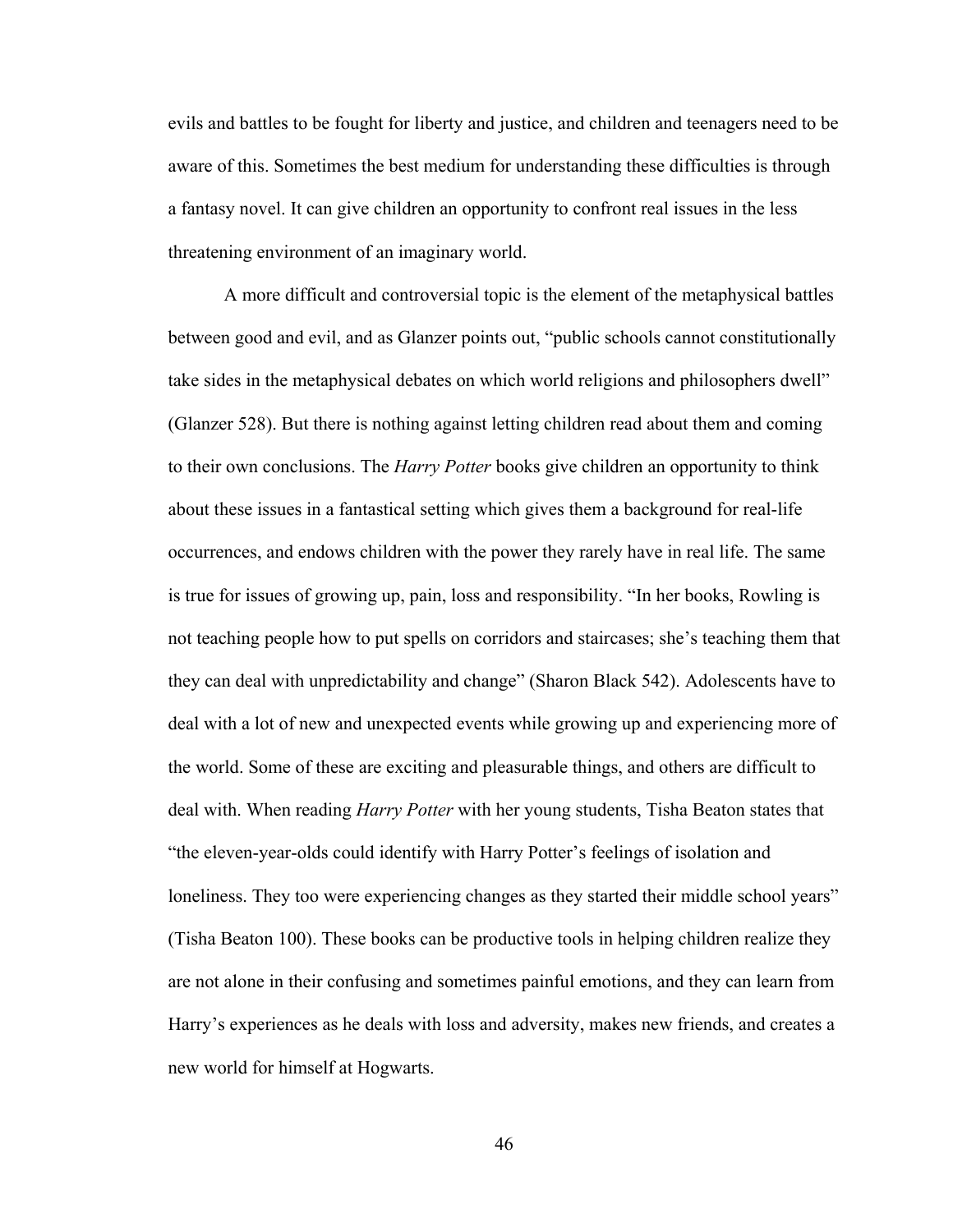Although Harry's self-sacrifice makes many believe that Harry is a Christ-like figure, Rowling did not intend to make Harry a Christian character. He is an intentionally imperfect human, and is someone the reader can relate to on many levels. For Harry to truly be a Christian character, he would have to be perfected by the end of the books, but Rowling has him remain his usual self, full of goodness and wisdom, but also of human flaws. "The Christian literacy tradition [requires] perfectibility, and…the ability to represent Christ, whether by authorial intention or not" (S.M. Hutchens 15-16). Therefore, Harry cannot be the Christian character some readers want him to be. The reason Harry is such a notable character is not because he represents Christ or a perfect role model, but rather because the readers understand his feelings, his anger and his joy, and identify with him.

Harry's journey is not always easy, and in *The Deathly Hallows*, he is scared and frustrated at the task before him of finding and destroying all of Voldemort's Horcruxes. When he finds out about the Hallows, the three objects that, if possessed, make the possessor Master of Death, he is tempted:

"*Three objects, or Hallows, which, if united, will make the possessor master of Death…Master…Conqueror…Vanquisher…The last enemy that shall be destroyed is death*…And he saw himself, possessor of the Hallows, facing Voldemort, whose Horcruxes were no match…*Neither can live while the other survives*…Was this the answer? Hallows versus Horcruxes? Was there a way, after all, to ensure that he was the one who triumphed? If he were the master of the Deathly Hallows, would he be safe?" (DH 429).

The reader can understand why he is enthralled by this idea: Harry has lived under the yoke of the fear of Voldemort since he found out who killed his parents. With so much responsibility on his young shoulders, the Hallows seem like an easy way out. To be Master of Death means that he would be able to destroy Voldemort, and be free of the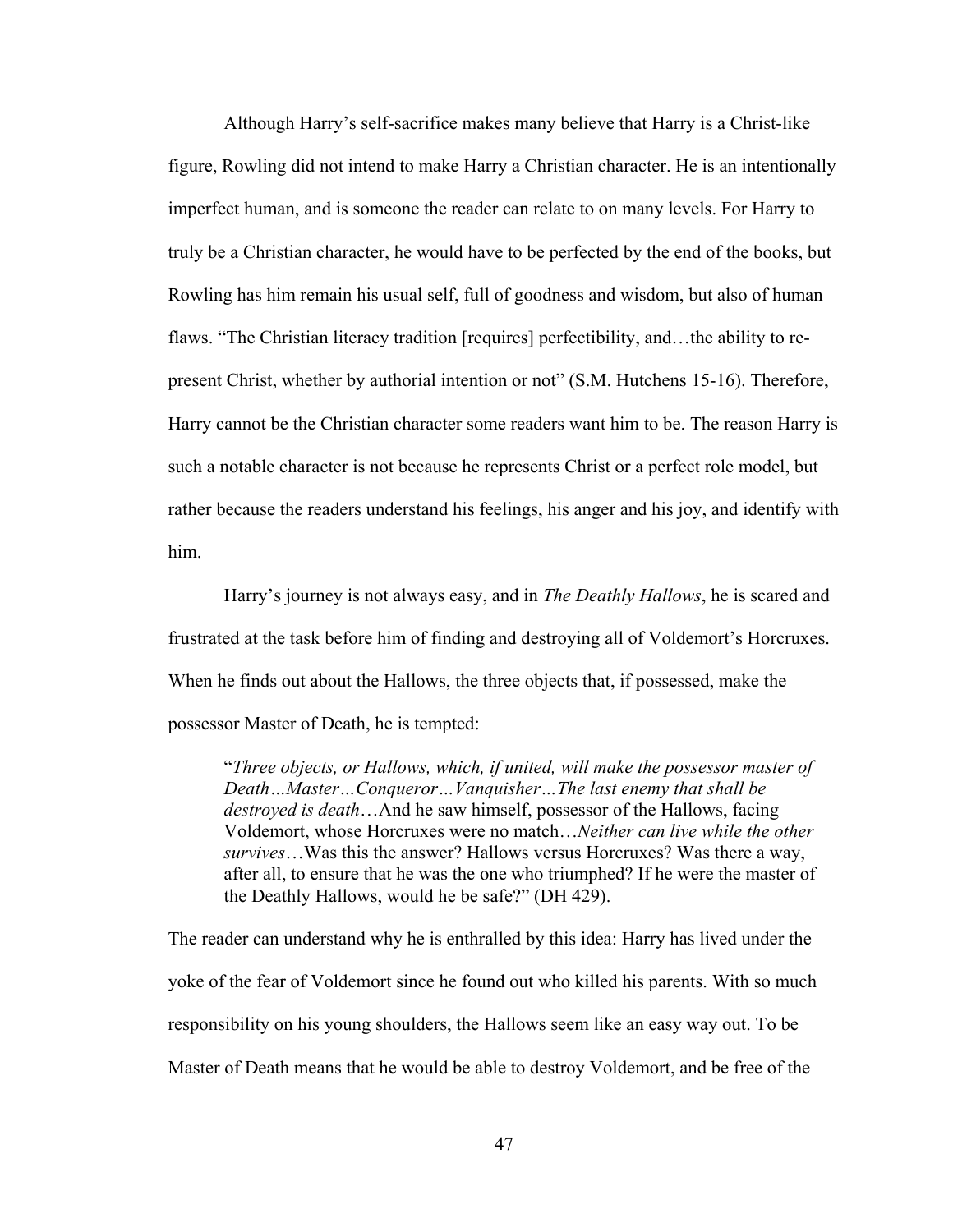fear and the endless, and seemingly fruitless, hunt for the Horcruxes. Harry is convinced that Dumbledore left him the Resurrection Stone in the old Snitch, and he already possessed the Invisibility Cloak, so all he would need would be the Elder Wand to have all three Hallows (DH 429). While Ron and Hermione want to continue searching for the Horcruxes, Harry becomes obsessed with finding the Hallows. It is only when Dobby gives his life for Harry in an act of selfless protection that Harry changes his mind. While digging Dobby's grave by hand, without magic, Harry thinks about his Dobby's sacrifice, as well as his own journey and what is important, and comes to the conclusion that he must follow the path Dumbledore set for him: Horcruxes not Hallows; the quest to destroy evil instead of the quest for power and immortality (DH 481).

 Harry is correct about what is inside the Snitch, but has yet to learn Dumbledore's intention. Dumbledore knew that Harry may be tempted on his journey, which is why he enchanted the Snitch to only open when Harry was ready to receive the Stone. Dumbledore had faith that Harry would reach the morally right conclusion in the end: that he must accept death, and accept that by losing the fight, he could win the battle. In that ultimate moment of self-sacrifice, the Snitch finally opens, to reveal the Resurrection Stone. In this moment, Harry uses it as support, thinking that in a few short moments, he will be joining those he loves beyond the world of the living (DH 700).

 It is this choice that highlights the moral framework of Rowling's story. It is in accepting death, and not fighting it, that we truly become Master of Death. Just as in Beedle the Bard's story of "The Three Brothers," the youngest brother successfully hides from Death for many years under the Invisibility Cloak, but in the end, it is time to go,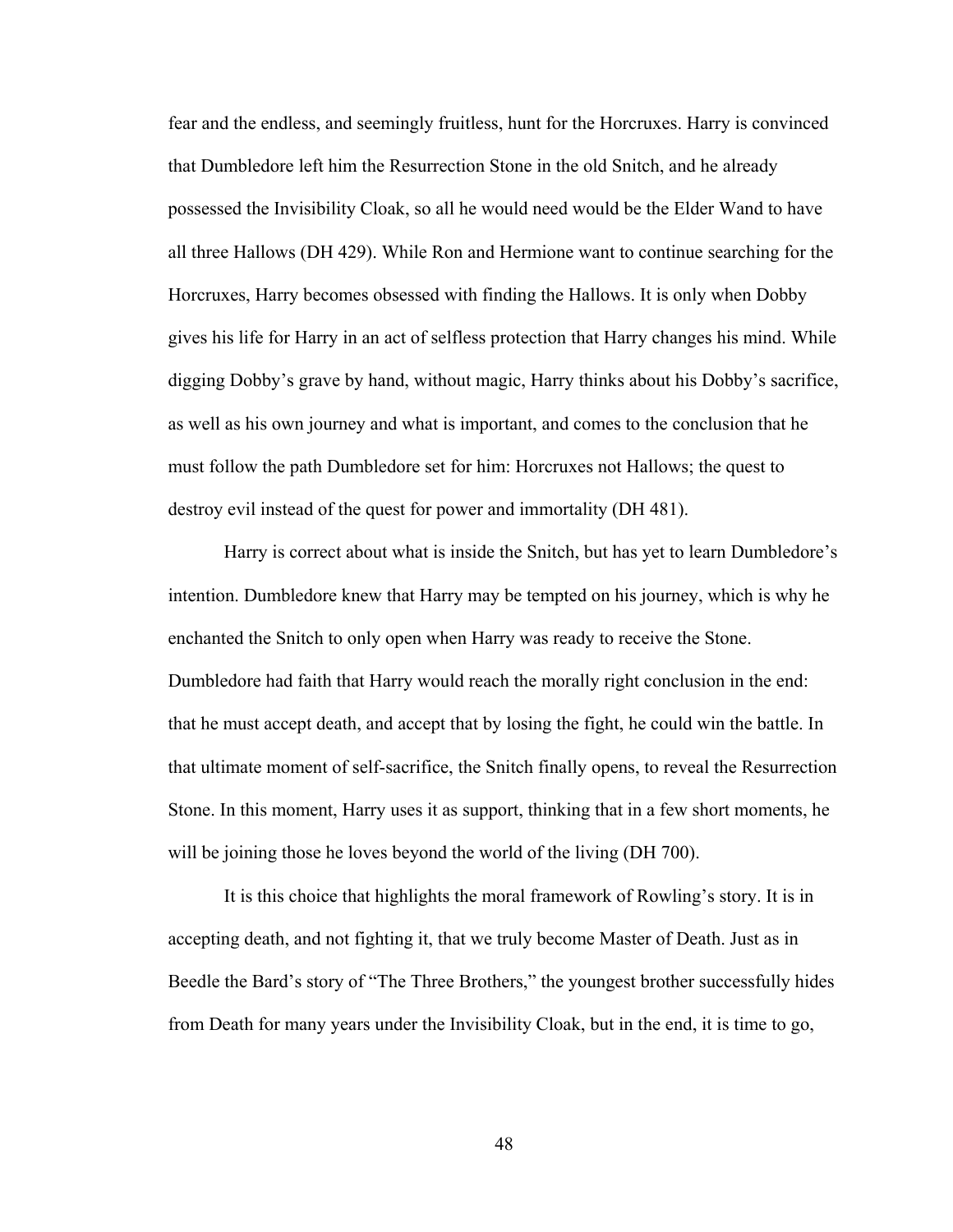and "*he greeted Death as an old friend, and went with him gladly, and, equals, they departed this life*" (DH 409).

The power that saved Harry's life and that protected him throughout his young life was not a spell or potion. It was his mother's love, running through his veins, shielding him from Voldemort. Rowling shows that every sacrifice, and every good deed, has a ripple effect. Even Harry's mercy towards Peter Pettigrew in *The Prisoner of Azkaban* ends up saving his and Ron's lives in *The Deathly Hallows*: Pettigrew's magical hand heard Harry's plea and, instead of obeying its owner and killing Harry, the hand kills Pettigrew instead (DH 469). This story, that at first glance seems to be about magic and wizardry, is really about a boy named Harry and the value of being human: we are all fallible, and yet capable of transcendent love. Rowling shows how love and friendship are what is important, and that everyone can be redeemed, not through seeking immortality, but through human connection. Harry did not have an idyllic childhood: just like Voldemort, both of his parents died when he was a baby, and he was left in the care of people who did not understand him nor treat him with love. Even still, and unlike Voldemort, Harry grew to have a family of friends and mentors, and is surrounded by love: Ron, Hermione, Ginny, Neville, Luna, Albus Dumbledore, Rubeus Hagrid, Sirius Black, Remus Lupin, the Weasleys, and many more. Harry's friends and family have a dark side, too, as illustrated clearly in Harry's complicated relationship with the Dursley's, and also with Draco Malfoy, but Rowling shows that this is not what defines us: it is what we choose for ourselves in life that define who we are.

Rowling shows that in the prophecy told about Harry and Voldemort, the "power the Dark Lord knows not" that Harry's possesses, is love. It seems anticlimactic to Harry,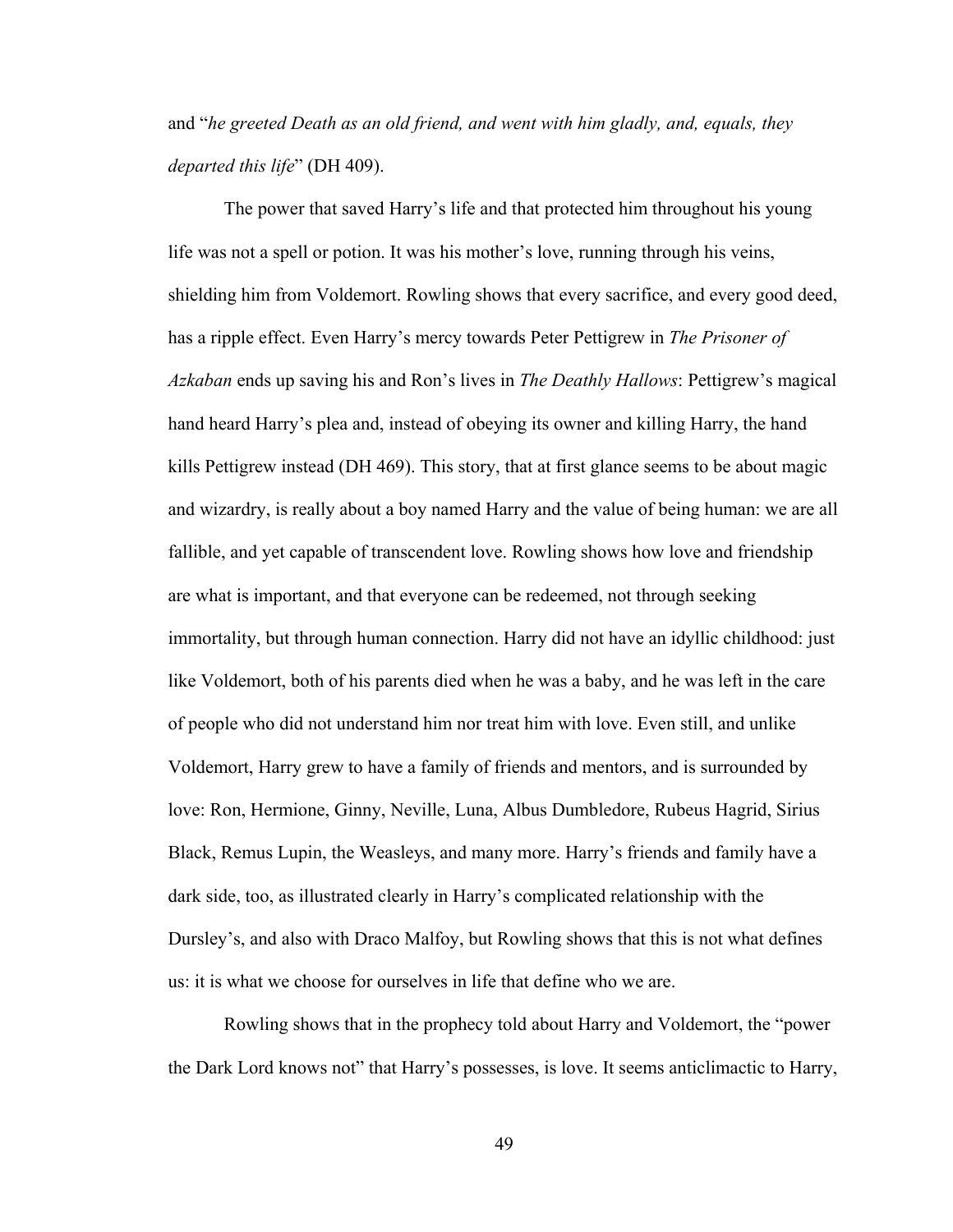but in the end, he finally understands what it means. It is not just the physical protection from his mother's love that is powerful, but also how love shapes your actions in life, and thus decides the fate of your soul in the afterlife. Harry is extraordinary not because of his magical powers, or because he is famous, but because of his ability to love, even after so much suffering: "'Harry, you can love,' said Dumbledore… 'Which, given everything that has happened to you, is a great and remarkable thing. You are still too young to understand how unusual you are, Harry'" (HBP 7650).

In the end, the message is not about spells, curses, and charms. In *The Half-Blood Prince*, the Muggle Prime Minister yells at Fudge and Scrimgeour: "But for heaven's sake – you're *wizards*! You can do *magic*! Surely you can sort out – well – *anything*!" (B6 HBP). But as is shown throughout the series, the greatest force for good, the best weapon against evil, is not a complicated spell performed with the Elder Wand. Magical prowess does not dictate how fulfilling a life is. Perhaps this explains the domestic idyll at the end of the series: Harry does not become a heroic or legendary figure, but an ordinary human. Although it seems anticlimactic to Harry that love is the powerful weapon that he possesses, how his life ends up is not at all disappointing. All Harry ever wanted was to be part of his own loving family. Rowling shows that "the ideal of happiness is not the celebration of occult power or the human ego, but ordinary family life" (Caldecott 27).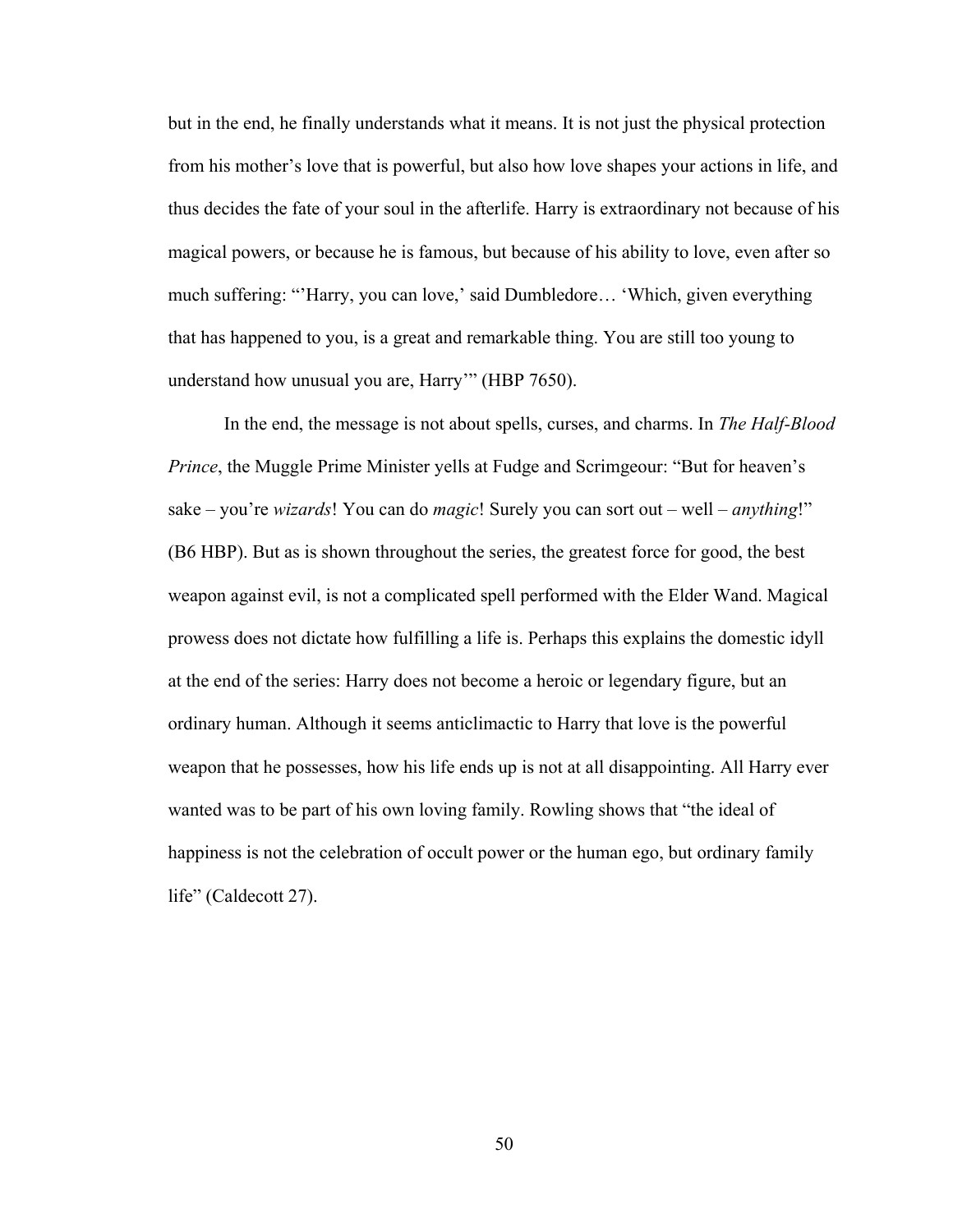#### Chapter V

#### **Conclusion**

As Harry Potter walks into the forest at the end of *The Deathly Hallows*, he is prepared to die, but once again becomes the boy who lives. It is not Harry's ability to defeat death, but his ability to accept mortality, that makes him the ultimate Master of Death. Harry is the only wizard who was ever able to possess all three of the Deathly Hallows: the Invisibility Cloak, the Elder Wand, and the Resurrection Stone. He is also one of very few wizards who are able to resist the temptation of ultimate power, as he drops the Stone onto the Forest floor, and returns the Wand to Dumbledore's grave.

Rowling's use of death as a major theme may cause some trepidation for parents, but it is exactly these more sinister themes that make the story so important for children to read. It is vital that children learn how to negotiate the world on their own, and this means that they need to be able to grapple with the darkness as well as the light (Lambert 41). These stories show children horrors and sadness, but they also show them "a way out, allowing children to explore great existential mysteries that are far more disturbing when they remain abstract and uncharted rather than take the concrete form of a story" (Tatar EH 85).

Children cannot be shielded from death: it is prevalent throughout our lives in real-life experience, as well as through other media, like television and the Internet. Death and dying are part of the human condition, and children must learn to figure out how to cope with this (Tatar EH 89). As time has gone on, death has remained an important and integral theme in our stories, and that theme does not end with children.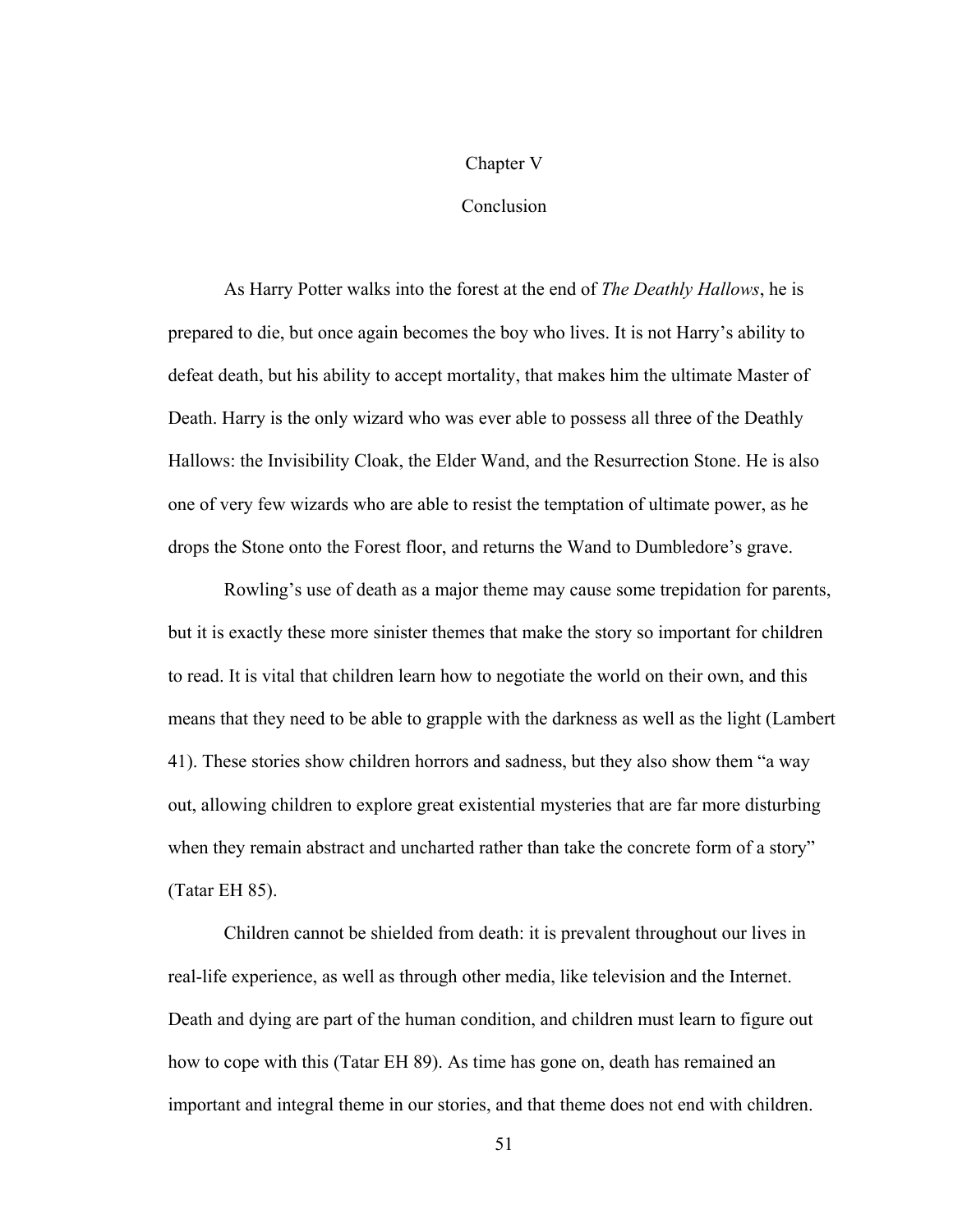Adults become just as immersed in the *Harry Potter* books, and in the battle between the light and the dark.

The *Harry Potter* series is an international phenomenon that connects with readers on many levels. Forbes magazine lists Rowling as the first person to become a millionaire by writing books, and as the second richest woman in entertainment in the world (Gibbs 1). "Now translated into 65 languages, the books have joined a canon that stretches from Cinderella to Star Wars, giving people a way to discuss culture and commerce, politics and values" (Gibbs 3).

This fame has also opened Rowling up to harsh criticism. Jack Zipes, author of *Sticks and Stones: The Troublesome Success of Children's Literature from Slovenly Peter to Harry Potter*, distrusts the phenomenon and thinks that the success of the *Harry Potter* series says something distressing about our society. He calls the books ordinary, conventional, and predictable, and the writing "nothing exceptional" (Zipes 172-175). Zipes argues that "[p]henomena such as the Harry Potter books are driven by commodity consumption that at the same time sets the parameters of reading and aesthetic taste." He claims that the experience of reading for children today is dictated by the mass media, and any positive reaction to the books is just a reaction to marketing (Zipes 172).

Capitalism rules Western culture, and though Zipes wrote this critique before The Wizarding World of Harry Potter was built in Orlando, his readers can take a good guess at what he would say about the theme park. Zipes claims that, though popular books like the *Harry Potter* series might encourage reading in young adults and children, it is also homogenizing them (Zipes 188). This may be the downside of success: due to its popularity, the *Harry Potter* series can be overlooked as being unoriginal. It is true that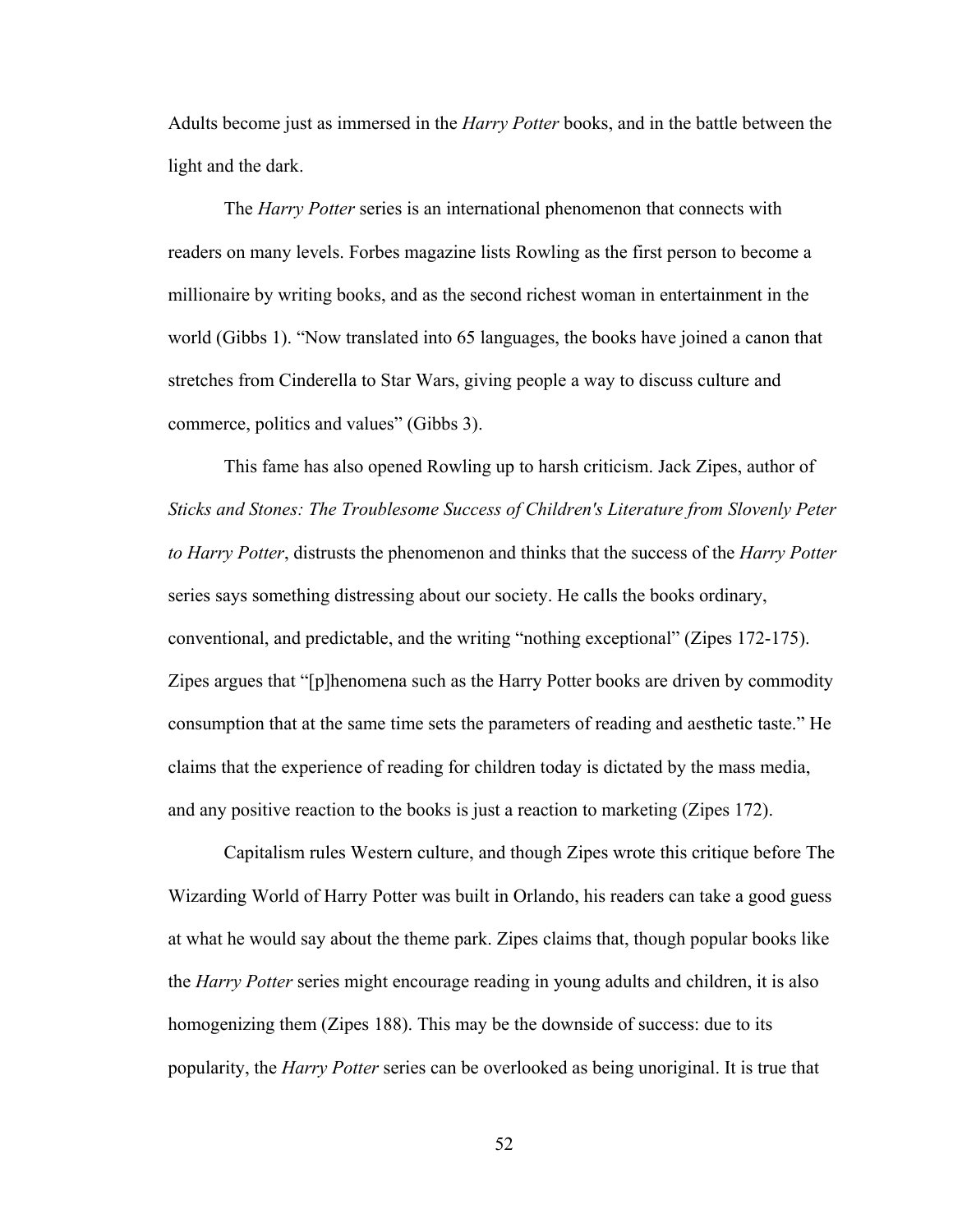many children and adults will never read the *Harry Potter* series, but may watch the movies instead, or go to the theme park and buy a box of Bertie Bott's Every Flavour Beans. But none of that takes anything away from the reader who waited in line at midnight to get the next book, stayed up all night reading it, and continues to re-read the series, cheering Harry on, and getting caught up all over again in an adventure they will never forget.

Harry Potter is the boy who lives, and who also lives on in his readers' minds. Rowling has created a story in which Harry has a kind of immortality, haunting us in positive ways. Just as Dumbledore says the ones we love never truly leave us, Harry, even as a fictional character, has had such an impact on so many of us, that the love we have for him lives on in our hearts and minds. We can imagine turning the Resurrection Stone in our fingers, and remember the laughter, the heartache, and the messages about life and love in the *Harry Potter* series.

The books are full of lessons in morality, and of how the choices you make create who you are. They bring up questions of good and evil, and the gray area in between. Throughout the series, Harry and his friends fight to preserve what is worth living for in the world, and are willing to sacrifice themselves for the good of wizards, Muggles, and other creatures alike. In *The Deathly Hallows*, after learning what his fate will be, Harry does not try to cheat death. He realizes that his purpose is to save others, and not just his family and friends. Harry sacrifices himself willingly for the good of humanity, and we would like to think we would do the same. These books do not contain a Christian message; they are more complicated and subtle than any one agenda. "Rowling's religious agenda is very clear: she does not have one. [She states:] 'I did not set out to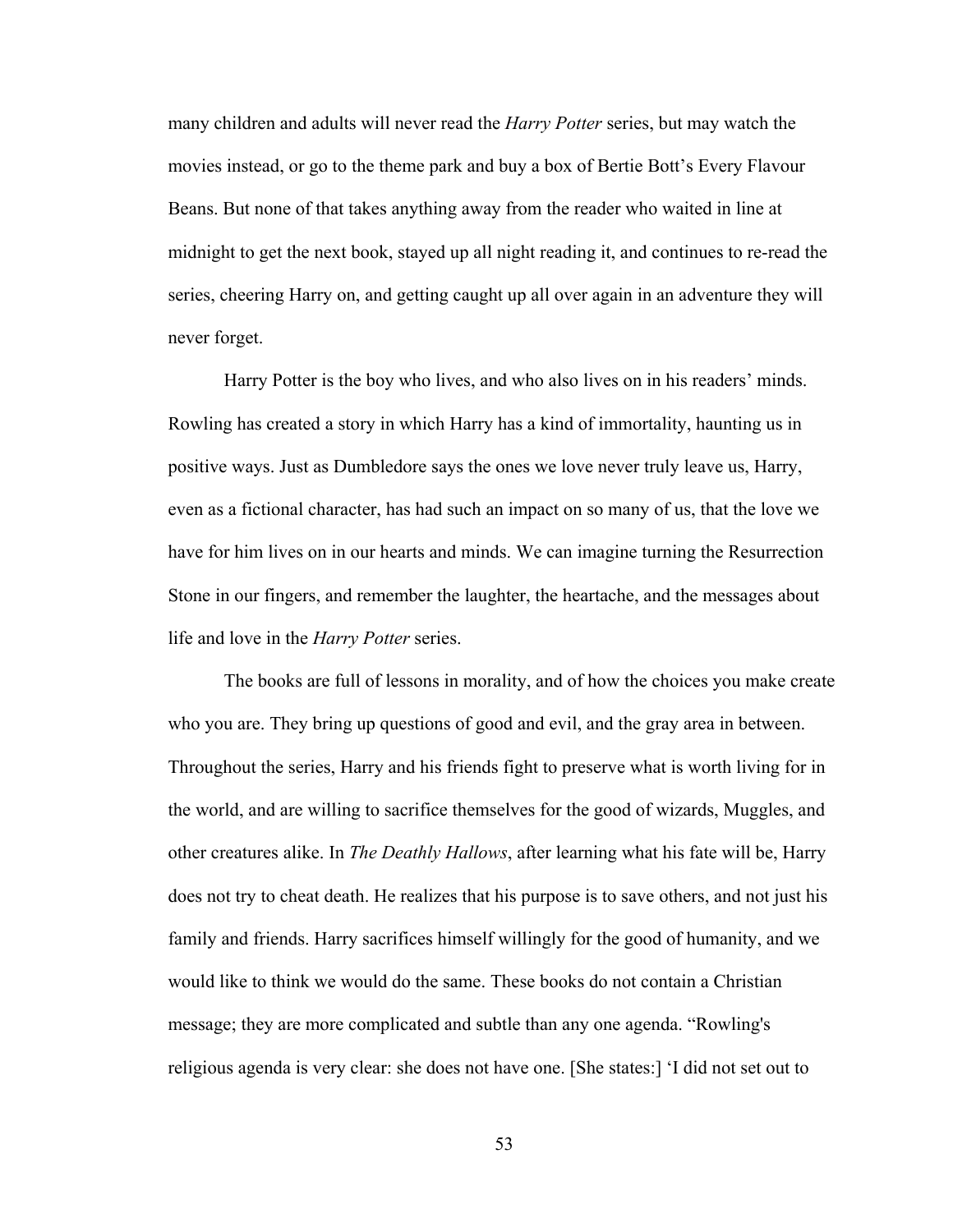convert anyone to Christianity. I wasn't trying to do what C.S. Lewis did. It is perfectly possible to live a very moral life without a belief in God'" (Gibbs 2). She does not preach for God, but very passionately writes with a cause in mind. In an interview, Rowling asks, "'What did my books preach against throughout? Bigotry, violence, struggles for power, no matter what'" (Gibbs 2). Her message is clear, and her readers escape into her fantasy world while learning about injustice, inequality, and what is right. As a preface to the last book, Rowling quotes William Penn: "Death is but crossing the world, as friends do the seas; they live in one another still…This is the comfort of friends, that though they may be said to die, yet their friendship and society are, in the best sense, ever present, because immortal" (DH Preface). Without incorporating religion, *Harry Potter* shows the true power and everlasting bond of love.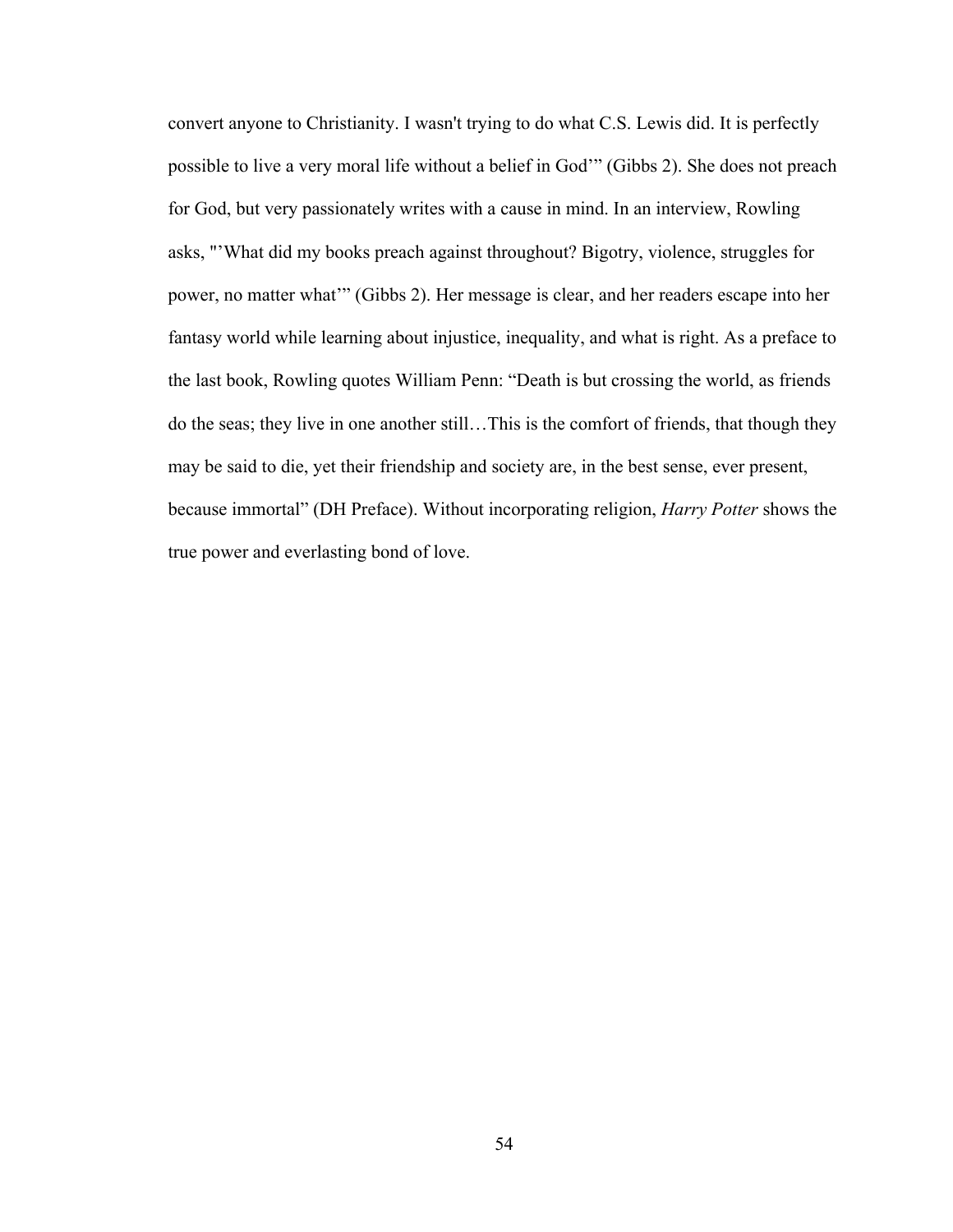#### Bibliography

#### I. Works Cited

- Beaton, Tisha. "Taking Time: Harry Potter as a Context for Interdisciplinary Studies." *The English Journal*. January 2006. Vol. 95, No. 3, p. 100-103.
- Black, Sharon. "Harry Potter: A Magical Prescription for Just about Anyone." *Journal of Adolescent & Adult Literacy*. April 2003. Vol. 46, No. 7, p. 540-544.
- Caldecott, Leonie. "A wizard's mission: Christian themes in Harry Potter." *Christian Century*. January 15, 2008. Vol. 125, No. 1, p. 24-27.
- Freud, Sigmund. "The Einstein-Freud Correspondence (1931-1932)." http://www.public.asu.edu/~jmlynch/273/documents/FreudEinstein.pdf. Accessed 1 May 2017.
- Gibbs, Nancy, Gina Elliott, Laura Fitzpatrick, Laura Blue. "#3 J. K. Rowling." *Time*. December 31, 2007. Vol. 170, Issue 27, p. 100-104.
- Glanzer, Perry L. "*Harry Potter*'s Provocative Moral World: Is There a Place for Good and Evil in Moral Education?" *The Phi Delta Kappan*. March 2008. Vol. 89, No. 7, p. 525-528.
- Green, John. *The Fault in Our Stars*. New York: Dutton Books, 2012. *Kindle* ebook file.
- Greig, Geordie. "'There would be so much to tell her.'" *The Telegraph*. January 10, 2006. Web version.
- Grossman, Lev. "The Doubting Harry." *Time*. July 23, 2007. Vol. 170, Issue 4, p. 15.
- Justice, Hilary K. "Of Horcruxes, Arithmancy, Etymology and Egyptology: A Literary Detective's Guide to Patterns and Paradigms in *Harry Potter*." *Phoenix Rising: Collected Papers on Harry Potter*. Ed. Sharon K. Goetz. Narrate Conferences, Inc., 2008.
- Lambert, Craig. "The Horror and the Beauty: Maria Tatar explores the dazzle and the 'dark side' in fairy tales – and why we read them." *Harvard Magazine*. November-December 2007. Pages 37-41.
- Prothero, James. "Fantasy, Science Fiction, and the Teaching of Values." *The English Journal*. March 1990. Vol. 79, No. 3, p. 32-34.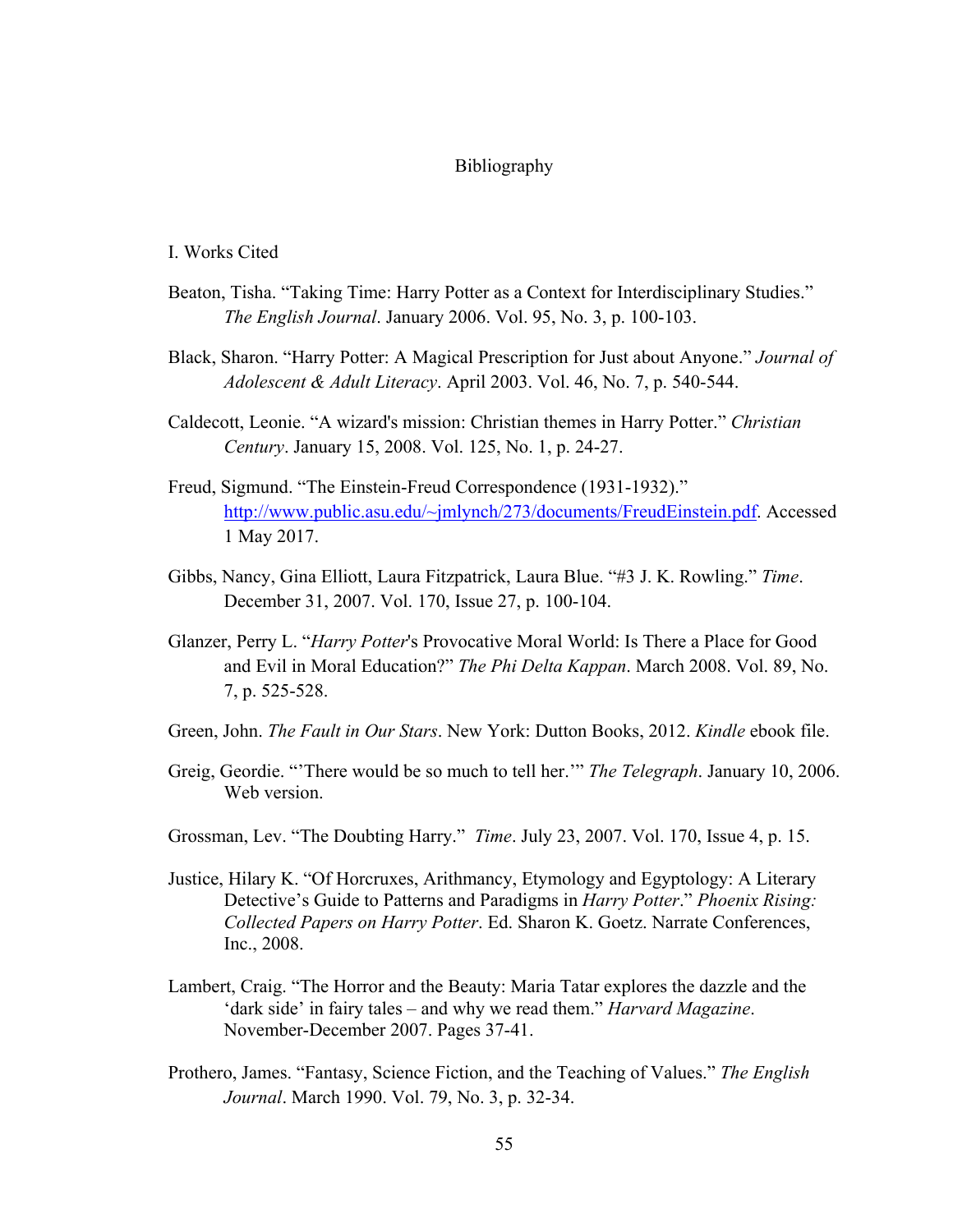- Pullman, Philip. *His Dark Materials*. New York: Alfred A. Knopf, 2000. *Kindle* ebook file.
- Rowling, J. K. *Harry Potter*: Books 1-7. London: Bloomsbury, 1997-2007. *Kindle* ebook file.

Primary source.

- Sehon, Scott. "The Soul in Harry Potter." *The Ultimate Harry Potter and Philosophy: Hogwarts for Muggles*. Ed. William Irwin and Gregory Bassham. New Jersey: Wiley, 2010. *Kindle* ebook file.
- Stojilkov, Andrea. "Life (and) Death in Harry Potter: The Immortality of Love and Soul." *Mosaic: A Journal for the Interdisciplinary Study of Literature*. June 2015. 48 (2): 133-148.
- Tatar, Maria. *Enchanted Hunters: The Power of Stories in Childhood*. New York: W.W. Norton & Company, 2009. *Kindle* ebook file.
- ---. *Off with Their Heads! Fairy Tales and the Culture of Childhood*. Princeton University Press, 1992.
- ---. "Why Fairy Tales Matter: The Performative and the Transformative." *Western Folklore*. Winter 2010. Vol. 69, No. 1, p. 55-64.
- Walls, Jonathan and Jerry Walls. "Beyond Godric's Hollow: Life after Death and the Search for Meaning." *The Ultimate Harry Potter and Philosophy: Hogwarts for Muggles*. Ed. William Irwin and Gregory Bassham. New Jersey: Wiley, 2010. *Kindle* ebook file.
- Wolosky, Shira. *The Riddles of Harry Potter: Secret Passages and Interpretive Quests*. New York: Palgrave Macmillan, 2010.
- Zipes, Jack. *Sticks and Stones: The Troublesome Success of Children's Literature from Slovenly Peter to Harry Potter*. Routledge, 2001.
- II. Works Consulted
- Austin, Michael. "Why Harry Potter and Socrates Decide to Die: Virtue and the Common Good." *The Ultimate Harry Potter and Philosophy: Hogwarts for Muggles*. Ed. William Irwin and Gregory Bassham. New Jersey: Wiley, 2010. *Kindle* ebook file.
- Hess, Mary E. "Resisting the human need for enemies, or what would Harry Potter do?" *Word & World*. Winter 2008. Vol. 28, No. 1, p. 47-56.